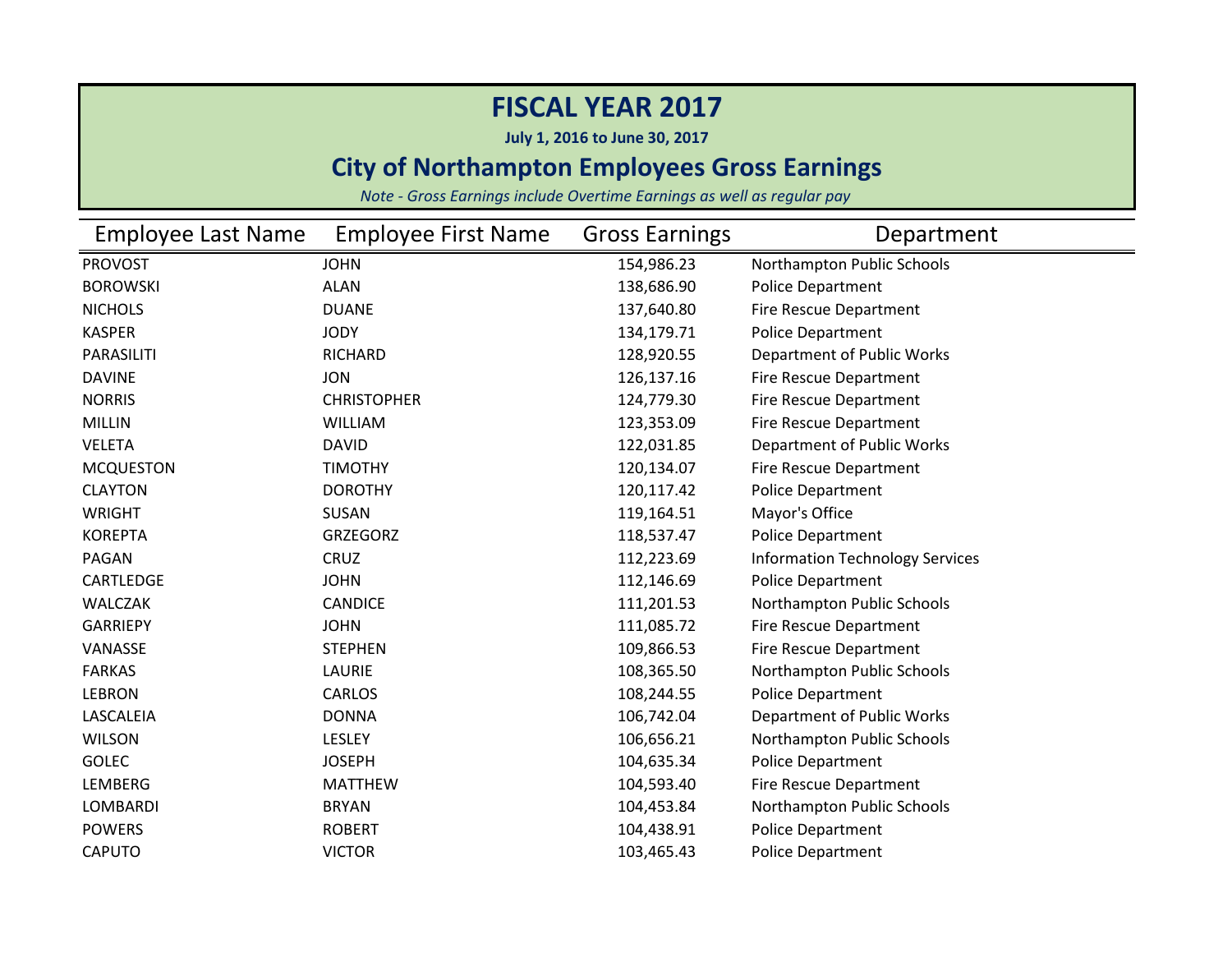**July 1, 2016 to June 30, 2017**

### **City of Northampton Employees Gross Earnings**

| <b>Employee Last Name</b> | <b>Employee First Name</b> | <b>Gross Earnings</b> | Department                               |
|---------------------------|----------------------------|-----------------------|------------------------------------------|
| <b>ROBINSON</b>           | <b>COREY</b>               | 103,080.71            | <b>Police Department</b>                 |
| <b>PELIS</b>              | ANDREW                     | 102,730.20            | <b>Fire Rescue Department</b>            |
| <b>AGNA</b>               | <b>GWEN</b>                | 100,958.62            | Northampton Public Schools               |
| <b>DENKIEWICZ</b>         | SHAWN                      | 100,547.01            | Fire Rescue Department                   |
| <b>KIROUAC</b>            | <b>CRAIG</b>               | 100,289.20            | <b>Police Department</b>                 |
| CALLAHAN                  | <b>DAVID</b>               | 98,798.14             | <b>Police Department</b>                 |
| <b>STODDARD</b>           | <b>GLENDA</b>              | 98,654.67             | <b>Human Resources</b>                   |
| <b>DIGIAMMO</b>           | <b>STEVEN</b>              | 96,200.26             | <b>Police Department</b>                 |
| <b>MCCARTHY</b>           | <b>JOHN</b>                | 96,046.19             | <b>Police Department</b>                 |
| <b>BRIOTTA</b>            | <b>THOMAS</b>              | 95,702.99             | <b>Police Department</b>                 |
| <b>CHOQUETTE</b>          | <b>BETH</b>                | 94,961.59             | Northampton Public Schools               |
| <b>FAPPIANO</b>           | <b>PETER</b>               | 94,108.91             | <b>Police Department</b>                 |
| <b>CANATA</b>             | SAL                        | 93,956.63             | Northampton Public Schools               |
| <b>MADDEN</b>             | SARAH                      | 93,953.78             | Northampton Public Schools               |
| <b>THERRIEN</b>           | <b>LAWRENCE</b>            | 93,654.31             | <b>Fire Rescue Department</b>            |
| <b>FARR</b>               | <b>KEVIN</b>               | 93,150.00             | Smith Vocational and Agricultural School |
| <b>BRIGGS</b>             | <b>MICHAEL</b>             | 93,064.43             | <b>Police Department</b>                 |
| NARKEWICZ                 | <b>DAVID</b>               | 93,039.94             | Mayor's Office                           |
| <b>PLUMER</b>             | <b>PAMELA</b>              | 93,014.01             | Northampton Public Schools               |
| <b>BREEN</b>              | <b>ANDREW</b>              | 92,635.19             | Fire Rescue Department                   |
| <b>ROBITAILLE</b>         | <b>KAREN</b>               | 92,595.04             | Northampton Public Schools               |
| <b>BLACK</b>              | <b>BARBARA</b>             | 92,094.20             | Northampton Public Schools               |
| <b>LINKENHOKER</b>        | <b>ANDREW</b>              | 91,800.00             | Smith Vocational and Agricultural School |
| <b>CURTIN</b>             | MARK                       | 91,793.91             | Fire Rescue Department                   |
| <b>MALVEZZI</b>           | <b>CELESTE</b>             | 91,494.24             | Northampton Public Schools               |
| <b>CHEEVERS</b>           | <b>NANCY</b>               | 90,497.74             | Northampton Public Schools               |
| <b>SCHUETZE</b>           | <b>WILLIAM</b>             | 89,884.25             | Fire Rescue Department                   |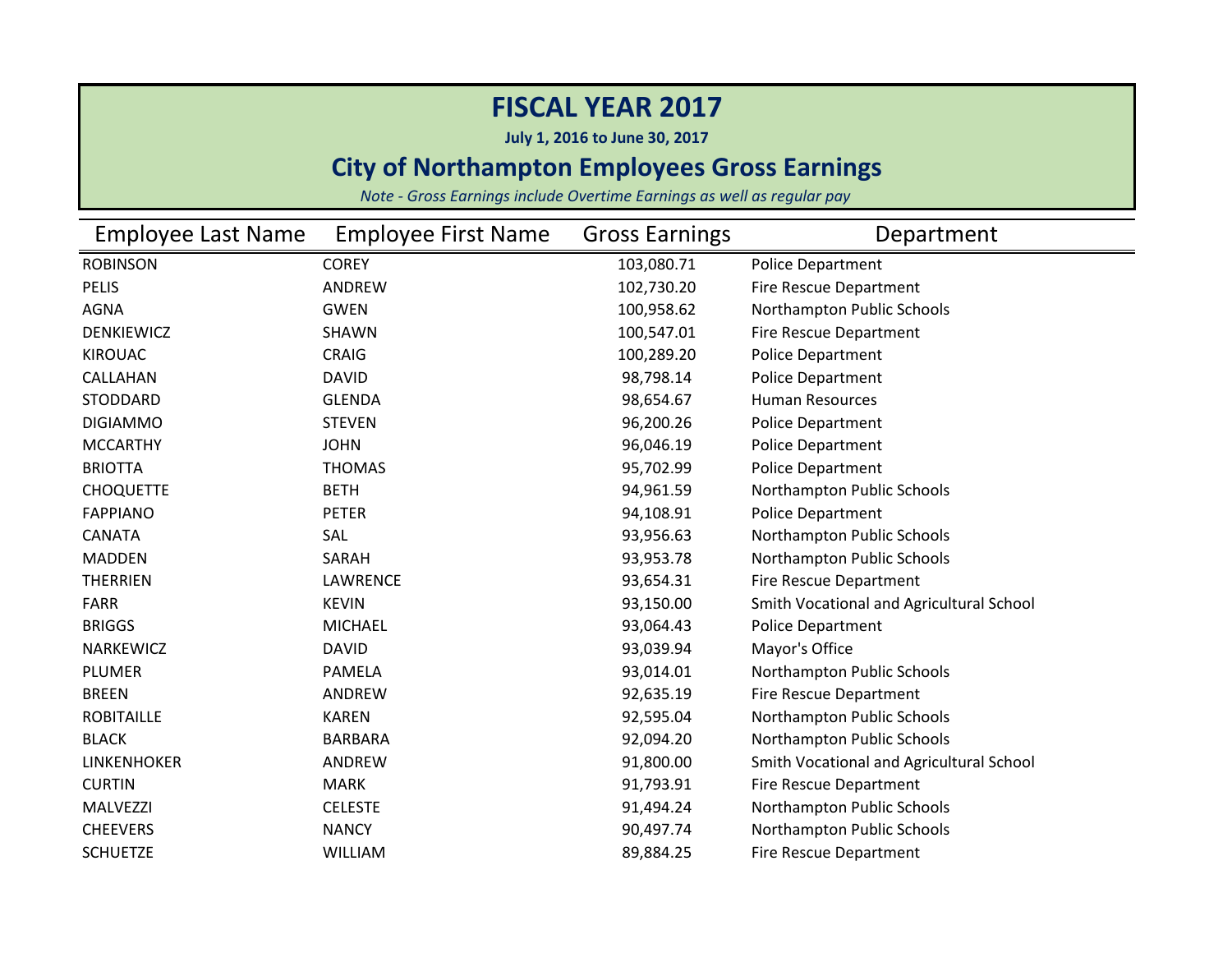**July 1, 2016 to June 30, 2017**

### **City of Northampton Employees Gross Earnings**

| <b>Employee Last Name</b> | <b>Employee First Name</b> | <b>Gross Earnings</b> | Department                               |
|---------------------------|----------------------------|-----------------------|------------------------------------------|
| <b>BARSZCZ</b>            | <b>JOSEF</b>               | 89,882.91             | <b>Police Department</b>                 |
| <b>GREGORY</b>            | <b>SCOTT</b>               | 89,707.45             | <b>Police Department</b>                 |
| <b>SATKOWSKI</b>          | <b>TIMOTHY</b>             | 89,275.69             | <b>Police Department</b>                 |
| LEVY                      | <b>ANN MARIE</b>           | 89,039.45             | <b>Retired or Terminated</b>             |
| <b>MURRETT</b>            | <b>DAVID</b>               | 88,821.19             | Fire Rescue Department                   |
| <b>MCLAUGHLIN</b>         | <b>MICHAEL</b>             | 88,585.05             | Police Department                        |
| <b>FEIDEN</b>             | <b>WAYNE</b>               | 88,094.30             | Planning and Sustainability              |
| <b>KIRCHNER</b>           | <b>KENNETH</b>             | 88,023.86             | Police Department                        |
| <b>MARCHAND</b>           | <b>MATTHEW</b>             | 87,637.49             | Fire Rescue Department                   |
| <b>TELLIER</b>            | <b>RYAN</b>                | 87,326.15             | Police Department                        |
| <b>MOODY</b>              | <b>PATRICK</b>             | 86,960.88             | <b>Police Department</b>                 |
| <b>DUNN</b>               | ANDREW                     | 86,843.09             | Department of Public Works               |
| SZAWLOWSKI                | <b>MICHAEL</b>             | 86,616.93             | Police Department                        |
| <b>GAUGER</b>             | <b>BRETT</b>               | 86,616.83             | Fire Rescue Department                   |
| POMERANTZ                 | <b>DAVID</b>               | 86,258.97             | <b>Central Services</b>                  |
| <b>HATCH</b>              | <b>MICHAEL</b>             | 86,117.98             | Fire Rescue Department                   |
| <b>WANCZYK</b>            | <b>REBECCA</b>             | 86,066.11             | Smith Vocational and Agricultural School |
| SKANTZ-HODGSON            | <b>LESLIE</b>              | 86,066.04             | Smith Vocational and Agricultural School |
| <b>ZANTROFSKI</b>         | <b>TIMOTHY</b>             | 85,773.79             | Police Department                        |
| LETZEISEN                 | <b>BRIAN</b>               | 85,772.20             | <b>Police Department</b>                 |
| <b>STAPLES</b>            | <b>JEFFREY</b>             | 85,544.62             | <b>Police Department</b>                 |
| <b>MOUNT</b>              | <b>ELAINE</b>              | 85,406.08             | Northampton Public Schools               |
| <b>CRONIN</b>             | <b>MICHAEL</b>             | 85,393.71             | <b>Police Department</b>                 |
| LAVALLE                   | <b>JARED</b>               | 84,846.62             | Police Department                        |
| <b>KARPINSKI</b>          | <b>JOYCE</b>               | 84,458.57             | Auditor                                  |
| <b>MCKINNEY</b>           | <b>BRENDAN</b>             | 84,381.56             | <b>Police Department</b>                 |
| VAILLANCOURT              | LORI                       | 84,169.48             | Northampton Public Schools               |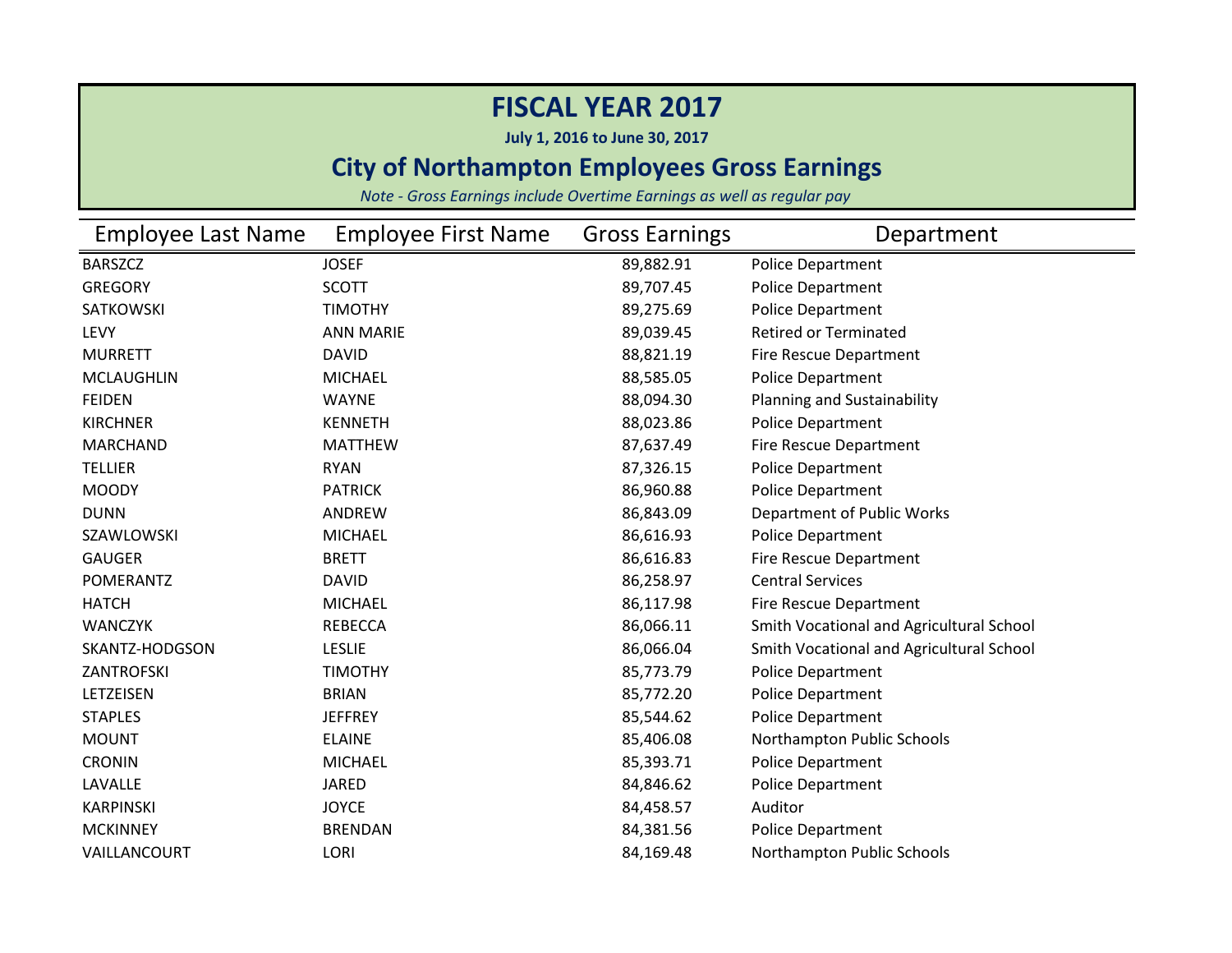**July 1, 2016 to June 30, 2017**

### **City of Northampton Employees Gross Earnings**

| Employee Last Name | <b>Employee First Name</b> | <b>Gross Earnings</b> | Department                               |
|--------------------|----------------------------|-----------------------|------------------------------------------|
| <b>BUZZEE</b>      | <b>BRADLEY</b>             | 83,013.45             | Police Department                        |
| <b>STOLLMEYER</b>  | <b>NATALIE</b>             | 81,650.32             | Fire Rescue Department                   |
| <b>PAWLOSKI</b>    | <b>MICHAEL</b>             | 81,462.90             | Fire Rescue Department                   |
| <b>PERRY</b>       | <b>JOHN</b>                | 81,341.26             | Police Department                        |
| <b>MARTIN</b>      | <b>ADAM</b>                | 81,339.82             | Fire Rescue Department                   |
| <b>BETSOLD</b>     | <b>JOHN</b>                | 81,042.53             | Fire Rescue Department                   |
| SULLIVAN           | <b>WILLIAM</b>             | 80,857.02             | Department of Public Works               |
| <b>BIANCA</b>      | <b>JOSEPH</b>              | 80,641.98             | Smith Vocational and Agricultural School |
| SOBEK-ROSNICK      | <b>JESSE</b>               | 79,850.51             | Fire Rescue Department                   |
| <b>DZIALO</b>      | <b>BRENT</b>               | 79,753.68             | Police Department                        |
| <b>TRIPP</b>       | <b>DAVID</b>               | 79,713.59             | Police Department                        |
| LONG               | <b>KATHLEEN</b>            | 79,511.98             | Smith Vocational and Agricultural School |
| <b>CULVER</b>      | <b>DUSTIN</b>              | 79,470.49             | Fire Rescue Department                   |
| <b>HALL</b>        | <b>STEVEN</b>              | 79,378.58             | Fire Rescue Department                   |
| <b>LIPTAK</b>      | <b>DENNIS</b>              | 79,211.30             | Police Department                        |
| <b>GRAHAM</b>      | <b>HOLLY</b>               | 79,180.97             | Northampton Public Schools               |
| <b>LACEY</b>       | <b>NELSON</b>              | 79,147.02             | Smith Vocational and Agricultural School |
| <b>SHEARER</b>     | <b>JOSHUA</b>              | 79,006.60             | Smith Vocational and Agricultural School |
| <b>BEAVER</b>      | <b>BENJAMIN</b>            | 78,979.21             | Police Department                        |
| <b>CARNEY</b>      | ANDREW                     | 78,664.07             | Police Department                        |
| <b>VAN'T LAND</b>  | <b>JONATHAN</b>            | 78,452.77             | Fire Rescue Department                   |
| LAREAU             | <b>JEFFREY</b>             | 78,417.44             | Smith Vocational and Agricultural School |
| <b>COATES</b>      | <b>JOSHUA</b>              | 78,103.78             | Fire Rescue Department                   |
| <b>TOIA</b>        | <b>ERIC</b>                | 78,037.76             | Fire Rescue Department                   |
| <b>ANTOSZ</b>      | <b>MICHAEL</b>             | 77,629.33             | Department of Public Works               |
| <b>SMITH</b>       | <b>TIMOTHY</b>             | 77,215.06             | Smith Vocational and Agricultural School |
| <b>CHAMPINE</b>    | <b>KATELYN</b>             | 76,582.47             | Northampton Public Schools               |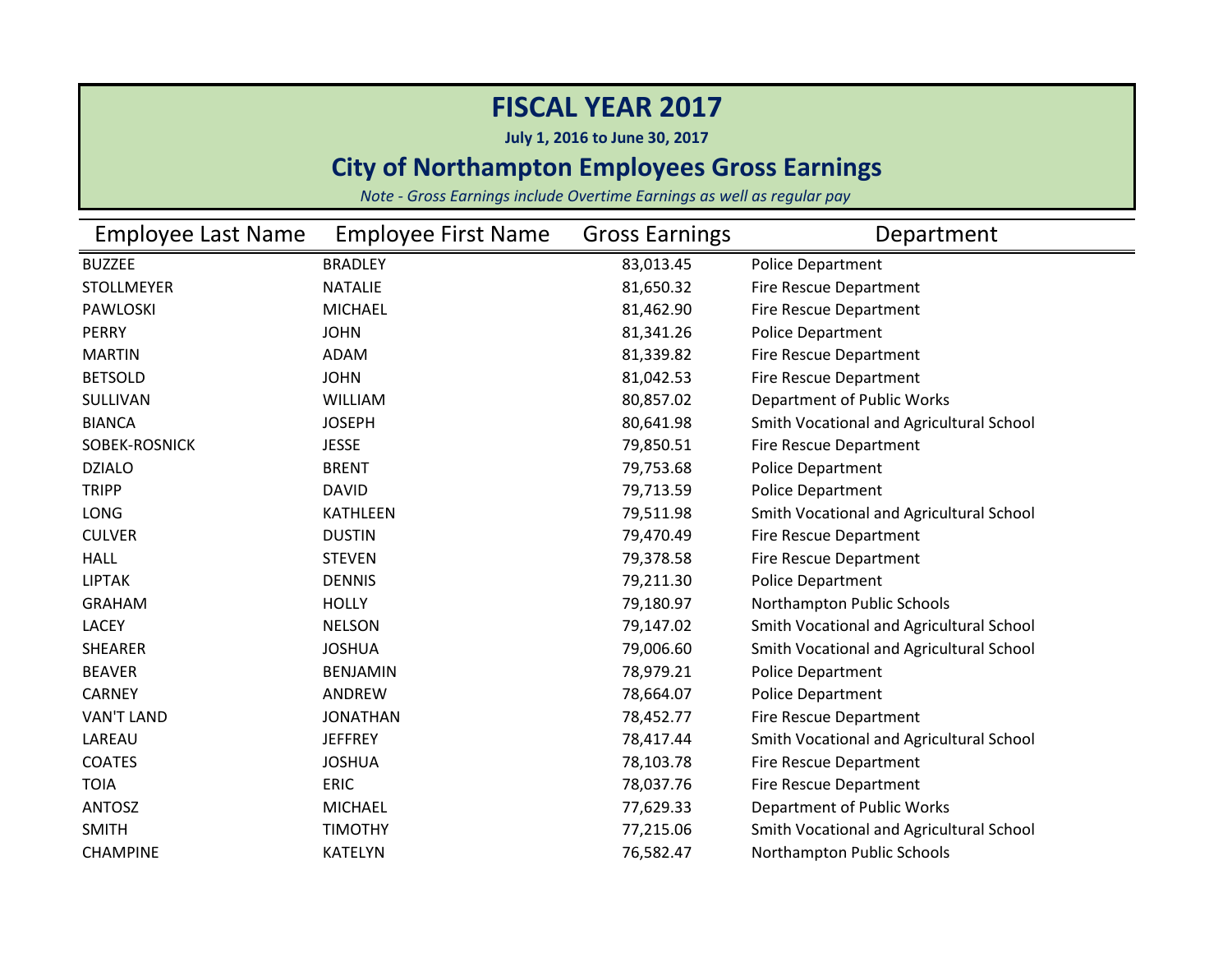**July 1, 2016 to June 30, 2017**

### **City of Northampton Employees Gross Earnings**

| <b>Employee Last Name</b> | <b>Employee First Name</b> | <b>Gross Earnings</b> | Department                               |
|---------------------------|----------------------------|-----------------------|------------------------------------------|
| <b>SHEA</b>               | <b>THOMAS</b>              | 76,482.05             | Fire Rescue Department                   |
| <b>CONNOR</b>             | <b>STEVEN</b>              | 76,422.18             | <b>Veterans Services</b>                 |
| LANGER                    | <b>CALEB</b>               | 76,323.56             | Fire Rescue Department                   |
| <b>ALLARD</b>             | <b>MICHAEL</b>             | 76,272.51             | Police Department                        |
| SPRINGMAN                 | <b>DARYL</b>               | 76,231.63             | Fire Rescue Department                   |
| <b>MULKERIN</b>           | <b>JAMES</b>               | 76,207.12             | Fire Rescue Department                   |
| <b>DUPRE</b>              | <b>KARA</b>                | 76,104.37             | Northampton Public Schools               |
| <b>BISSELL</b>            | <b>KRISTINE</b>            | 76,062.79             | Treasurer/Collector                      |
| <b>MARGUET</b>            | PAUL                       | 75,989.62             | Police Department                        |
| <b>PACK</b>               | <b>ELIJAH</b>              | 75,835.86             | Police Department                        |
| <b>MORIARTY</b>           | <b>JOHN</b>                | 75,797.63             | Fire Rescue Department                   |
| <b>BARRY</b>              | PAUL                       | 75,578.34             | <b>Police Department</b>                 |
| <b>BATES</b>              | <b>MARY</b>                | 75,481.14             | Northampton Public Schools               |
| <b>HASBROUCK</b>          | <b>LOUIS</b>               | 75,302.34             | Inspections                              |
| <b>KAJKA</b>              | <b>JARED</b>               | 75,262.68             | Fire Rescue Department                   |
| <b>CRIMMINS</b>           | <b>SHAWN</b>               | 75,190.40             | Fire Rescue Department                   |
| <b>SELFRIDGE</b>          | <b>JOHN</b>                | 74,998.35             | Northampton Public Schools               |
| <b>DANDREA</b>            | <b>MARY PATRICIA</b>       | 74,977.95             | Smith Vocational and Agricultural School |
| <b>PUTNAM</b>             | <b>TIMOTHY</b>             | 74,947.34             | Fire Rescue Department                   |
| <b>MAZZA</b>              | <b>WENDY</b>               | 74,799.90             | <b>Retired or Terminated</b>             |
| <b>BOYD</b>               | <b>CHARLES</b>             | 74,724.12             | Smith Vocational and Agricultural School |
| <b>STEIN</b>              | <b>LESLIE</b>              | 74,657.16             | Northampton Public Schools               |
| <b>DAVIS</b>              | <b>BRYAN</b>               | 74,605.23             | Fire Rescue Department                   |
| <b>HART</b>               | <b>ROD</b>                 | 74,600.12             | Northampton Public Schools               |
| <b>SUPERBA</b>            | <b>MATTHEW</b>             | 74,434.01             | Fire Rescue Department                   |
| O'LEARY                   | <b>MERRIDITH</b>           | 74,413.12             | <b>Health Department</b>                 |
| <b>DUPRE</b>              | <b>EDWARD</b>              | 74,411.81             | Department of Public Works               |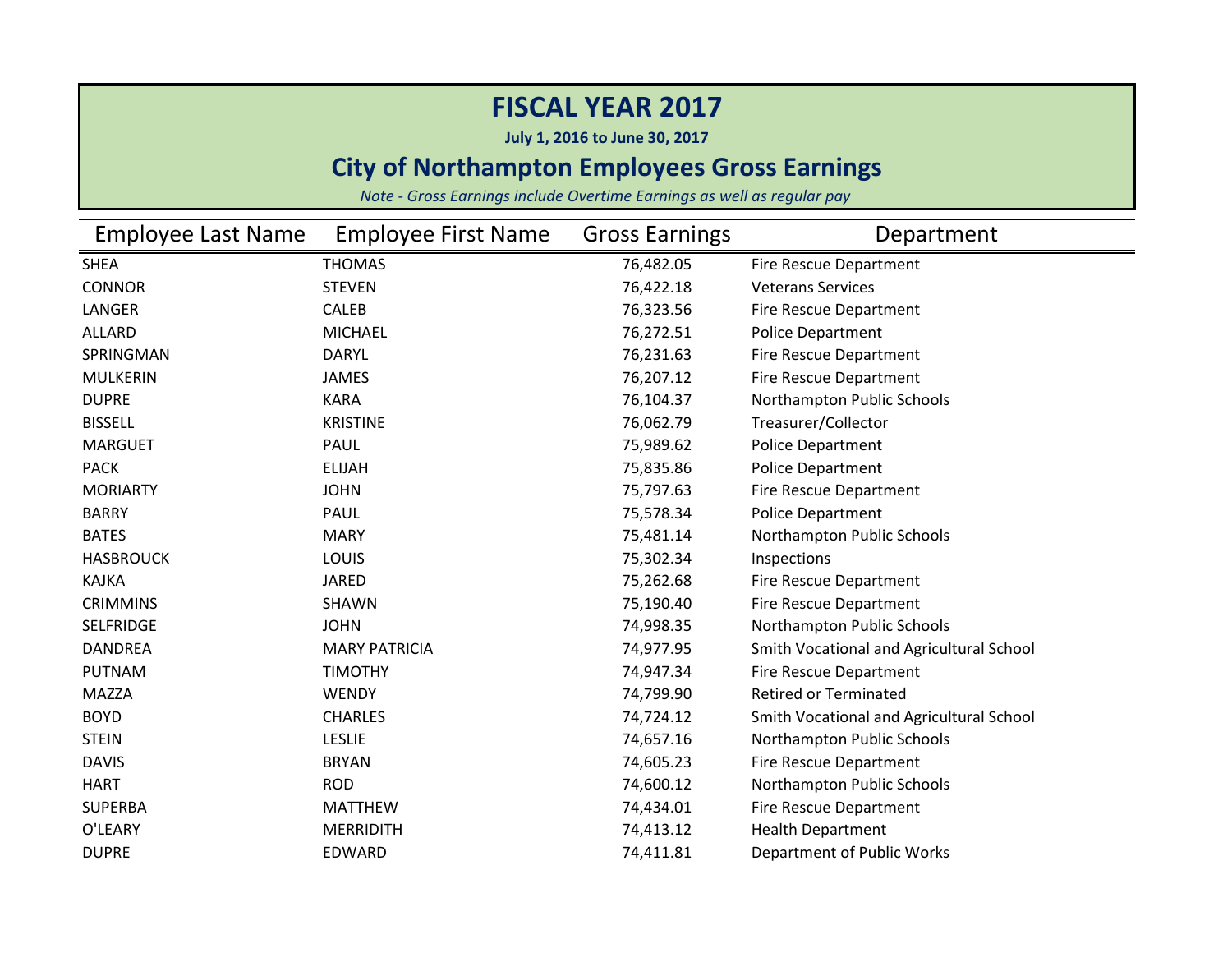**July 1, 2016 to June 30, 2017**

### **City of Northampton Employees Gross Earnings**

| <b>Employee Last Name</b> | <b>Employee First Name</b> | <b>Gross Earnings</b> | Department                               |
|---------------------------|----------------------------|-----------------------|------------------------------------------|
| <b>GRUMOLI</b>            | <b>KYLE</b>                | 74,275.07             | <b>Police Department</b>                 |
| <b>JASINSKI</b>           | <b>JEFFREY</b>             | 74,138.60             | Fire Rescue Department                   |
| <b>KIRITSIS</b>           | SARAH                      | 74,018.97             | Northampton Public Schools               |
| WALDEN                    | <b>NICHOLE</b>             | 73,873.34             | Northampton Public Schools               |
| <b>PARENT</b>             | <b>RYAN</b>                | 73,865.14             | Northampton Public Schools               |
| SOTO                      | <b>HECTOR</b>              | 73,860.18             | Fire Rescue Department                   |
| <b>LEDOUX</b>             | <b>KARA</b>                | 73,802.98             | Fire Rescue Department                   |
| <b>JAMES</b>              | <b>ANDREA</b>              | 73,786.37             | <b>Retired or Terminated Teachers</b>    |
| SHANLEY                   | <b>JOSHUA</b>              | 73,686.80             | Fire Rescue Department                   |
| WEBBER                    | <b>LAURA JO</b>            | 73,660.37             | Smith Vocational and Agricultural School |
| SNAPE                     | <b>KEITH</b>               | 73,574.23             | Department of Public Works               |
| <b>ROUTHIER</b>           | <b>COLLEEN</b>             | 73,313.92             | Fire Rescue Department                   |
| <b>KAZAK</b>              | <b>BRIAN</b>               | 73,268.03             | Fire Rescue Department                   |
| <b>PATERSON</b>           | <b>SCOTT</b>               | 73,199.30             | Smith Vocational and Agricultural School |
| SARAFIN                   | <b>JOAN</b>                | 73,098.46             | Assessor                                 |
| <b>BOGALHAS</b>           | <b>CANDICE</b>             | 73,000.20             | Fire Rescue Department                   |
| <b>SHIPKA</b>             | <b>DAVID</b>               | 72,973.15             | Retirement                               |
| <b>SCAGEL</b>             | <b>JONATHAN</b>            | 72,907.44             | Smith Vocational and Agricultural School |
| <b>DUMAIS</b>             | <b>EMILY-ANN</b>           | 72,789.89             | Smith Vocational and Agricultural School |
| <b>PETERS</b>             | <b>DANIEL</b>              | 72,788.82             | Smith Vocational and Agricultural School |
| <b>GIORDANO</b>           | <b>LISANN</b>              | 72,746.29             | Northampton Public Schools               |
| <b>BALDWIN</b>            | <b>MARK</b>                | 72,710.65             | Northampton Public Schools               |
| <b>CASALE</b>             | <b>KATHLEEN</b>            | 72,709.61             | Northampton Public Schools               |
| <b>NAZZARO</b>            | <b>DENNIS</b>              | 72,534.18             | Fire Rescue Department                   |
| FERNANDEZ-SIERRA          | <b>JORGE</b>               | 72,501.90             | Smith Vocational and Agricultural School |
| <b>BANISTER</b>           | <b>KELLY</b>               | 72,154.69             | <b>Public Safety Dispatch</b>            |
| VANBUSKIRK                | <b>ADAM</b>                | 72,097.71             | <b>Police Department</b>                 |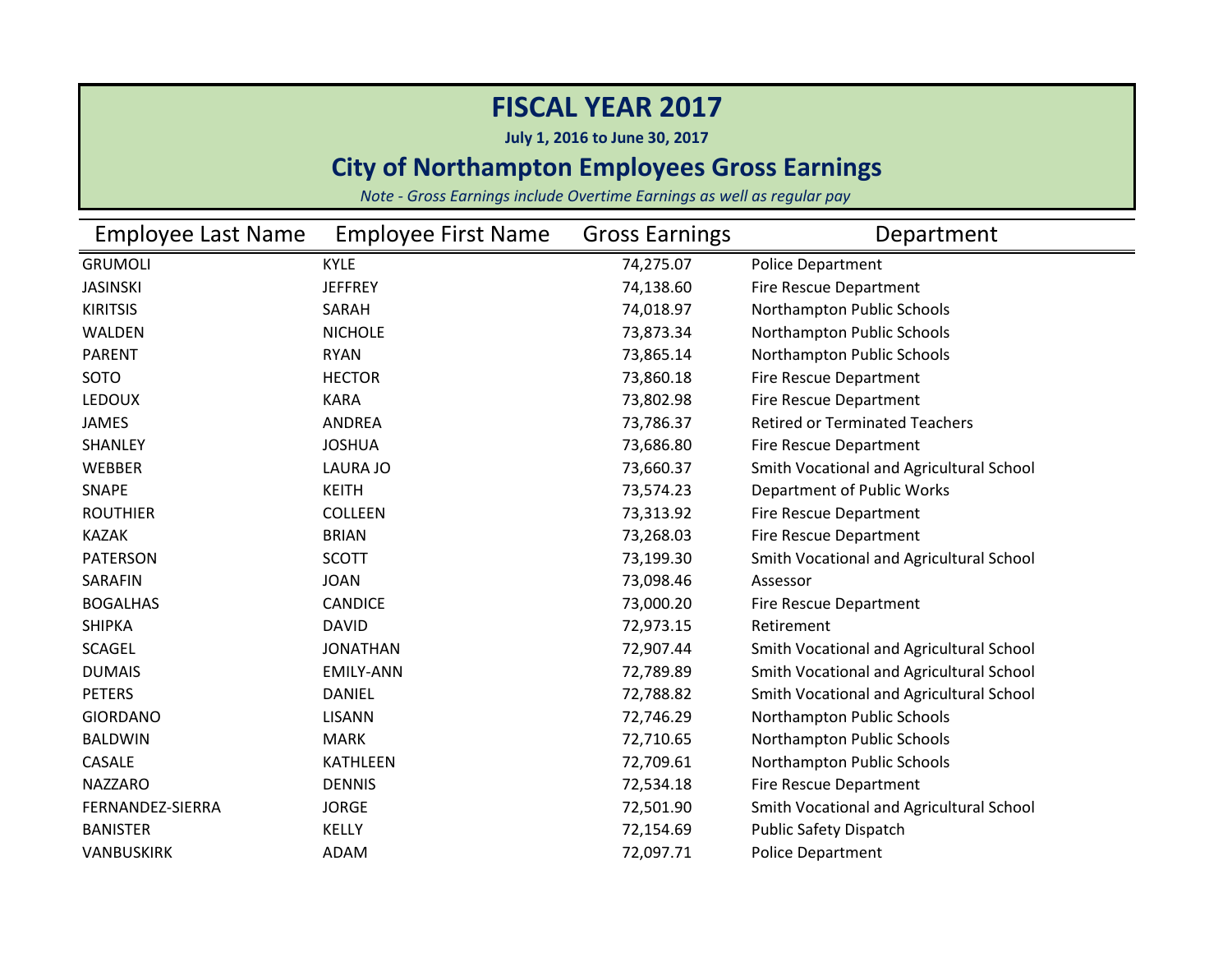**July 1, 2016 to June 30, 2017**

### **City of Northampton Employees Gross Earnings**

| Employee Last Name  | <b>Employee First Name</b> | <b>Gross Earnings</b> | Department                               |
|---------------------|----------------------------|-----------------------|------------------------------------------|
| SHARAC              | <b>PETER</b>               | 71,992.40             | Police Department                        |
| <b>MORIARTY</b>     | <b>ROBERT</b>              | 71,846.77             | Police Department                        |
| <b>GEROULD</b>      | KIMBERLY                   | 71,531.98             | Northampton Public Schools               |
| <b>TUDRYN</b>       | <b>MATTHEW</b>             | 71,518.14             | Fire Rescue Department                   |
| <b>MOORE</b>        | <b>DANIEL</b>              | 71,480.01             | Smith Vocational and Agricultural School |
| <b>THRESHER</b>     | <b>ROSEMARY</b>            | 71,356.68             | Smith Vocational and Agricultural School |
| <b>SKELLEY</b>      | <b>ELIZABETH</b>           | 71,321.44             | Northampton Public Schools               |
| <b>MONTINI</b>      | <b>MATTHEW</b>             | 71,255.23             | Police Department                        |
| <b>GORDON</b>       | <b>RANDY</b>               | 71,211.56             | Northampton Public Schools               |
| <b>KNIGHT</b>       | <b>KELLEY</b>              | 71,197.20             | Northampton Public Schools               |
| <b>FLEGENHEIMER</b> | <b>JEAN</b>                | 71,154.94             | Northampton Public Schools               |
| <b>BIGDA</b>        | <b>IAN</b>                 | 71,142.69             | Fire Rescue Department                   |
| <b>FREY</b>         | <b>JANE</b>                | 70,985.94             | Smith Vocational and Agricultural School |
| SPENCER-ROBINSON    | <b>JULIE</b>               | 70,956.56             | Northampton Public Schools               |
| <b>SCHLICHTING</b>  | KIMBERLY                   | 70,934.75             | Northampton Public Schools               |
| <b>SMITH</b>        | <b>DIANA</b>               | 70,886.03             | Northampton Public Schools               |
| <b>MOGGIO</b>       | ANN-MARIE                  | 70,871.51             | Parks and Recreation                     |
| <b>CHARTIER</b>     | <b>MELANIE</b>             | 70,744.09             | Smith Vocational and Agricultural School |
| ADAMOYURKA          | <b>NANCY</b>               | 70,718.91             | Northampton Public Schools               |
| <b>CHIARELLO</b>    | <b>CHRISTA</b>             | 70,698.78             | Northampton Public Schools               |
| <b>MACK</b>         | <b>DINAH</b>               | 70,643.22             | Northampton Public Schools               |
| <b>NETTO</b>        | <b>DAVID</b>               | 70,638.15             | Police Department                        |
| <b>HOOTEN</b>       | <b>JUSTIN</b>              | 70,583.54             | Police Department                        |
| <b>BEAN</b>         | <b>JONATHAN</b>            | 70,562.23             | Department of Public Works               |
| LAMOUR              | <b>ARMAND</b>              | 70,559.70             | Smith Vocational and Agricultural School |
| <b>DARNOLD</b>      | <b>KEITH</b>               | 70,513.56             | Fire Rescue Department                   |
| <b>SNAPE</b>        | <b>BENJAMIN</b>            | 70,484.49             | Fire Rescue Department                   |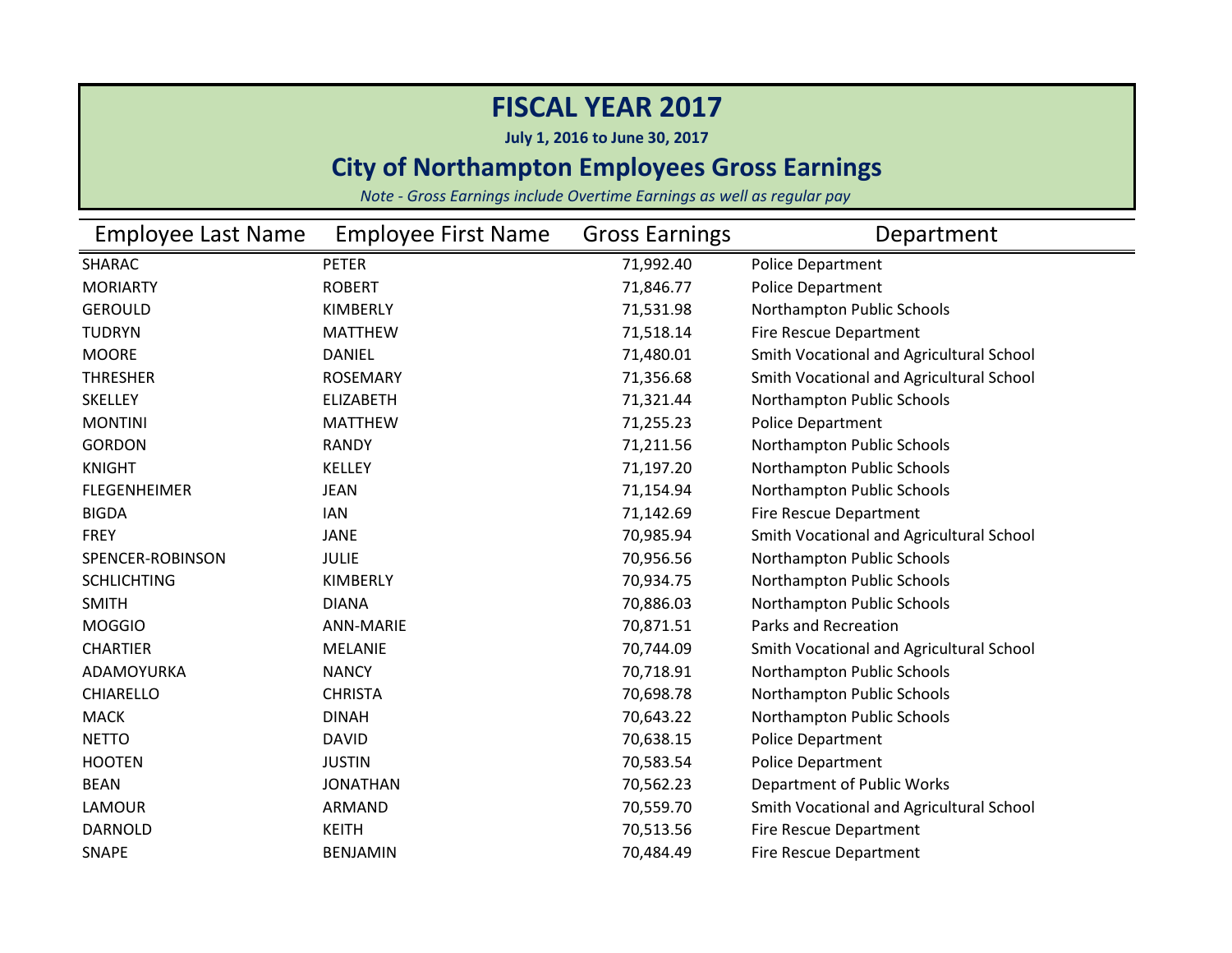**July 1, 2016 to June 30, 2017**

### **City of Northampton Employees Gross Earnings**

| Employee Last Name    | <b>Employee First Name</b> | <b>Gross Earnings</b> | Department                               |
|-----------------------|----------------------------|-----------------------|------------------------------------------|
| <b>SPERRY</b>         | <b>LAURIE</b>              | 70,406.17             | Northampton Public Schools               |
| <b>BROWN</b>          | <b>KATHLEEN</b>            | 70,403.88             | Smith Vocational and Agricultural School |
| PROVENCAL             | <b>ELIZABETH</b>           | 70,341.39             | Smith Vocational and Agricultural School |
| <b>EMANATIAN</b>      | <b>MICHELE</b>             | 70,330.47             | Northampton Public Schools               |
| <b>BRYANT</b>         | <b>WENDY</b>               | 70,297.25             | <b>Fire Rescue Department</b>            |
| <b>MOULTON</b>        | <b>JESSICA</b>             | 70,098.84             | Smith Vocational and Agricultural School |
| <b>BROOKS</b>         | <b>MICHAEL</b>             | 70,081.49             | Smith Vocational and Agricultural School |
| <b>HARP</b>           | <b>REYNAUD</b>             | 69,970.66             | Northampton Public Schools               |
| <b>ANSPACH</b>        | <b>JAMES</b>               | 69,852.51             | Smith Vocational and Agricultural School |
| <b>MARTEL</b>         | <b>SHARON</b>              | 69,793.68             | Northampton Public Schools               |
| <b>PESCE</b>          | <b>VERONICA</b>            | 69,793.68             | Northampton Public Schools               |
| CHANDLER              | PAUL                       | 69,697.41             | Smith Vocational and Agricultural School |
| WEIDER                | <b>MAX</b>                 | 69,668.92             | Smith Vocational and Agricultural School |
| <b>PICKUNKA</b>       | <b>NICHOLAS</b>            | 69,656.82             | <b>Police Department</b>                 |
| <b>NEVIN</b>          | <b>MARK</b>                | 69,618.50             | Smith Vocational and Agricultural School |
| <b>BRIDGMAN</b>       | <b>JAMES</b>               | 69,613.22             | Northampton Public Schools               |
| <b>GAUTHIER-LYNES</b> | <b>PAMELA</b>              | 69,531.34             | Northampton Public Schools               |
| <b>KISLO</b>          | <b>JOHN</b>                | 69,489.70             | Smith Vocational and Agricultural School |
| <b>GROVES</b>         | <b>MARION</b>              | 69,419.96             | <b>Retired or Terminated Teachers</b>    |
| DAWSON-GREENE         | <b>TRACY</b>               | 69,404.92             | Northampton Public Schools               |
| <b>EVERS</b>          | <b>MADGE</b>               | 69,370.10             | Smith Vocational and Agricultural School |
| MALYNOSKI             | <b>KATHLEEN</b>            | 69,240.02             | Northampton Public Schools               |
| <b>CYR</b>            | <b>CARL</b>                | 69,231.35             | Smith Vocational and Agricultural School |
| <b>KOHL</b>           | ANDREW                     | 69,142.50             | <b>Police Department</b>                 |
| <b>BRADY</b>          | <b>BETH</b>                | 69,073.75             | Northampton Public Schools               |
| <b>KELLY</b>          | <b>CHRISTOPHER</b>         | 68,933.49             | Smith Vocational and Agricultural School |
| <b>SCUTT-DROHAN</b>   | LAURA                      | 68,845.41             | <b>Retired or Terminated Teachers</b>    |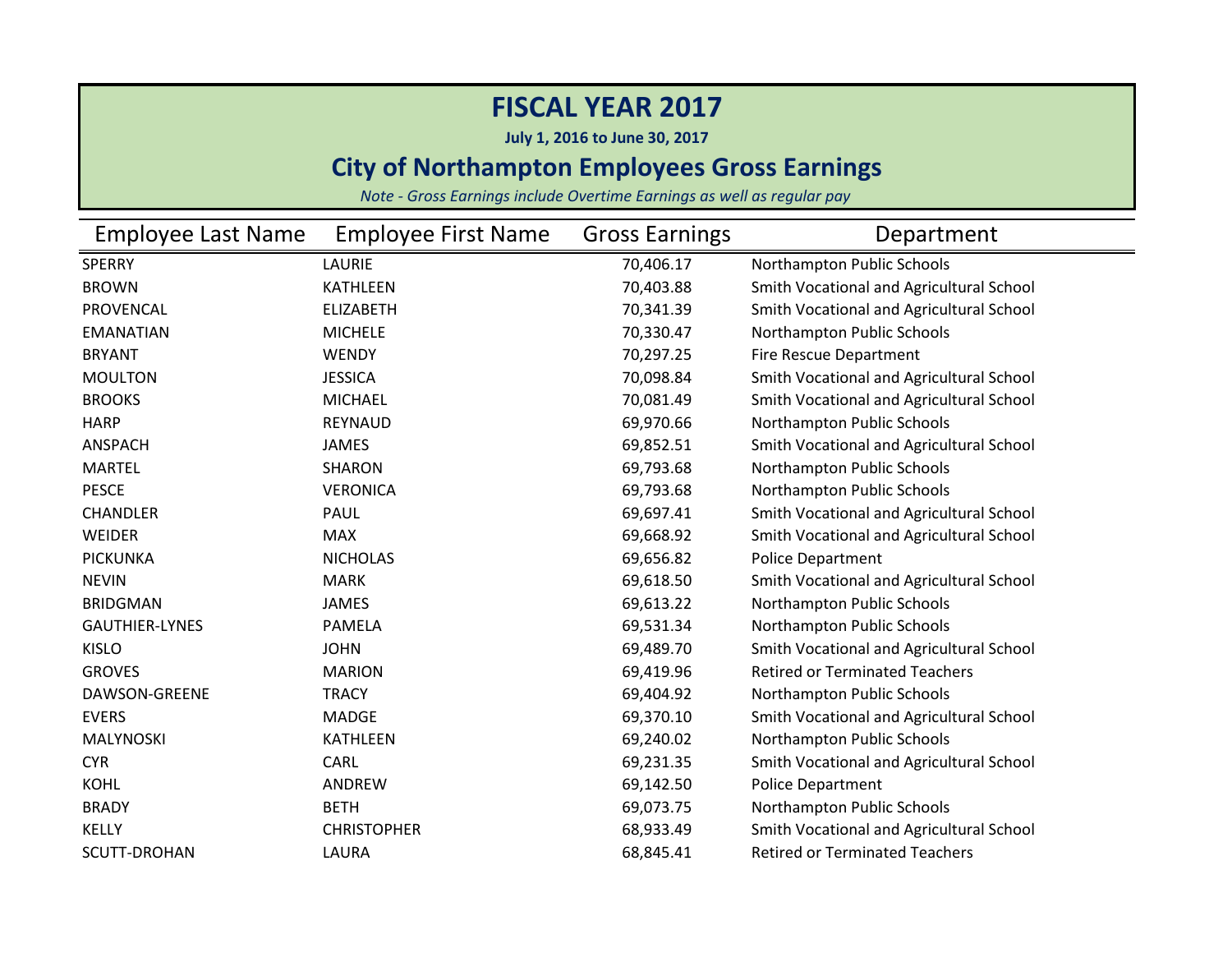**July 1, 2016 to June 30, 2017**

### **City of Northampton Employees Gross Earnings**

| <b>Employee Last Name</b> | <b>Employee First Name</b> | <b>Gross Earnings</b> | Department                               |
|---------------------------|----------------------------|-----------------------|------------------------------------------|
| <b>CAPUTO</b>             | <b>LUANN</b>               | 68,681.60             | Police Department                        |
| <b>CRESCITELLI</b>        | <b>JOHN</b>                | 68,579.76             | Northampton Public Schools               |
| <b>ELDREDGE</b>           | <b>STEPHEN</b>             | 68,523.54             | Northampton Public Schools               |
| <b>DOLLARD</b>            | <b>CATHERINE</b>           | 68,423.48             | Northampton Public Schools               |
| <b>TODHUNTER</b>          | <b>KATHERINE</b>           | 68,423.16             | Northampton Public Schools               |
| LAGOY                     | <b>BRANDON</b>             | 68,371.06             | <b>Police Department</b>                 |
| <b>MURPHY</b>             | <b>MICHAEL</b>             | 68,346.48             | <b>Retired or Terminated Teachers</b>    |
| <b>HEALY</b>              | <b>KEITH</b>               | 68,302.07             | Fire Rescue Department                   |
| <b>HANSON</b>             | <b>MARK</b>                | 68,065.45             | Northampton Public Schools               |
| <b>CRAGO</b>              | SUSAN                      | 68,049.59             | Northampton Public Schools               |
| <b>COWHEY</b>             | <b>MARY</b>                | 68,003.36             | Northampton Public Schools               |
| <b>DAWKINS</b>            | <b>WILLIAM</b>             | 67,979.99             | Fire Rescue Department                   |
| <b>BIGGS</b>              | <b>SUSAN</b>               | 67,970.02             | Northampton Public Schools               |
| <b>MOREN CILLEY</b>       | <b>HOLLY</b>               | 67,951.36             | Smith Vocational and Agricultural School |
| <b>EGITTO</b>             | <b>ANDREA</b>              | 67,923.77             | Northampton Public Schools               |
| GOODWIN-BOYD              | <b>KATHLEEN</b>            | 67,893.61             | Northampton Public Schools               |
| <b>HOMSTEAD</b>           | <b>LOUISE</b>              | 67,738.74             | <b>Retired or Terminated Teachers</b>    |
| SAMOLEWICZ                | <b>MELANIE</b>             | 67,697.56             | Northampton Public Schools               |
| <b>WILLIS</b>             | <b>DEBORAH</b>             | 67,624.42             | Northampton Public Schools               |
| <b>FLORES</b>             | <b>ELIZABETH</b>           | 67,592.36             | Smith Vocational and Agricultural School |
| <b>TIRADO</b>             | <b>KRISTEN</b>             | 67,590.70             | Smith Vocational and Agricultural School |
| <b>STEWARD</b>            | <b>DARIA</b>               | 67,574.74             | Northampton Public Schools               |
| LILLY                     | <b>BRENDA</b>              | 67,571.42             | Northampton Public Schools               |
| <b>BARSZCZ</b>            | <b>NINA</b>                | 67,570.50             | <b>Public Safety Dispatch</b>            |
| <b>DOBSON</b>             | <b>DOUGLAS</b>             | 67,540.01             | <b>Police Department</b>                 |
| <b>POWER-GREENE</b>       | <b>MELISSA</b>             | 67,521.64             | Northampton Public Schools               |
| <b>HABEL</b>              | <b>TERESA</b>              | 67,343.73             | Northampton Public Schools               |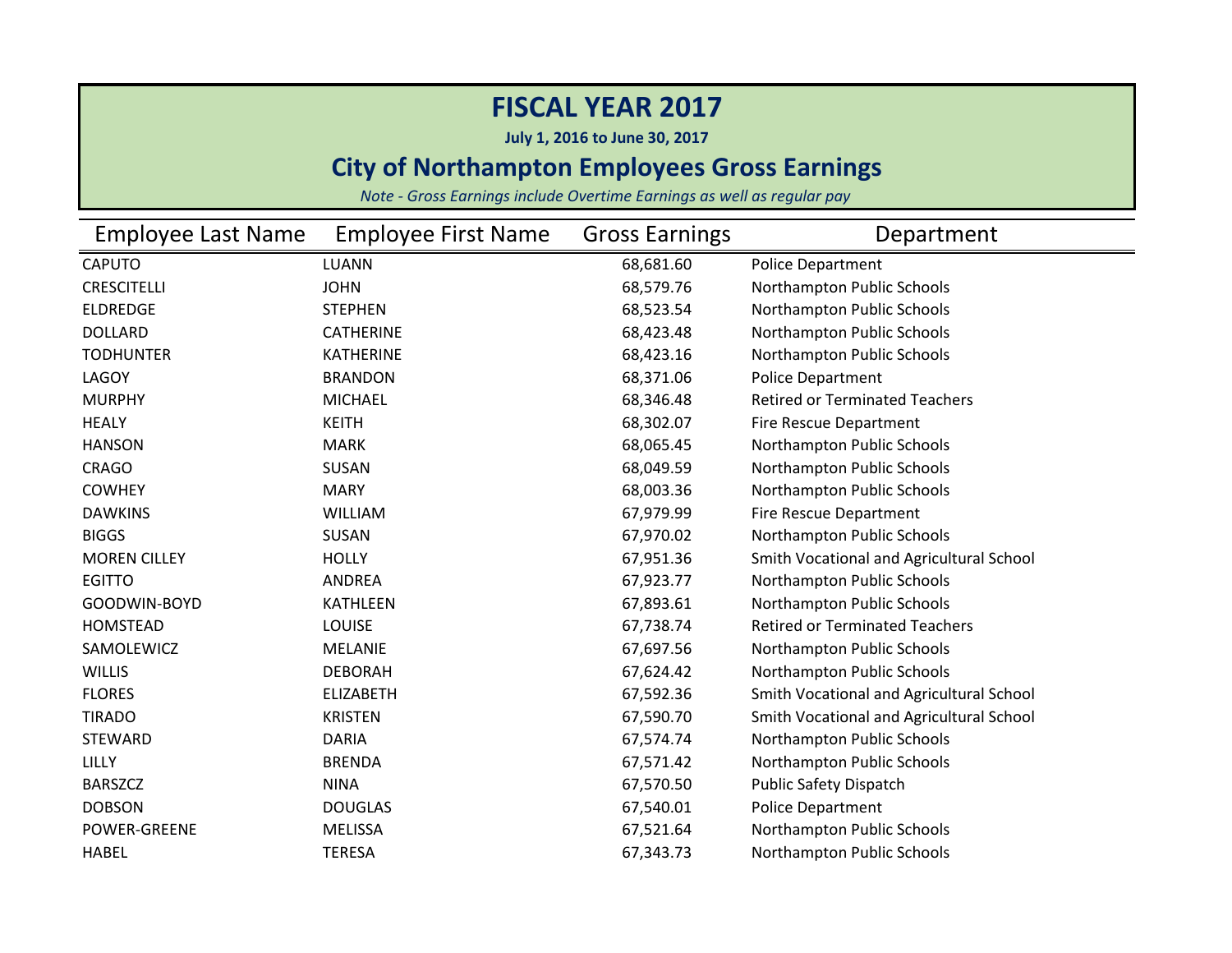**July 1, 2016 to June 30, 2017**

### **City of Northampton Employees Gross Earnings**

| <b>Employee Last Name</b> | <b>Employee First Name</b> | <b>Gross Earnings</b> | Department                               |
|---------------------------|----------------------------|-----------------------|------------------------------------------|
| <b>MASTERSON</b>          | <b>TERENCE</b>             | 67,314.57             | Mayor's Office                           |
| <b>BREDIN</b>             | <b>KATHLEEN</b>            | 67,292.31             | Northampton Public Schools               |
| <b>SMALL</b>              | <b>DALE</b>                | 67,253.97             | Department of Public Works               |
| <b>OUIMETTE</b>           | <b>CYNTHIA</b>             | 67,223.01             | Smith Vocational and Agricultural School |
| <b>BOSTROM</b>            | <b>KYLE</b>                | 67,200.53             | Smith Vocational and Agricultural School |
| <b>DERBY</b>              | SALEM                      | 67,016.42             | Northampton Public Schools               |
| <b>SIMMONS</b>            | <b>LYN</b>                 | 67,011.10             | Mayor's Office                           |
| <b>KENNEDY</b>            | <b>ELLEN</b>               | 67,009.90             | Northampton Public Schools               |
| <b>PARROTT</b>            | <b>CATRINA</b>             | 67,003.92             | Northampton Public Schools               |
| <b>POMPEI</b>             | <b>JESSE</b>               | 66,954.95             | Northampton Public Schools               |
| <b>KLINE</b>              | <b>PATRICIA</b>            | 66,930.84             | Northampton Public Schools               |
| <b>BERNHARD</b>           | <b>MICHELE</b>             | 66,881.82             | Northampton Public Schools               |
| <b>TOMASKOWICZ</b>        | <b>ROBERT</b>              | 66,870.81             | <b>Fire Rescue Department</b>            |
| <b>CZERWINSKI</b>         | <b>MONICA</b>              | 66,833.00             | <b>Police Department</b>                 |
| <b>KOHRMAN</b>            | <b>JAMES</b>               | 66,830.98             | Northampton Public Schools               |
| <b>GALICA</b>             | <b>DANIEL</b>              | 66,817.05             | Fire Rescue Department                   |
| <b>FRANK</b>              | <b>ERIKA</b>               | 66,816.91             | Northampton Public Schools               |
| <b>LANTZ</b>              | <b>CATHERINE</b>           | 66,736.36             | Northampton Public Schools               |
| <b>BUSONE</b>             | <b>JENNIFER</b>            | 66,687.48             | Northampton Public Schools               |
| <b>KERSTETTER</b>         | <b>GREGORY</b>             | 66,639.26             | Northampton Public Schools               |
| <b>STRAUSS</b>            | SUZANNE                    | 66,602.15             | Northampton Public Schools               |
| SOUCY                     | <b>MICHAEL</b>             | 66,579.76             | Northampton Public Schools               |
| <b>FOSTER</b>             | ANDREW                     | 66,531.01             | Northampton Public Schools               |
| <b>NIEMAN</b>             | <b>ROXANNE</b>             | 66,437.47             | Northampton Public Schools               |
| <b>RAMSDEN</b>            | <b>DIANA</b>               | 66,343.49             | Northampton Public Schools               |
| <b>WALLACE</b>            | <b>JOSHUA</b>              | 66,343.07             | <b>Police Department</b>                 |
| <b>JAFFE</b>              | <b>SHERYL</b>              | 66,337.48             | Northampton Public Schools               |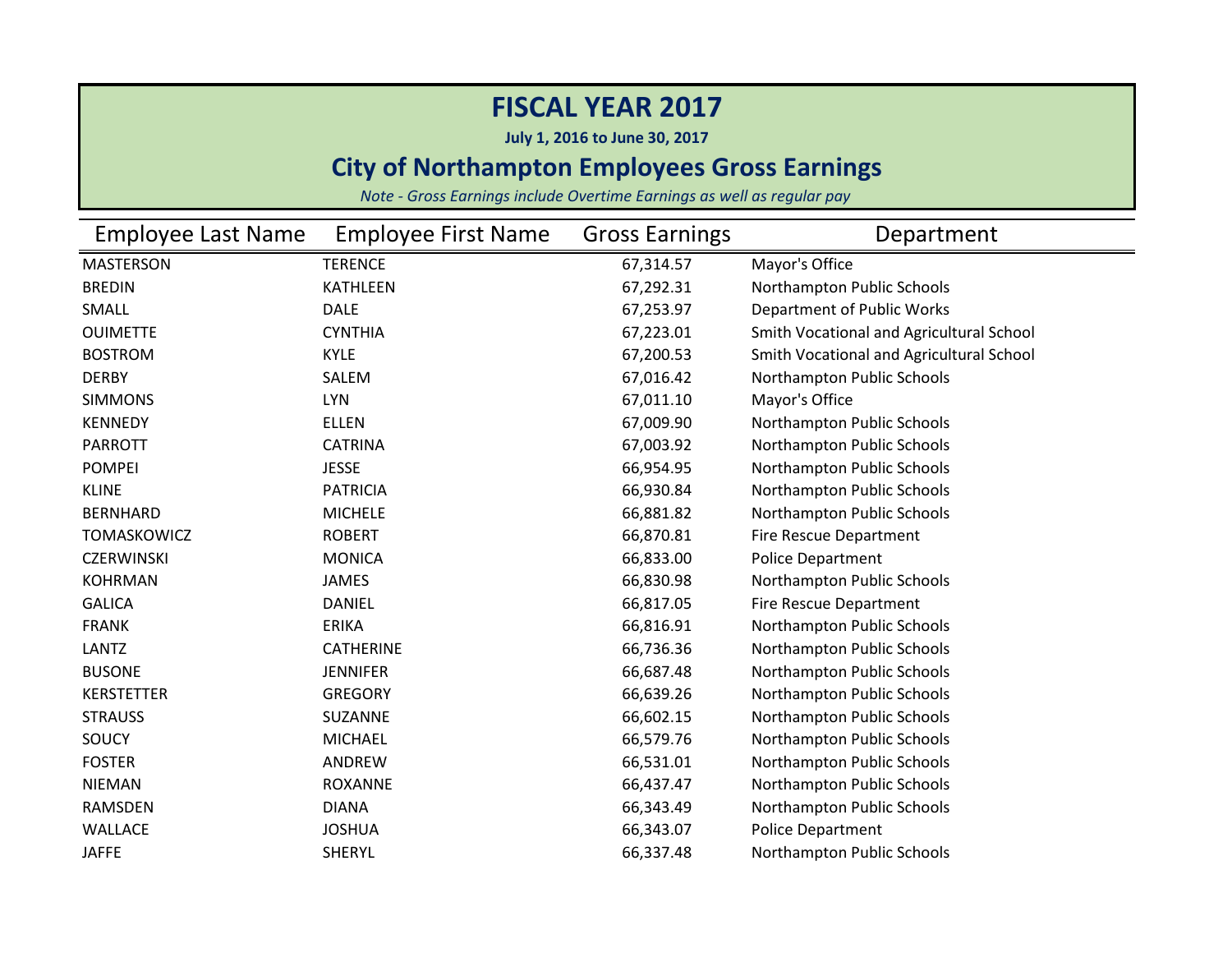**July 1, 2016 to June 30, 2017**

### **City of Northampton Employees Gross Earnings**

| <b>Employee Last Name</b> | <b>Employee First Name</b> | <b>Gross Earnings</b> | Department                            |
|---------------------------|----------------------------|-----------------------|---------------------------------------|
| <b>BISBEE</b>             | <b>FAITH</b>               | 66,286.14             | Northampton Public Schools            |
| <b>SUBOCZ</b>             | <b>MICHELE</b>             | 66,274.88             | Northampton Public Schools            |
| <b>GARCIA</b>             | <b>MARIA</b>               | 66,234.64             | Northampton Public Schools            |
| <b>MELNIK</b>             | <b>ROBERT</b>              | 66,222.77             | Northampton Public Schools            |
| <b>BRYANT</b>             | <b>KAREN</b>               | 66,218.79             | Northampton Public Schools            |
| <b>ANDREWS</b>            | <b>MICHELE</b>             | 66,189.08             | Northampton Public Schools            |
| <b>BISCHOFF</b>           | <b>ANNETTE</b>             | 66,064.27             | Northampton Public Schools            |
| <b>HARVEY</b>             | <b>FELIX</b>               | 65,927.32             | Department of Public Works            |
| O'CONNOR                  | <b>MARY BETH</b>           | 65,922.90             | Northampton Public Schools            |
| <b>CANUEL-BROWNE</b>      | <b>DONNA</b>               | 65,873.82             | Northampton Public Schools            |
| <b>HACKERSON</b>          | <b>ALICIA</b>              | 65,817.56             | Northampton Public Schools            |
| <b>OWEN</b>               | WILLIAM                    | 65,782.35             | Northampton Public Schools            |
| AJJAN                     | <b>DIANA</b>               | 65,733.79             | Northampton Public Schools            |
| <b>REED</b>               | <b>MARYELLEN</b>           | 65,712.38             | Northampton Public Schools            |
| KIELBASA                  | SANDRA                     | 65,675.04             | Northampton Public Schools            |
| <b>INGRAM</b>             | <b>SCOTT</b>               | 65,643.17             | Department of Public Works            |
| <b>MURDOCK</b>            | <b>CRAIG</b>               | 65,574.05             | Northampton Public Schools            |
| <b>LAJOIE</b>             | <b>KATHLEEN</b>            | 65,525.04             | Northampton Public Schools            |
| O'CONNELL                 | <b>KIM</b>                 | 65,482.14             | Northampton Public Schools            |
| <b>BITGOOD</b>            | <b>BARBARA</b>             | 65,471.05             | <b>Retired or Terminated Teachers</b> |
| <b>ABBOTT</b>             | <b>BRANDON</b>             | 65,336.26             | Northampton Public Schools            |
| <b>SIMMONS</b>            | SARA                       | 65,304.14             | Northampton Public Schools            |
| <b>TOTTY</b>              | <b>JANIS</b>               | 65,298.98             | Northampton Public Schools            |
| PALMER                    | <b>BONNIE</b>              | 65,167.02             | Northampton Public Schools            |
| <b>ADAMS</b>              | <b>BETH</b>                | 65,039.66             | Northampton Public Schools            |
| <b>BARCA</b>              | <b>LINDA</b>               | 65,017.08             | Northampton Public Schools            |
| <b>RODRIGUEZ</b>          | <b>ROBERTO</b>             | 65,011.35             | <b>Retired or Terminated</b>          |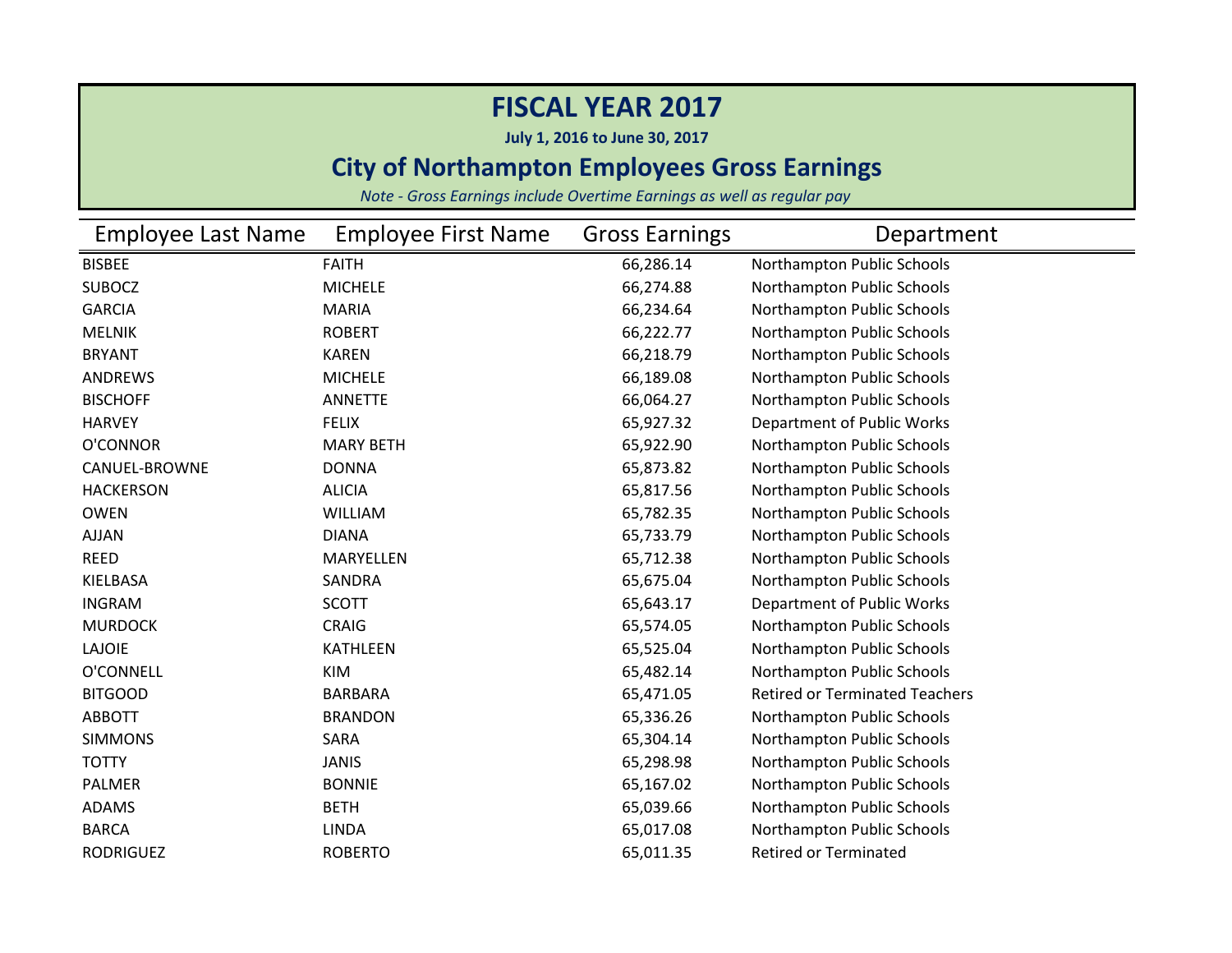**July 1, 2016 to June 30, 2017**

### **City of Northampton Employees Gross Earnings**

| <b>Employee Last Name</b> | <b>Employee First Name</b> | <b>Gross Earnings</b> | Department                               |
|---------------------------|----------------------------|-----------------------|------------------------------------------|
| <b>PARKE</b>              | <b>SANTHA</b>              | 64,998.81             | <b>Retired or Terminated Teachers</b>    |
| <b>BRADLEY-GILBERT</b>    | <b>MARYELLEN</b>           | 64,961.33             | Northampton Public Schools               |
| <b>CLEARY</b>             | <b>PAULA</b>               | 64,929.74             | Northampton Public Schools               |
| <b>HARVEY</b>             | SARA                       | 64,904.30             | <b>Retired or Terminated Teachers</b>    |
| SAWULA                    | <b>MICHAEL</b>             | 64,897.74             | <b>Fire Rescue Department</b>            |
| <b>KRISTEK</b>            | <b>HANNAH</b>              | 64,836.54             | Northampton Public Schools               |
| LIEBERMAN-BACHMAN         | <b>CAROLYN</b>             | 64,827.90             | Northampton Public Schools               |
| <b>CHURCHILL</b>          | SARA                       | 64,742.68             | Northampton Public Schools               |
| <b>BROWN</b>              | <b>HEATHER</b>             | 64,642.14             | Northampton Public Schools               |
| <b>STAVELY HALE</b>       | <b>RACHEL</b>              | 64,610.06             | Northampton Public Schools               |
| WALMSLEY                  | <b>KATHARINE</b>           | 64,595.28             | Northampton Public Schools               |
| <b>MOLLISON</b>           | <b>LEE</b>                 | 64,590.64             | Northampton Public Schools               |
| <b>ADAMS</b>              | H. GARRETT                 | 64,532.78             | Northampton Public Schools               |
| <b>DRISCOLL</b>           | <b>THOMAS</b>              | 64,492.90             | Northampton Public Schools               |
| <b>FISH</b>               | <b>CHERYL</b>              | 64,459.52             | Smith Vocational and Agricultural School |
| <b>BROWN</b>              | <b>ELLEN</b>               | 64,374.14             | Northampton Public Schools               |
| <b>GALENSKI</b>           | <b>KATIE</b>               | 64,224.04             | Northampton Public Schools               |
| LAWRENCE-RIDDELL          | <b>LAUREN</b>              | 64,174.02             | Northampton Public Schools               |
| LANGER-SMITH              | <b>ELYSE</b>               | 64,173.43             | Northampton Public Schools               |
| ANDREW                    | <b>SCOTT</b>               | 64,085.38             | Northampton Public Schools               |
| <b>REED</b>               | <b>JENNIFER</b>            | 64,061.55             | Northampton Public Schools               |
| <b>MAHAR</b>              | <b>SCOTT</b>               | 64,061.54             | Northampton Public Schools               |
| WALKER                    | LAURIE                     | 64,061.53             | Northampton Public Schools               |
| PERVERE                   | <b>ANN</b>                 | 64,037.55             | Department of Public Works               |
| ZIMMERMAN                 | <b>JAMES</b>               | 64,033.21             | Department of Public Works               |
| <b>ROSSINI</b>            | <b>DIANE</b>               | 63,937.56             | Department of Public Works               |
| <b>COOK</b>               | <b>JOE</b>                 | 63,892.91             | Auditor                                  |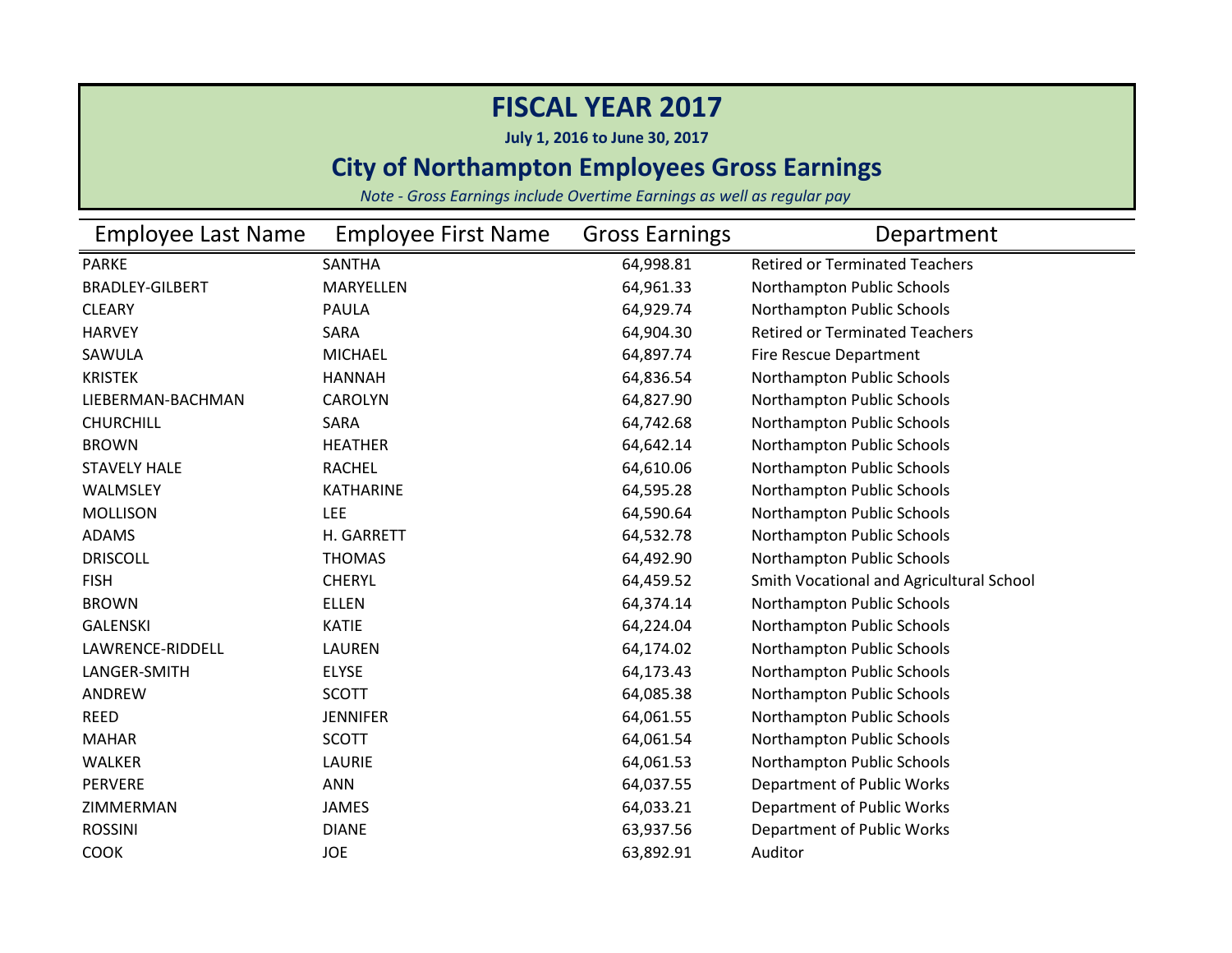**July 1, 2016 to June 30, 2017**

### **City of Northampton Employees Gross Earnings**

| <b>Employee Last Name</b> | <b>Employee First Name</b> | <b>Gross Earnings</b> | Department                               |
|---------------------------|----------------------------|-----------------------|------------------------------------------|
| <b>BIGDA</b>              | <b>ZACHARY</b>             | 63,857.26             | Fire Rescue Department                   |
| <b>MAGGIO</b>             | <b>CYNTHIA</b>             | 63,667.90             | Northampton Public Schools               |
| <b>DION</b>               | JED                        | 63,642.91             | Northampton Public Schools               |
| KORZENOWSKI               | <b>JANET</b>               | 63,642.88             | <b>Retired or Terminated Teachers</b>    |
| <b>DEAM</b>               | <b>SHEILA</b>              | 63,528.45             | Northampton Public Schools               |
| MEERBERGEN                | <b>CHADD</b>               | 63,347.10             | Smith Vocational and Agricultural School |
| <b>MORRISON</b>           | <b>RUSSELL</b>             | 63,339.50             | Northampton Public Schools               |
| WALDEN                    | <b>MICHELLE</b>            | 63,307.34             | Northampton Public Schools               |
| <b>MAILLOUX</b>           | <b>JAMES</b>               | 63,296.90             | <b>Central Services</b>                  |
| <b>MOORE</b>              | <b>THOMAS</b>              | 63,261.36             | Smith Vocational and Agricultural School |
| <b>MONOPOLI</b>           | <b>ELIZABETH</b>           | 63,204.26             | Northampton Public Schools               |
| <b>ANTOSZ</b>             | <b>JASON</b>               | 63,129.59             | Department of Public Works               |
| <b>LANGLOIS</b>           | <b>RAYMOND</b>             | 62,980.42             | Fire Rescue Department                   |
| <b>MARKS</b>              | <b>ANDREA</b>              | 62,930.20             | Northampton Public Schools               |
| <b>MICHAUD</b>            | <b>SEROE</b>               | 62,901.73             | Northampton Public Schools               |
| <b>DAVIS</b>              | <b>PATRICK</b>             | 62,870.21             | Fire Rescue Department                   |
| CARLSON                   | <b>SHARON</b>              | 62,437.27             | Northampton Public Schools               |
| <b>OSHEYACK</b>           | <b>ANNE MARIE</b>          | 62,261.18             | Northampton Public Schools               |
| <b>MILLER</b>             | <b>SCOTT</b>               | 62,195.91             | Smith Vocational and Agricultural School |
| <b>MOYLAN</b>             | <b>DANIEL</b>              | 62,183.18             | Northampton Public Schools               |
| <b>RILEY</b>              | <b>JANE</b>                | 62,182.19             | Smith Vocational and Agricultural School |
| PERSSON                   | <b>PETER</b>               | 62,157.39             | Smith Vocational and Agricultural School |
| <b>GILMAN</b>             | <b>JENNIFER</b>            | 62,124.68             | Smith Vocational and Agricultural School |
| <b>KELLER</b>             | <b>MARGARET</b>            | 62,039.31             | Mayor's Office                           |
| MACUTKIEWICZ              | <b>LESLIE</b>              | 61,967.62             | Northampton Public Schools               |
| <b>TOOHEY</b>             | <b>CLARE</b>               | 61,953.81             | Northampton Public Schools               |
| <b>TRANFAGLIA</b>         | <b>JOHN</b>                | 61,791.83             | Northampton Public Schools               |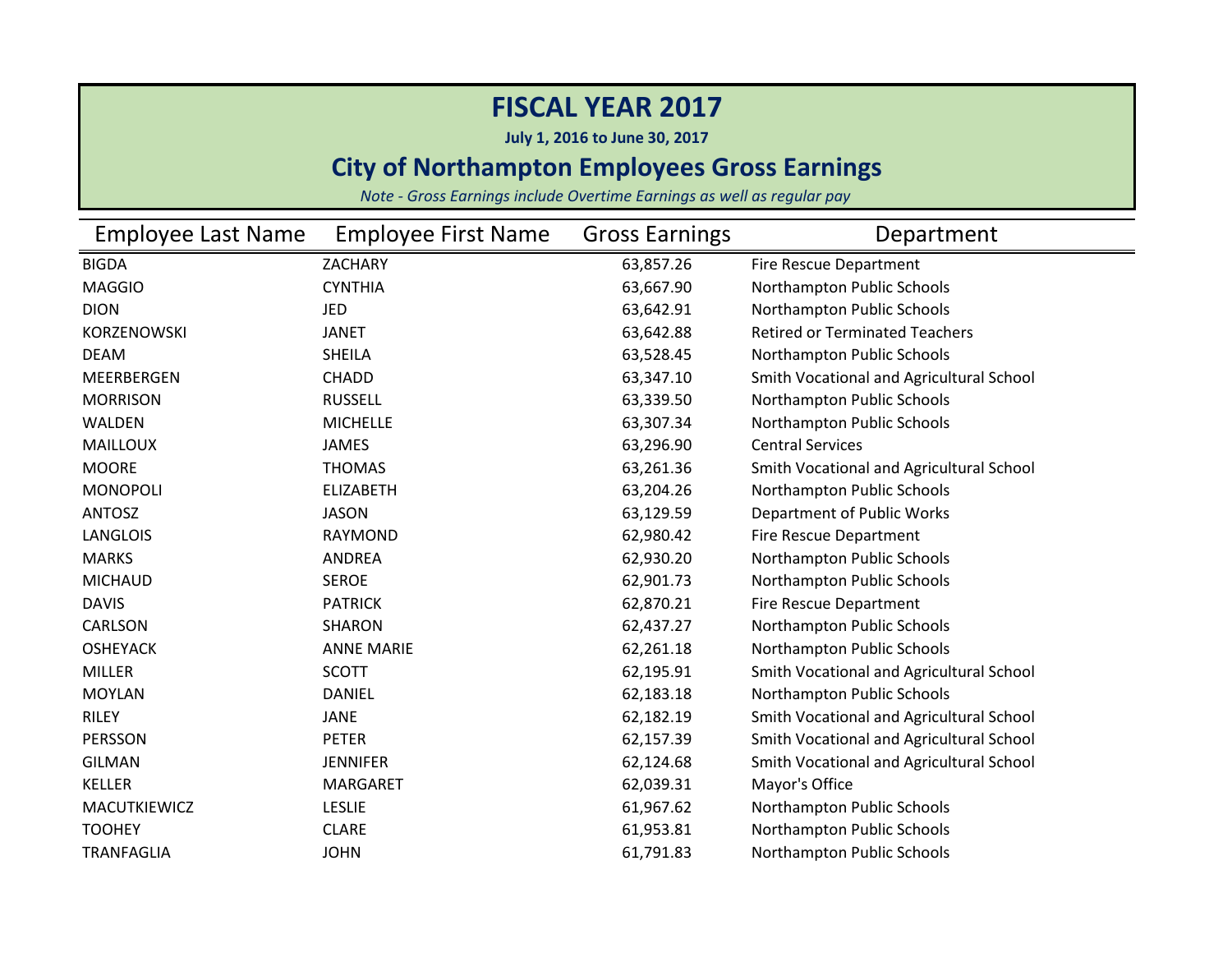**July 1, 2016 to June 30, 2017**

### **City of Northampton Employees Gross Earnings**

| Employee Last Name | <b>Employee First Name</b> | <b>Gross Earnings</b> | Department                               |
|--------------------|----------------------------|-----------------------|------------------------------------------|
| <b>PERRY</b>       | <b>LISA</b>                | 61,761.33             | Smith Vocational and Agricultural School |
| <b>HINKS</b>       | <b>STEVEN</b>              | 61,759.87             | Northampton Public Schools               |
| <b>STONE</b>       | <b>SUSAN</b>               | 61,604.38             | <b>Human Resources</b>                   |
| <b>STRONG</b>      | <b>KRISTEN</b>             | 61,483.04             | Northampton Public Schools               |
| <b>SCHIAFFO</b>    | <b>KAREN</b>               | 61,470.82             | Northampton Public Schools               |
| <b>KEANE</b>       | <b>KRISTEN</b>             | 61,159.84             | Smith Vocational and Agricultural School |
| <b>WILLIAMS</b>    | <b>CLAIRE-ANNE</b>         | 61,120.44             | Northampton Public Schools               |
| <b>SAFRON</b>      | <b>LISA</b>                | 61,073.38             | Northampton Public Schools               |
| LEBEAU             | <b>LISA</b>                | 61,028.52             | Northampton Public Schools               |
| <b>KEEFE</b>       | <b>ALLISON</b>             | 61,021.81             | Northampton Public Schools               |
| <b>HIDALGO</b>     | <b>KAREN</b>               | 60,992.79             | Northampton Public Schools               |
| <b>DUBIEL</b>      | <b>PATRICIA</b>            | 60,909.87             | Northampton Public Schools               |
| <b>TAYLOR</b>      | <b>HOLLY</b>               | 60,905.18             | Northampton Public Schools               |
| <b>HOLDEN</b>      | <b>ASHLEY</b>              | 60,822.27             | Smith Vocational and Agricultural School |
| <b>NAGLE</b>       | MARY JO                    | 60,790.52             | Northampton Public Schools               |
| <b>BODMAN</b>      | <b>ALLAN</b>               | 60,736.80             | Smith Vocational and Agricultural School |
| <b>POPLASKI</b>    | ADAM                       | 60,699.72             | Smith Vocational and Agricultural School |
| LAFLECHE           | <b>KAREN</b>               | 60,660.15             | Smith Vocational and Agricultural School |
| ANDREW             | <b>DOUGLAS</b>             | 60,649.58             | Northampton Public Schools               |
| <b>NOBLE</b>       | <b>STACEY</b>              | 60,587.65             | Northampton Public Schools               |
| SMIAROWSKI         | <b>MICHELLE</b>            | 60,571.86             | Northampton Public Schools               |
| <b>BACESKI</b>     | <b>BRIAN</b>               | 60,513.79             | <b>Central Services</b>                  |
| <b>HURD</b>        | <b>KAREN</b>               | 60,509.34             | Northampton Public Schools               |
| <b>PARKS</b>       | <b>MICHAEL</b>             | 60,484.71             | Smith Vocational and Agricultural School |
| <b>URBANK</b>      | <b>ROBERT</b>              | 60,469.80             | Northampton Public Schools               |
| <b>ROBERTS</b>     | <b>NANCY</b>               | 60,350.55             | Smith Vocational and Agricultural School |
| SULLIVAN           | <b>J. CHERRY</b>           | 60,319.26             | <b>Health Department</b>                 |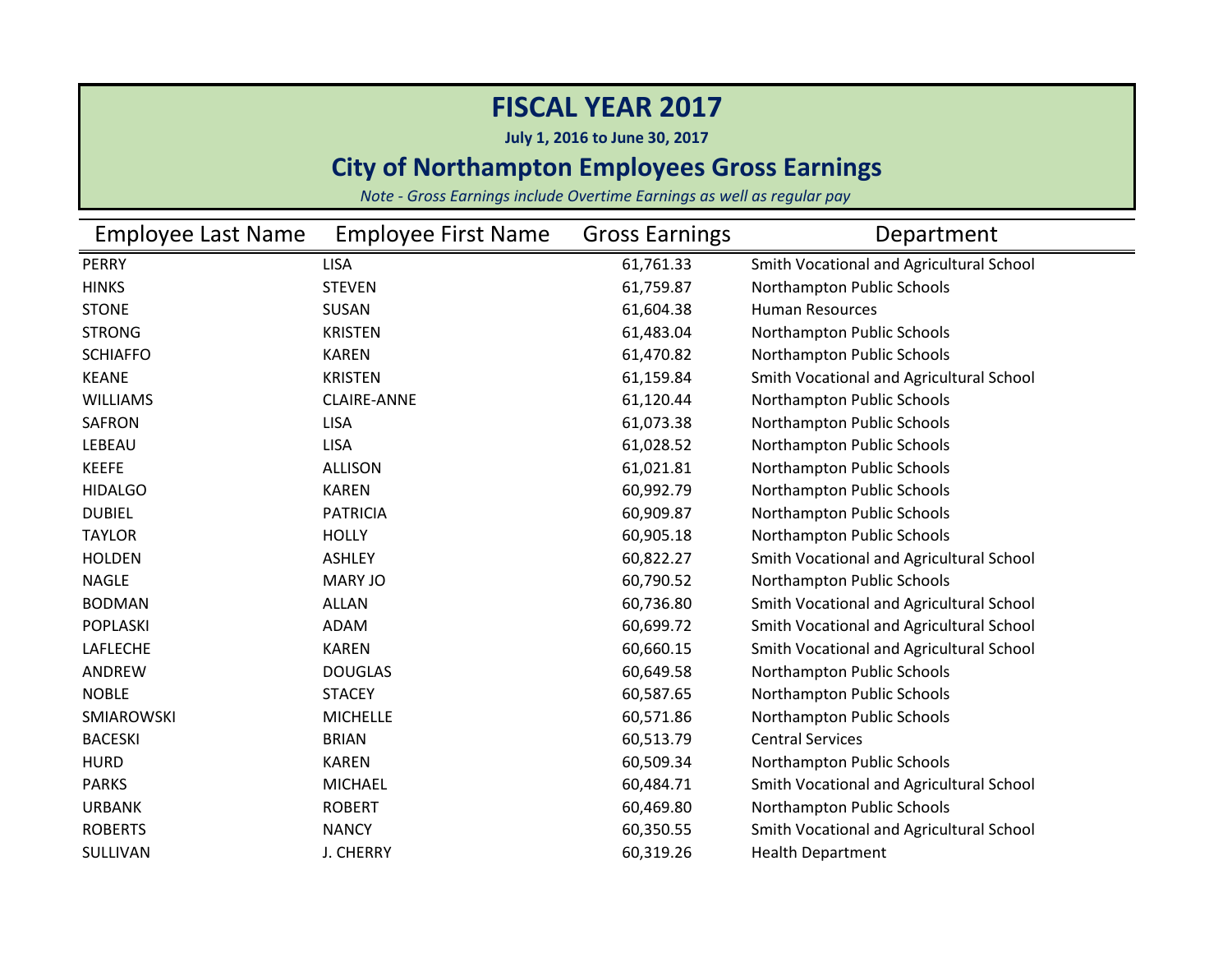**July 1, 2016 to June 30, 2017**

### **City of Northampton Employees Gross Earnings**

| <b>Employee Last Name</b> | <b>Employee First Name</b> | <b>Gross Earnings</b> | Department                               |
|---------------------------|----------------------------|-----------------------|------------------------------------------|
| <b>BERRY</b>              | <b>CYNTHIA</b>             | 60,196.29             | Northampton Public Schools               |
| <b>DUMA</b>               | <b>SEAN</b>                | 60,104.66             | <b>Fire Rescue Department</b>            |
| <b>MAZUCH</b>             | <b>REBECCA</b>             | 60,073.07             | Police Department                        |
| LAFOSSE                   | <b>JASON</b>               | 60,022.72             | Department of Public Works               |
| <b>EDLER</b>              | <b>CHRISTIAN</b>           | 60,019.86             | <b>Police Department</b>                 |
| <b>KUSNIERZ</b>           | <b>ANTHONY</b>             | 60,005.31             | Northampton Public Schools               |
| <b>BARON</b>              | ANNMARIE                   | 59,903.49             | Auditor                                  |
| LEBEAU                    | <b>ROLAND</b>              | 59,824.65             | Northampton Public Schools               |
| <b>WEAVER</b>             | <b>MICHAEL</b>             | 59,793.12             | Northampton Public Schools               |
| SOTO                      | <b>TIMOTEO</b>             | 59,785.59             | <b>Fire Rescue Department</b>            |
| <b>PICARD</b>             | <b>KRISTEN</b>             | 59,780.07             | Northampton Public Schools               |
| <b>MALO</b>               | <b>ROGER</b>               | 59,690.09             | Inspections                              |
| <b>MORINI</b>             | ANDREW                     | 59,658.36             | Fire Rescue Department                   |
| <b>BURBINE</b>            | <b>MARGARET</b>            | 59,635.29             | Northampton Public Schools               |
| <b>DESMOND</b>            | <b>ANN</b>                 | 59,631.30             | Northampton Public Schools               |
| <b>GROSS</b>              | <b>MICHAEL</b>             | 59,624.80             | <b>Retired or Terminated</b>             |
| <b>CAPUTO</b>             | <b>GAYLON</b>              | 59,537.27             | Department of Public Works               |
| LEARY                     | <b>LISA</b>                | 59,490.58             | Northampton Public Schools               |
| <b>MISCH</b>              | <b>CAROLYN</b>             | 59,487.90             | Planning and Sustainability              |
| <b>BROUWERS</b>           | <b>LISSA</b>               | 59,358.43             | <b>Retired or Terminated Teachers</b>    |
| <b>MAHONEY</b>            | <b>TIMOTHY</b>             | 59,273.60             | Northampton Public Schools               |
| SAMUELSON                 | ANDREW                     | 59,172.79             | Northampton Public Schools               |
| <b>MILLER</b>             | <b>CHARLES</b>             | 59,101.01             | Inspections                              |
| <b>COSTELLO</b>           | <b>BRETT</b>               | 58,961.32             | Northampton Public Schools               |
| <b>CARVER</b>             | <b>DEBORAH</b>             | 58,892.87             | Smith Vocational and Agricultural School |
| <b>KURTZ</b>              | <b>KATHRYN</b>             | 58,853.12             | Northampton Public Schools               |
| DRISCOLL-HORTON           | <b>TRACY</b>               | 58,762.52             | <b>Retired or Terminated</b>             |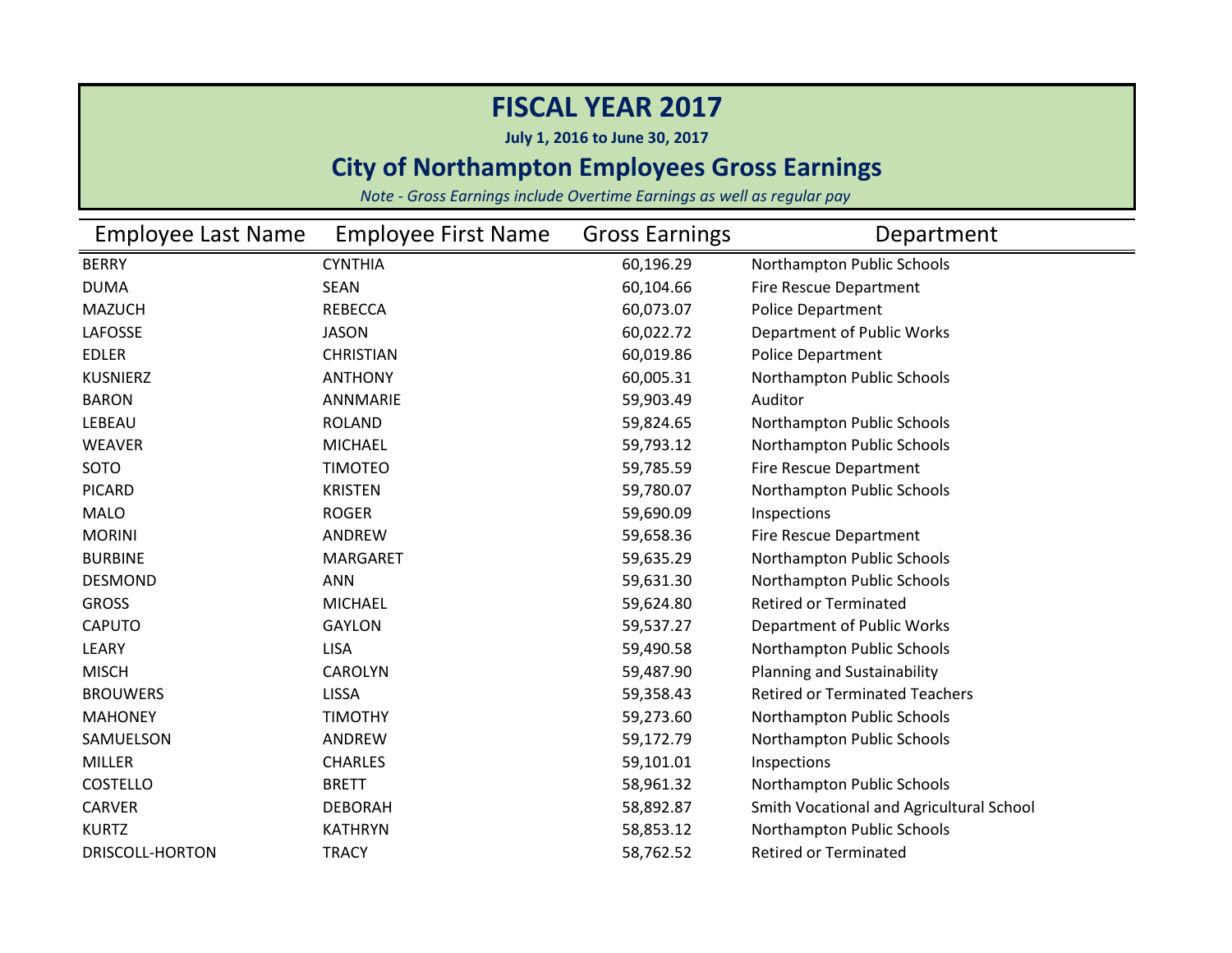**July 1, 2016 to June 30, 2017**

### **City of Northampton Employees Gross Earnings**

| <b>Employee Last Name</b> | <b>Employee First Name</b> | <b>Gross Earnings</b> | Department                               |
|---------------------------|----------------------------|-----------------------|------------------------------------------|
| <b>DESMOND</b>            | <b>LINDA</b>               | 58,708.72             | <b>Senior Services</b>                   |
| <b>EISENSTEIN</b>         | <b>HANNAH</b>              | 58,698.29             | <b>Fire Rescue Department</b>            |
| SULLIVAN                  | SUSAN                      | 58,686.32             | Northampton Public Schools               |
| <b>LEVY</b>               | <b>TIMOTHY</b>             | 58,667.26             | Northampton Public Schools               |
| YAGODZINSKI               | <b>TRAVIS</b>              | 58,661.32             | Northampton Public Schools               |
| <b>MCLOUGHLIN</b>         | <b>MOLLY</b>               | 58,638.46             | Northampton Public Schools               |
| <b>MCCUE</b>              | <b>KRISTIN</b>             | 58,611.32             | Northampton Public Schools               |
| <b>LENNOX</b>             | <b>ANANDA</b>              | 58,478.36             | Northampton Public Schools               |
| <b>JONES</b>              | <b>ROBERT</b>              | 58,436.32             | Northampton Public Schools               |
| RUYFFELAERT               | CAROL                      | 58,415.11             | Northampton Public Schools               |
| <b>THOMPSON</b>           | JAMES                      | 58,332.89             | Planning and Sustainability              |
| <b>BRISBOIS</b>           | <b>SHANNON</b>             | 58,322.41             | Smith Vocational and Agricultural School |
| GOODWIN-BOYD              | <b>GEORGE</b>              | 58,183.52             | Northampton Public Schools               |
| <b>HARPER</b>             | <b>SCOTT</b>               | 58,165.88             | Department of Public Works               |
| <b>HODGDON</b>            | <b>JENNIFER</b>            | 57,915.04             | Northampton Public Schools               |
| <b>BURT</b>               | <b>KATE</b>                | 57,667.21             | Northampton Public Schools               |
| <b>SHEA</b>               | <b>BRENDAN</b>             | 57,610.62             | Department of Public Works               |
| SULLIVAN-CHIN             | <b>HONORA</b>              | 57,555.07             | <b>Police Department</b>                 |
| NIEDZIELSKI               | <b>MATTHEW</b>             | 57,529.46             | Smith Vocational and Agricultural School |
| <b>BASTEK</b>             | <b>SUSANNAH</b>            | 57,472.71             | Northampton Public Schools               |
| SHERMAN                   | <b>TARA</b>                | 57,264.77             | Smith Vocational and Agricultural School |
| <b>ZOTTOLI</b>            | <b>KRISTIN</b>             | 57,229.91             | Northampton Public Schools               |
| <b>MOKERZECKI</b>         | <b>MICHELLE</b>            | 57,229.15             | Northampton Public Schools               |
| <b>HOPKINS</b>            | <b>MARTHA</b>              | 57,091.56             | Northampton Public Schools               |
| <b>GAGNE</b>              | <b>ERIC</b>                | 57,052.16             | Northampton Public Schools               |
| <b>PARKER</b>             | <b>PAMELA</b>              | 57,049.06             | Northampton Public Schools               |
| <b>WHITLEY</b>            | <b>STEPHANIE</b>           | 56,946.22             | Smith Vocational and Agricultural School |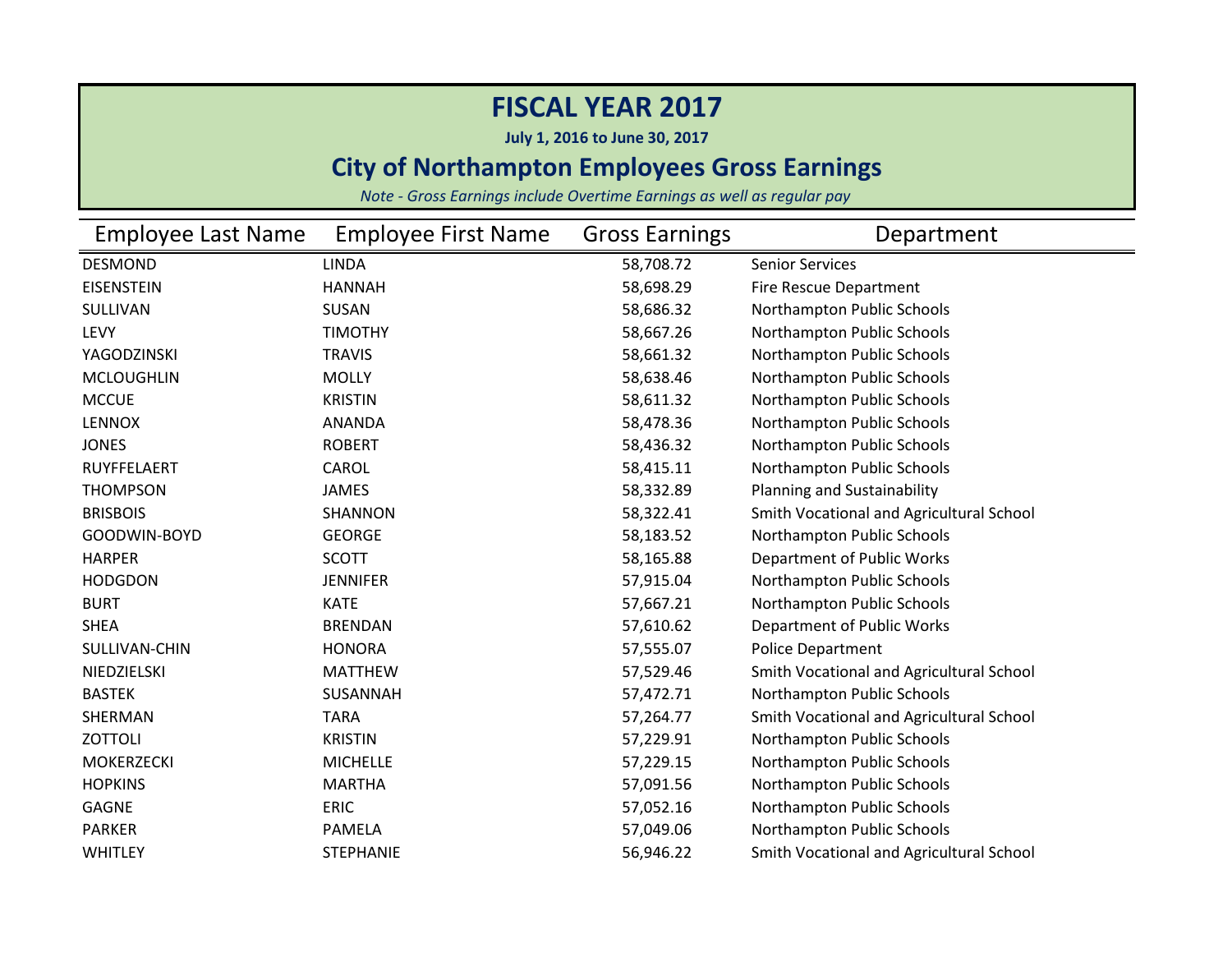**July 1, 2016 to June 30, 2017**

### **City of Northampton Employees Gross Earnings**

| <b>Employee Last Name</b> | <b>Employee First Name</b> | <b>Gross Earnings</b> | Department                               |
|---------------------------|----------------------------|-----------------------|------------------------------------------|
| <b>SCHWAIGER</b>          | <b>JONATHAN</b>            | 56,931.28             | Fire Rescue Department                   |
| <b>SCOTT</b>              | RICHARD                    | 56,931.18             | Department of Public Works               |
| <b>BUSH</b>               | AMY                        | 56,897.32             | Northampton Public Schools               |
| <b>MCCARTHY</b>           | <b>PATRICK</b>             | 56,765.03             | <b>Central Services</b>                  |
| <b>DENNO</b>              | <b>HEATHER</b>             | 56,644.41             | Northampton Public Schools               |
| <b>MONDSCHEIN</b>         | <b>LINDA</b>               | 56,472.87             | Northampton Public Schools               |
| FARLEY-DIMINO             | <b>REBECCA</b>             | 56,404.46             | Northampton Public Schools               |
| <b>MATTHIAS</b>           | <b>CASEY</b>               | 56,347.00             | Northampton Public Schools               |
| <b>COTE</b>               | PHILIP                     | 56,273.88             | Northampton Public Schools               |
| <b>BROWN</b>              | <b>CHESTER</b>             | 56,140.57             | Department of Public Works               |
| COON                      | <b>DEBORAH</b>             | 56,045.09             | Northampton Public Schools               |
| <b>RIMANY</b>             | <b>TASHA</b>               | 55,924.05             | Northampton Public Schools               |
| <b>SMITH</b>              | <b>JOLIE</b>               | 55,854.28             | Northampton Public Schools               |
| <b>DIAZ</b>               | <b>JOSE</b>                | 55,829.63             | Department of Public Works               |
| <b>DELANO</b>             | <b>CLAY</b>                | 55,702.25             | <b>Police Department</b>                 |
| <b>ANDREWS</b>            | <b>STEVEN</b>              | 55,317.84             | Northampton Public Schools               |
| <b>STONE</b>              | RICHARD                    | 55,275.42             | Department of Public Works               |
| <b>FONTAINE</b>           | <b>KATE</b>                | 55,179.14             | Northampton Public Schools               |
| <b>SCHEEL</b>             | <b>MARK</b>                | 55,098.65             | Department of Public Works               |
| <b>TILEY</b>              | <b>ELIZABETH</b>           | 54,999.88             | Smith Vocational and Agricultural School |
| <b>HALL</b>               | ZACHARY                    | 54,992.05             | Police Department                        |
| <b>VOLLINGER</b>          | <b>ROBERT</b>              | 54,989.70             | Smith Vocational and Agricultural School |
| <b>JONES</b>              | <b>WARREN</b>              | 54,927.09             | <b>Central Services</b>                  |
| <b>GREENWOOD</b>          | <b>BEN</b>                 | 54,774.89             | Northampton Public Schools               |
| <b>LACROIX</b>            | <b>JESSICA</b>             | 54,755.35             | Northampton Public Schools               |
| <b>FLAHIVE</b>            | <b>MARY JANE</b>           | 54,544.06             | Northampton Public Schools               |
| <b>ALLESSI</b>            | <b>REBECA</b>              | 54,543.64             | Northampton Public Schools               |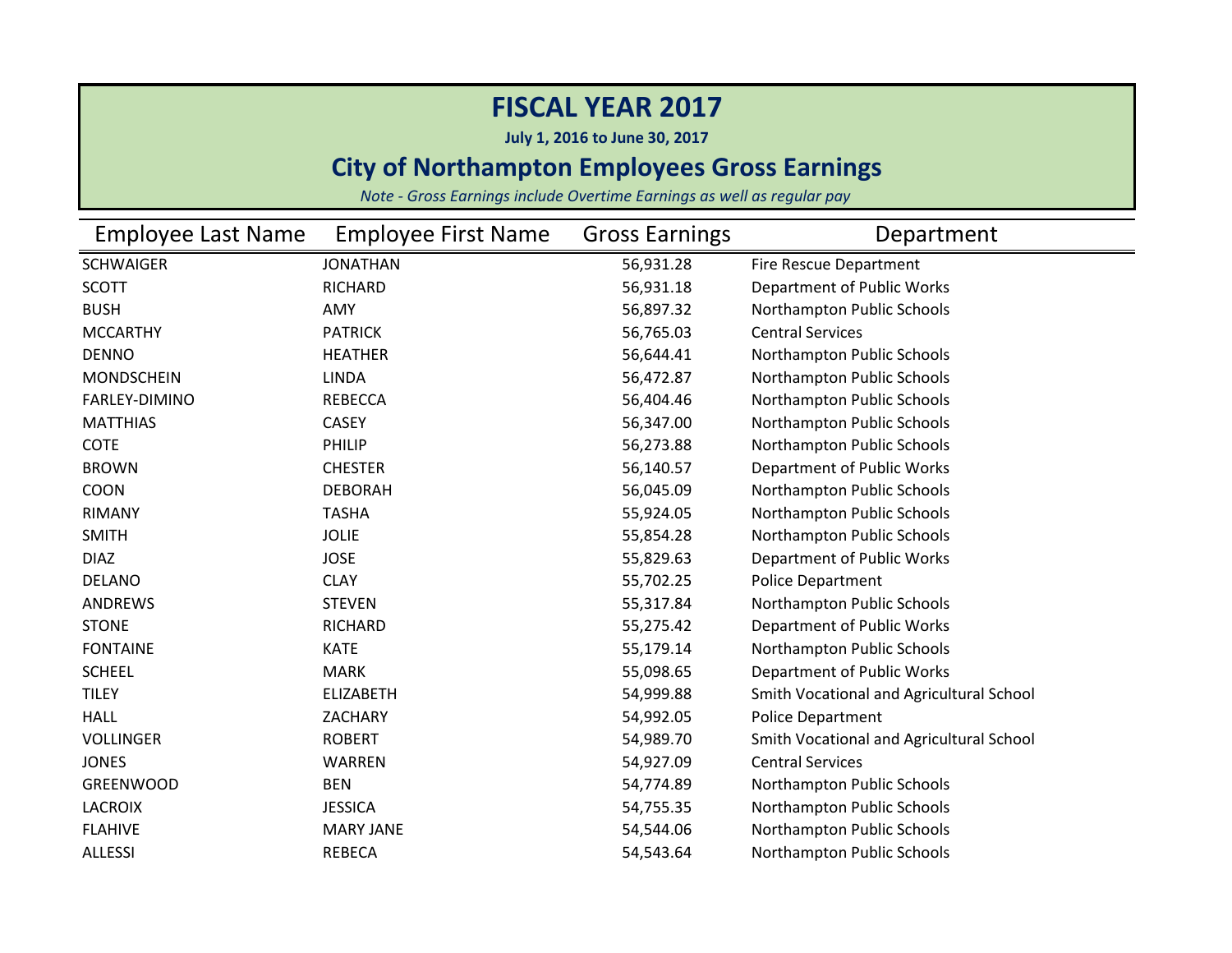**July 1, 2016 to June 30, 2017**

### **City of Northampton Employees Gross Earnings**

| <b>Employee Last Name</b> | <b>Employee First Name</b> | <b>Gross Earnings</b> | Department                               |
|---------------------------|----------------------------|-----------------------|------------------------------------------|
| <b>DEAL</b>               | <b>SHARON</b>              | 54,529.98             | Northampton Public Schools               |
| <b>ALTON</b>              | SANDRA                     | 54,482.03             | Northampton Public Schools               |
| <b>ROMAN</b>              | <b>GINO</b>                | 54,482.01             | Northampton Public Schools               |
| <b>FORBES</b>             | <b>FRANK</b>               | 54,446.29             | <b>Information Technology Services</b>   |
| <b>FLORENCE</b>           | <b>JOSEPHINE</b>           | 54,261.70             | <b>Retired or Terminated</b>             |
| <b>RUSSELL</b>            | <b>DANIEL</b>              | 54,249.55             | Department of Public Works               |
| <b>CLARK</b>              | <b>ASHLEY</b>              | 54,120.36             | Smith Vocational and Agricultural School |
| <b>SINGER KING</b>        | SARAH                      | 54,049.12             | Northampton Public Schools               |
| LEMONDE                   | <b>RENEE</b>               | 53,994.52             | Department of Public Works               |
| <b>MICHNA</b>             | <b>SHELBY</b>              | 53,982.36             | Parks and Recreation                     |
| <b>CHAN</b>               | <b>MAGGIE</b>              | 53,934.50             | Department of Public Works               |
| <b>HEANEY</b>             | <b>MATTHEW</b>             | 53,856.14             | Northampton Public Schools               |
| <b>ELDRIDGE</b>           | LARRY                      | 53,675.00             | Inspections                              |
| <b>BLANCHETTE</b>         | <b>WENDY</b>               | 53,641.07             | Northampton Public Schools               |
| <b>CHELIMSKY</b>          | <b>GILANA</b>              | 53,557.22             | Northampton Public Schools               |
| ZAMER                     | <b>DIANE</b>               | 53,532.22             | Northampton Public Schools               |
| SAVOIE                    | <b>AUSTIN</b>              | 53,515.74             | Smith Vocational and Agricultural School |
| <b>FLINKER</b>            | <b>STEPHANIE</b>           | 53,490.16             | Northampton Public Schools               |
| <b>BOYD</b>               | <b>DYLAN</b>               | 53,382.22             | Northampton Public Schools               |
| <b>FYDENKEVEZ</b>         | <b>ROBERTA</b>             | 53,336.96             | Northampton Public Schools               |
| <b>MCDONALD</b>           | <b>DOUGLAS</b>             | 53,242.01             | Department of Public Works               |
| <b>PICKREIGN</b>          | <b>LINDA</b>               | 53,171.10             | <b>Retired or Terminated Teachers</b>    |
| <b>HENNINGER</b>          | <b>KIRA</b>                | 53,026.69             | Northampton Public Schools               |
| <b>PLOOF</b>              | <b>ELIZABETH</b>           | 52,945.08             | <b>Retired or Terminated Teachers</b>    |
| SULLIVAN                  | <b>JESSICA</b>             | 52,873.25             | Police Department                        |
| CROWNINGSHIELD            | <b>TIMOTHY</b>             | 52,840.57             | Department of Public Works               |
| <b>LOCKWOOD</b>           | <b>MARIANNE</b>            | 52,722.64             | Northampton Public Schools               |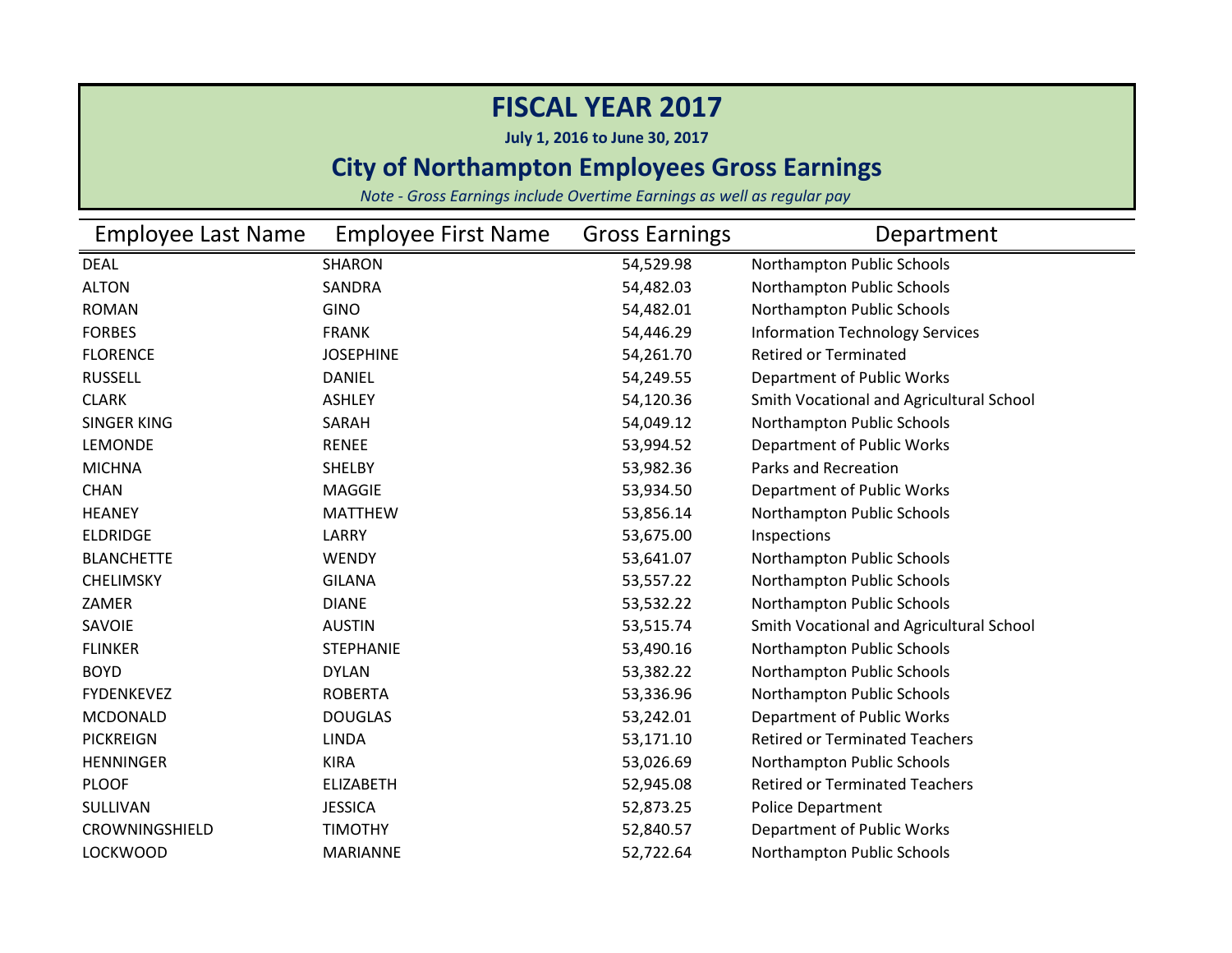**July 1, 2016 to June 30, 2017**

### **City of Northampton Employees Gross Earnings**

| Employee Last Name | <b>Employee First Name</b> | <b>Gross Earnings</b> | Department                               |
|--------------------|----------------------------|-----------------------|------------------------------------------|
| <b>RYAN</b>        | MARYELLEN                  | 52,685.09             | Northampton Public Schools               |
| <b>BIALECKI</b>    | VALENTINE                  | 52,630.37             | Smith Vocational and Agricultural School |
| <b>GILBERT</b>     | SUSAN                      | 52,485.54             | <b>Public Safety Dispatch</b>            |
| <b>ELLIS</b>       | <b>RACHEL</b>              | 52,440.33             | Northampton Public Schools               |
| <b>BANISTER</b>    | <b>DANIEL</b>              | 52,421.71             | <b>Retired or Terminated</b>             |
| <b>MEYER</b>       | <b>JENNIFER</b>            | 52,394.37             | <b>Health Department</b>                 |
| SOUCY              | <b>JANICE</b>              | 52,248.78             | Northampton Public Schools               |
| <b>WILSON</b>      | <b>BETHANY</b>             | 52,153.69             | Smith Vocational and Agricultural School |
| <b>DEWITT</b>      | <b>GILES</b>               | 52,121.45             | Smith Vocational and Agricultural School |
| <b>CHANDLER</b>    | <b>PATRICIA</b>            | 52,075.80             | Northampton Public Schools               |
| <b>CORA</b>        | SADIE                      | 52,054.06             | Northampton Public Schools               |
| <b>PHANEUF</b>     | <b>THOMAS</b>              | 52,000.70             | Smith Vocational and Agricultural School |
| <b>BATES</b>       | <b>JAMES</b>               | 51,993.91             | Northampton Public Schools               |
| COADY              | <b>NORMAN</b>              | 51,935.34             | Northampton Public Schools               |
| <b>TAILLON</b>     | <b>JOHN</b>                | 51,924.35             | Department of Public Works               |
| <b>HARRITY</b>     | <b>TRACY</b>               | 51,922.86             | Northampton Public Schools               |
| <b>DAY</b>         | <b>LISA</b>                | 51,901.18             | <b>Public Safety Dispatch</b>            |
| <b>KELLEY</b>      | <b>CYNTHIA</b>             | 51,876.00             | Northampton Public Schools               |
| <b>MATLOCK</b>     | <b>ESTER</b>               | 51,858.76             | Northampton Public Schools               |
| LAIZER             | <b>DEBORA</b>              | 51,819.94             | Department of Public Works               |
| <b>BOU</b>         | ANGEL                      | 51,740.67             | Department of Public Works               |
| <b>DOWNER</b>      | <b>DEAN</b>                | 51,555.91             | Department of Public Works               |
| <b>EVANS</b>       | ANDREW                     | 51,526.82             | Department of Public Works               |
| <b>DAVIES</b>      | <b>MARY</b>                | 51,486.66             | <b>Retired or Terminated</b>             |
| <b>DEVINE</b>      | <b>LAUREN</b>              | 51,468.84             | Smith Vocational and Agricultural School |
| <b>MANGONES</b>    | LAURA                      | 51,421.89             | Northampton Public Schools               |
| <b>ROBERGE</b>     | <b>CYNTHIA</b>             | 51,393.45             | Department of Public Works               |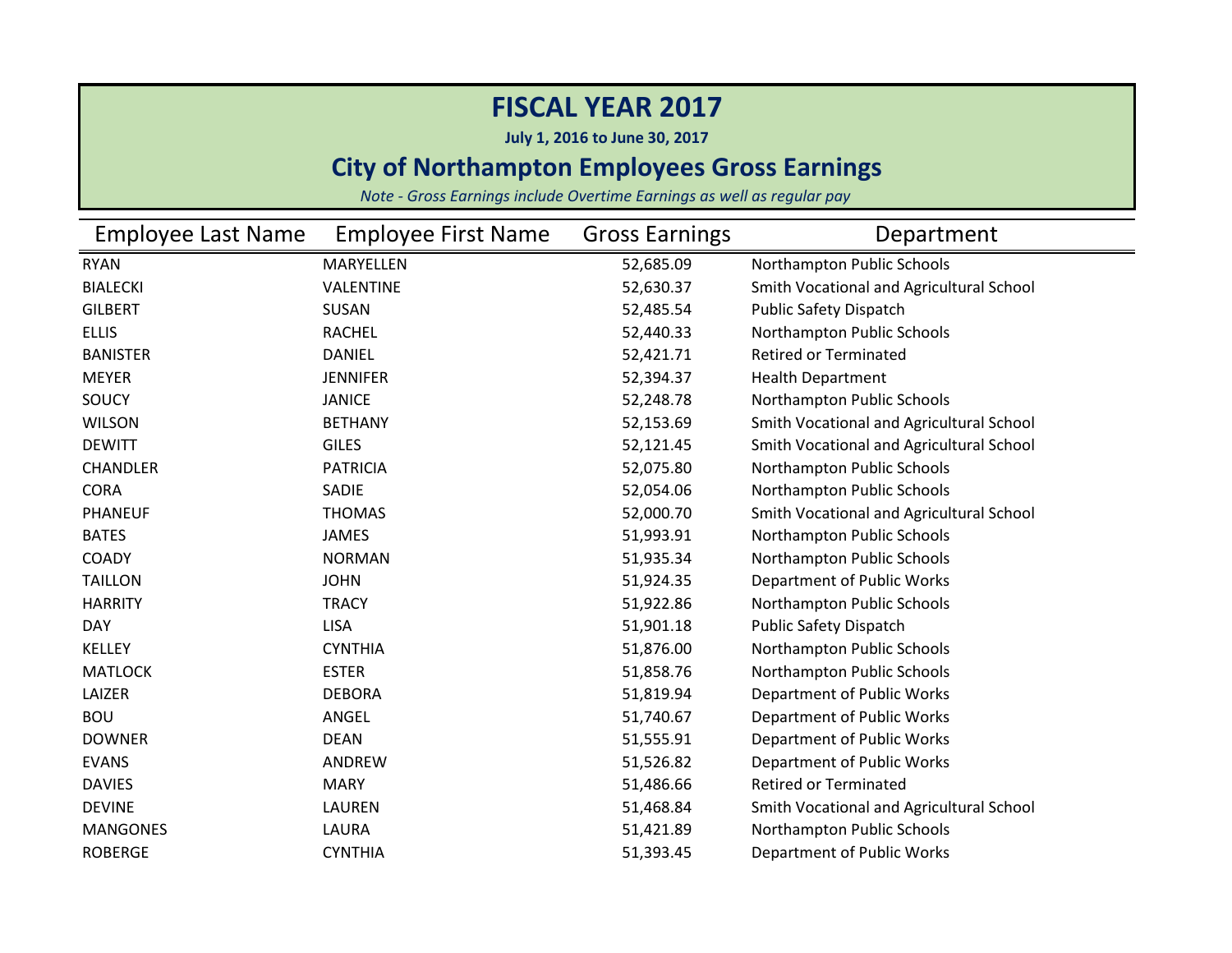**July 1, 2016 to June 30, 2017**

### **City of Northampton Employees Gross Earnings**

| <b>Employee Last Name</b> | <b>Employee First Name</b> | <b>Gross Earnings</b> | Department                            |
|---------------------------|----------------------------|-----------------------|---------------------------------------|
| <b>FURCINITI</b>          | <b>ANN</b>                 | 51,230.18             | Department of Public Works            |
| <b>COOK</b>               | <b>LYNN</b>                | 51,229.49             | <b>Retired or Terminated Teachers</b> |
| <b>SCOTT</b>              | <b>KYLE</b>                | 51,171.78             | Inspections                           |
| <b>FIALKY</b>             | <b>EMILY</b>               | 51,151.53             | <b>Retired or Terminated Teachers</b> |
| <b>CAMERON</b>            | <b>JOAN</b>                | 51,085.30             | Northampton Public Schools            |
| <b>ROUTHIER</b>           | <b>DANIEL</b>              | 51,035.54             | <b>Retired or Terminated</b>          |
| <b>THIBODO</b>            | <b>JULIA</b>               | 51,012.05             | <b>Public Safety Dispatch</b>         |
| <b>WHALEN</b>             | <b>JEROMIE</b>             | 50,993.44             | Northampton Public Schools            |
| <b>LAWNICKI</b>           | <b>JANE</b>                | 50,911.71             | <b>Police Department</b>              |
| <b>RATTELSDORFER</b>      | <b>STEVEN</b>              | 50,804.39             | Police Department                     |
| <b>YUSKO</b>              | <b>BRIANA</b>              | 50,612.75             | Public Safety Dispatch                |
| <b>KRAUSE-LLOYD</b>       | SARA                       | 50,521.96             | Northampton Public Schools            |
| <b>POWERS</b>             | <b>PAMELA</b>              | 50,406.89             | <b>City Council</b>                   |
| <b>FRAIN</b>              | <b>GARY</b>                | 50,295.22             | Department of Public Works            |
| SAKOWICZ                  | <b>ANTONI</b>              | 50,261.51             | Department of Public Works            |
| <b>KIROUAC</b>            | <b>STEVEN</b>              | 50,238.38             | Department of Public Works            |
| <b>CLARK</b>              | <b>JAMES</b>               | 49,946.46             | Department of Public Works            |
| <b>FOOTE</b>              | <b>BRIAN</b>               | 49,935.03             | Arts and Culture                      |
| <b>CHURCH</b>             | <b>JONATHAN</b>            | 49,780.04             | Department of Public Works            |
| <b>MAYSONET</b>           | <b>JUAN</b>                | 49,717.51             | Department of Public Works            |
| <b>CATUOGNO</b>           | ANNE                       | 49,551.89             | <b>Retired or Terminated Teachers</b> |
| AMES                      | <b>NICHOLAS</b>            | 49,438.88             | Northampton Public Schools            |
| <b>GIANESIN</b>           | <b>JUSTIN</b>              | 49,431.35             | Northampton Public Schools            |
| <b>PELIS</b>              | <b>MEGAN</b>               | 49,421.96             | Northampton Public Schools            |
| LAVALLEY                  | SARAH                      | 49,255.67             | <b>Planning and Sustainability</b>    |
| <b>WRIGHT</b>             | <b>EILEEN</b>              | 49,245.26             | Parks and Recreation                  |
| <b>SPEER</b>              | LORI                       | 49,225.23             | <b>Police Department</b>              |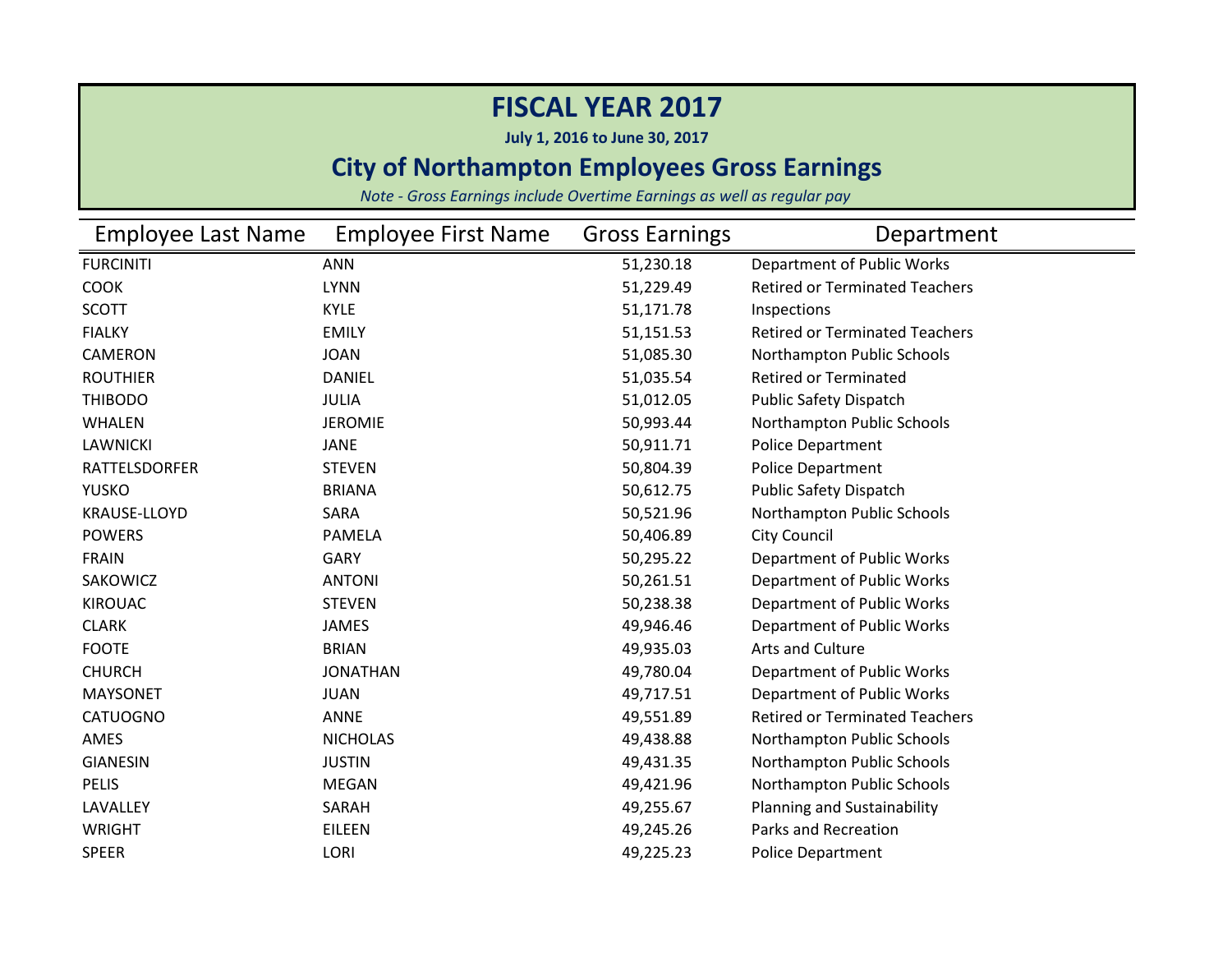**July 1, 2016 to June 30, 2017**

### **City of Northampton Employees Gross Earnings**

| Employee Last Name | <b>Employee First Name</b> | <b>Gross Earnings</b> | Department                               |
|--------------------|----------------------------|-----------------------|------------------------------------------|
| <b>DUPRE</b>       | <b>EDWARD</b>              | 49,188.42             | Department of Public Works               |
| <b>RODRIGUES</b>   | <b>BRIAN</b>               | 49,066.89             | Northampton Public Schools               |
| <b>BROUSSARD</b>   | KIM                        | 48,956.26             | Northampton Public Schools               |
| <b>FAHMY</b>       | <b>GILLIAN</b>             | 48,946.42             | Northampton Public Schools               |
| <b>STEWART</b>     | <b>REBECCA</b>             | 48,910.05             | Northampton Public Schools               |
| <b>HUTCHINSON</b>  | <b>BRUCE</b>               | 48,890.64             | Department of Public Works               |
| <b>WINNIE</b>      | <b>JOY</b>                 | 48,772.04             | Northampton Public Schools               |
| <b>PETROPULOS</b>  | <b>ANSIA</b>               | 48,494.70             | Northampton Public Schools               |
| <b>BROWN</b>       | <b>KEVIN</b>               | 48,400.00             | Smith Vocational and Agricultural School |
| <b>YUSKO</b>       | <b>TERRY</b>               | 48,385.16             | Department of Public Works               |
| <b>ROY</b>         | <b>JOSEPH</b>              | 48,369.04             | Smith Vocational and Agricultural School |
| <b>BOISVERT</b>    | <b>MICHELLE</b>            | 48,250.19             | Northampton Public Schools               |
| <b>BUNCH</b>       | <b>ALLYSON</b>             | 48,212.11             | Northampton Public Schools               |
| <b>TAUSCHER</b>    | <b>CANDICE</b>             | 48,050.80             | Northampton Public Schools               |
| <b>MASON</b>       | <b>CHRISTOPHER</b>         | 48,005.78             | <b>Central Services</b>                  |
| <b>KOWAL</b>       | <b>DANIELLE</b>            | 47,924.40             | Northampton Public Schools               |
| <b>BOROWSKI</b>    | <b>CHESTER</b>             | 47,815.93             | Northampton Public Schools               |
| <b>KEOUGH</b>      | <b>KATHLEEN</b>            | 47,774.31             | Northampton Public Schools               |
| LAVALLEE           | <b>JESSICA</b>             | 47,675.43             | Northampton Public Schools               |
| <b>ERIKSEN</b>     | <b>HEIDE</b>               | 47,593.12             | Northampton Public Schools               |
| <b>FITZGERALD</b>  | PAUL                       | 47,506.12             | Northampton Public Schools               |
| ZYSKOWSKI          | <b>JOHN</b>                | 47,330.87             | Northampton Public Schools               |
| <b>AGRESTI</b>     | <b>EMELIA</b>              | 47,173.52             | Public Safety Dispatch                   |
| <b>BYRNE</b>       | <b>JUSTIN</b>              | 46,997.15             | <b>Retired or Terminated</b>             |
| ST. PIERRE         | LAURA                      | 46,976.38             | <b>Retired or Terminated Teachers</b>    |
| <b>ROTA</b>        | N. ANGELO                  | 46,921.12             | <b>Retired or Terminated Teachers</b>    |
| <b>KLAES</b>       | <b>CATHERINE</b>           | 46,862.46             | Smith Vocational and Agricultural School |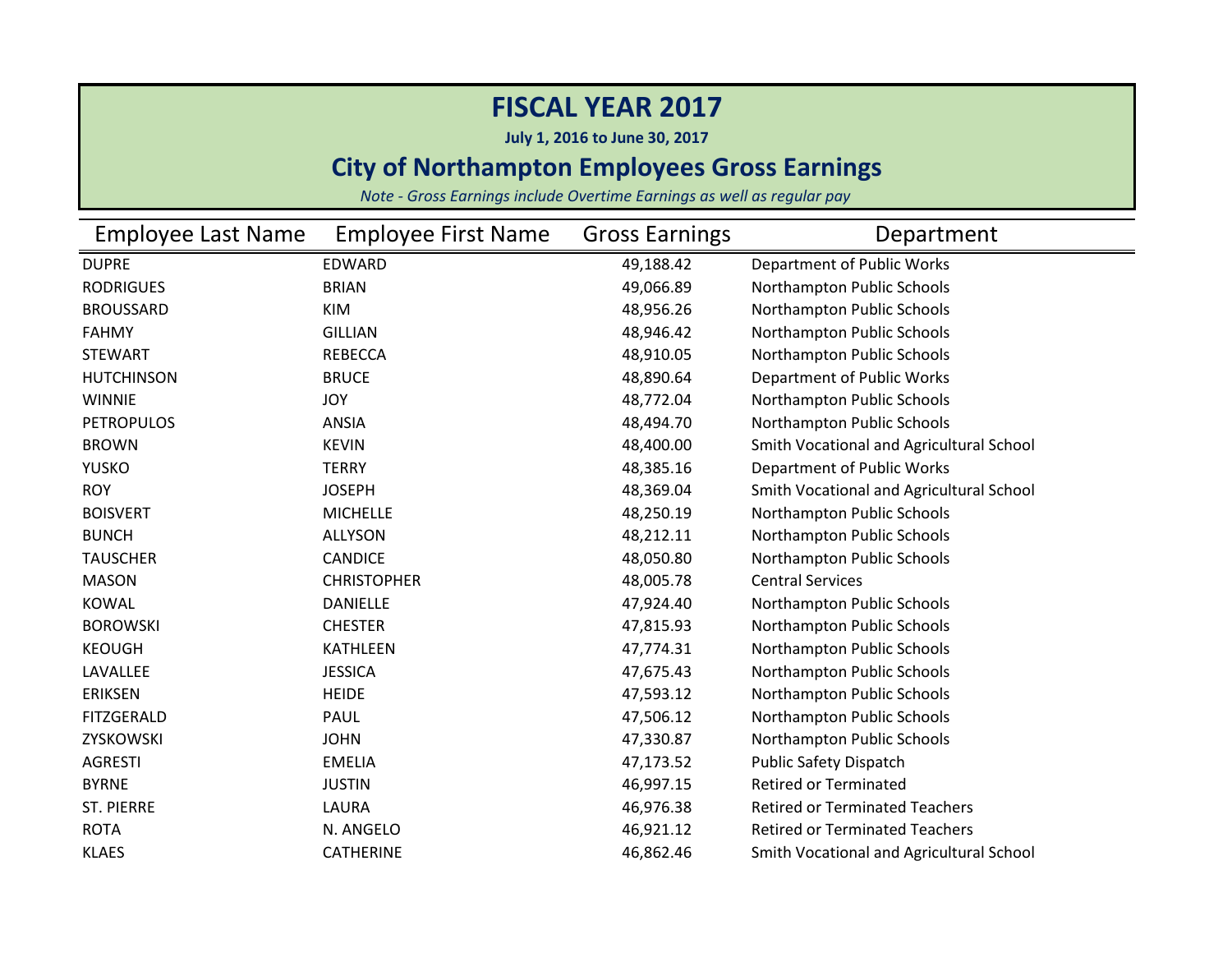**July 1, 2016 to June 30, 2017**

### **City of Northampton Employees Gross Earnings**

| <b>Employee Last Name</b> | <b>Employee First Name</b> | <b>Gross Earnings</b> | Department                               |
|---------------------------|----------------------------|-----------------------|------------------------------------------|
| PELOTT                    | <b>MATTHEW</b>             | 46,752.55             | Department of Public Works               |
| ARENA                     | <b>MICHELLE</b>            | 46,584.14             | Northampton Public Schools               |
| <b>SISE</b>               | <b>NANCY</b>               | 46,579.50             | <b>Information Technology Services</b>   |
| SAVARESE                  | <b>MARY</b>                | 46,504.34             | <b>Retired or Terminated Teachers</b>    |
| <b>LOUGHREY</b>           | <b>KEDDIE</b>              | 46,358.76             | Northampton Public Schools               |
| <b>SULTANA</b>            | LAURA                      | 46,347.20             | Northampton Public Schools               |
| <b>WASIUK</b>             | <b>DANIEL</b>              | 46,307.90             | <b>Health Department</b>                 |
| <b>KELLEY</b>             | <b>LINDA</b>               | 46,286.06             | Smith Vocational and Agricultural School |
| <b>RAUCHER</b>            | <b>TRINA</b>               | 46,223.30             | Northampton Public Schools               |
| <b>PACHECO</b>            | <b>NORMAN</b>              | 46,214.48             | Northampton Public Schools               |
| <b>CORNELL</b>            | <b>SUSAN</b>               | 46,088.09             | <b>Retired or Terminated Teachers</b>    |
| <b>HARYASZ</b>            | <b>DANIEL</b>              | 45,878.12             | Northampton Public Schools               |
| <b>LONG</b>               | <b>CLIFFORD</b>            | 45,721.67             | Smith Vocational and Agricultural School |
| PINSONNEAULT              | <b>GREGORY</b>             | 45,663.55             | Department of Public Works               |
| <b>MINTON</b>             | <b>REBECCA</b>             | 45,651.48             | Northampton Public Schools               |
| <b>SLATTERY</b>           | <b>KIERAN</b>              | 45,583.86             | Northampton Public Schools               |
| <b>TWINING</b>            | <b>REBECCA</b>             | 45,487.34             | <b>Veterans Services</b>                 |
| LEBEAU                    | AMY                        | 45,475.46             | Northampton Public Schools               |
| <b>BENIGNO</b>            | <b>REBECCA</b>             | 45,438.98             | Northampton Public Schools               |
| <b>ALBRECHT</b>           | <b>DOROTHY</b>             | 45,300.18             | Northampton Public Schools               |
| <b>GALLANT</b>            | <b>JACOB</b>               | 45,277.36             | Northampton Public Schools               |
| <b>LAFOUNTAIN</b>         | <b>DANIEL</b>              | 45,017.26             | Department of Public Works               |
| <b>NEWMAN</b>             | <b>GREGORY</b>             | 44,997.68             | Department of Public Works               |
| <b>BERENSON</b>           | <b>JODY</b>                | 44,779.43             | <b>Human Resources</b>                   |
| <b>SAWICKI</b>            | <b>SEAN</b>                | 44,766.97             | Northampton Public Schools               |
| <b>BISHOP</b>             | <b>ROGER</b>               | 44,645.03             | Northampton Public Schools               |
| <b>DIEMAND</b>            | <b>MICHAEL</b>             | 44,540.03             | <b>Central Services</b>                  |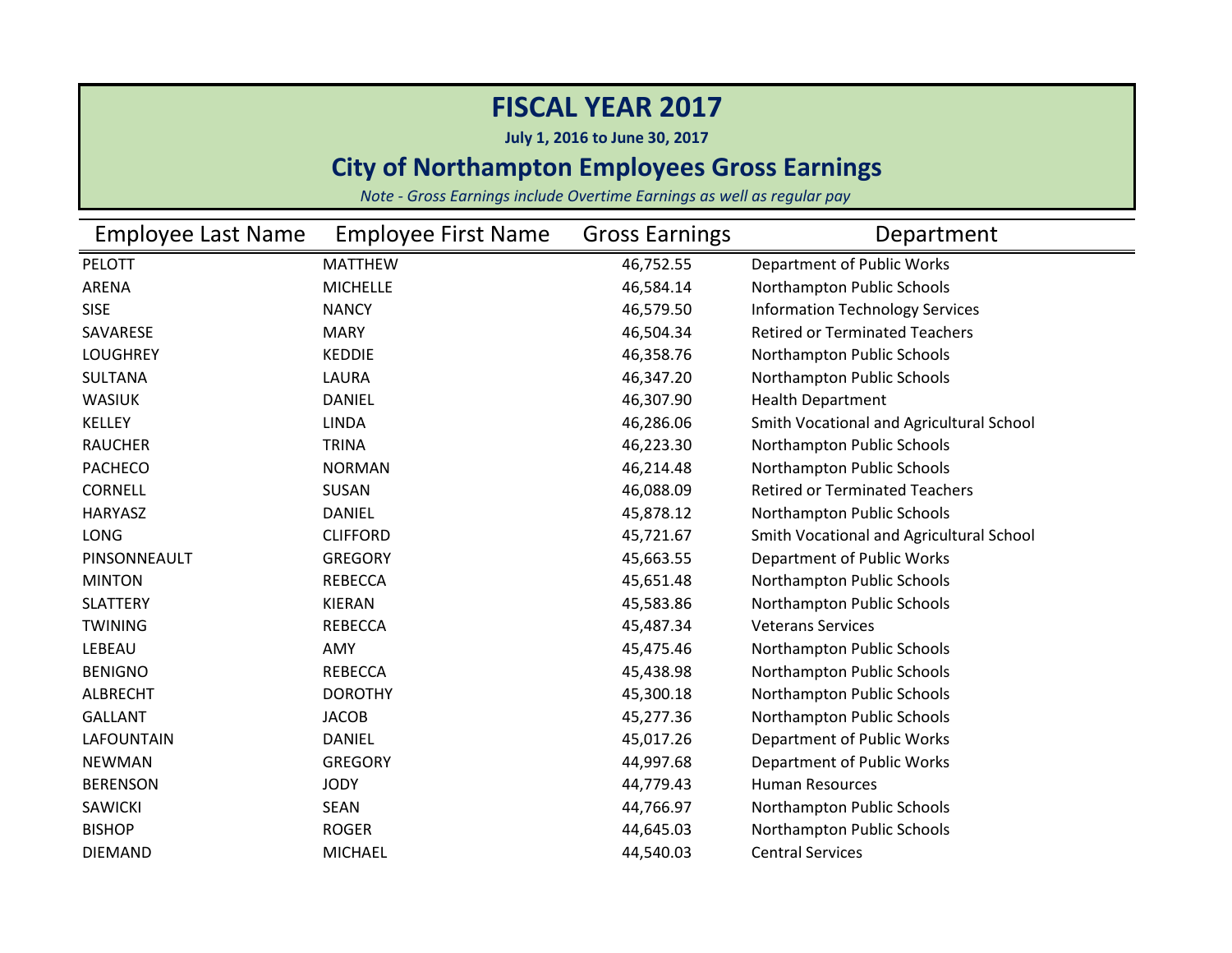**July 1, 2016 to June 30, 2017**

### **City of Northampton Employees Gross Earnings**

| Employee Last Name | <b>Employee First Name</b> | <b>Gross Earnings</b> | Department                               |
|--------------------|----------------------------|-----------------------|------------------------------------------|
| LIVELY             | <b>DAVID</b>               | 44,519.02             | Smith Vocational and Agricultural School |
| SHEEHAN            | <b>PAULA</b>               | 44,502.16             | Northampton Public Schools               |
| <b>HOWE</b>        | <b>SHAYLA</b>              | 44,441.56             | <b>Police Department</b>                 |
| LAWRENCE           | <b>DONNA</b>               | 44,331.09             | Northampton Public Schools               |
| <b>PODEL</b>       | <b>JENNIFER</b>            | 44,317.20             | Northampton Public Schools               |
| <b>CHANG</b>       | <b>THOMAS</b>              | 44,238.77             | Northampton Public Schools               |
| <b>STASIOWSKI</b>  | <b>GARY</b>                | 44,163.54             | Department of Public Works               |
| <b>CHICKERING</b>  | <b>STACEY</b>              | 44,126.14             | Northampton Public Schools               |
| <b>FORRESTALL</b>  | <b>NANCI</b>               | 44,022.00             | Treasurer/Collector                      |
| <b>WHITAKER</b>    | <b>CHRISTOPHER</b>         | 43,926.29             | <b>Retired or Terminated Teachers</b>    |
| <b>BONILLA</b>     | <b>LUIS</b>                | 43,876.18             | Smith Vocational and Agricultural School |
| <b>BURNETT</b>     | <b>RYAN</b>                | 43,873.46             | Smith Vocational and Agricultural School |
| <b>LEON</b>        | <b>CELENA</b>              | 43,840.47             | Mayor's Office                           |
| <b>RICHI</b>       | <b>MARY</b>                | 43,691.94             | Department of Public Works               |
| O'SHEPA            | LAURIE                     | 43,503.75             | Northampton Public Schools               |
| <b>FREY</b>        | <b>JOHN</b>                | 43,423.12             | Inspections                              |
| LANGILL            | ALYSSA                     | 43,317.18             | <b>Retired or Terminated Teachers</b>    |
| SULLIVAN           | <b>JONATHAN</b>            | 43,280.77             | Department of Public Works               |
| <b>CAHILLANE</b>   | <b>HEATHER</b>             | 43,256.46             | <b>Senior Services</b>                   |
| <b>KURDUN</b>      | VIACHASLAU                 | 42,973.31             | <b>Central Services</b>                  |
| <b>SAWICKI</b>     | <b>HEIDI</b>               | 42,656.48             | Auditor                                  |
| <b>PETERSON</b>    | <b>ELIZABETH</b>           | 42,646.62             | Northampton Public Schools               |
| <b>FLYNN</b>       | <b>THERESA</b>             | 42,515.47             | Northampton Public Schools               |
| <b>ALLEN</b>       | <b>JUSTIN</b>              | 42,280.53             | Department of Public Works               |
| <b>VEGA</b>        | <b>MARIA</b>               | 42,259.97             | Northampton Public Schools               |
| <b>HICKS</b>       | <b>KEITH</b>               | 42,258.31             | Smith Vocational and Agricultural School |
| <b>GLEASON</b>     | <b>DAVID</b>               | 42,138.82             | Northampton Public Schools               |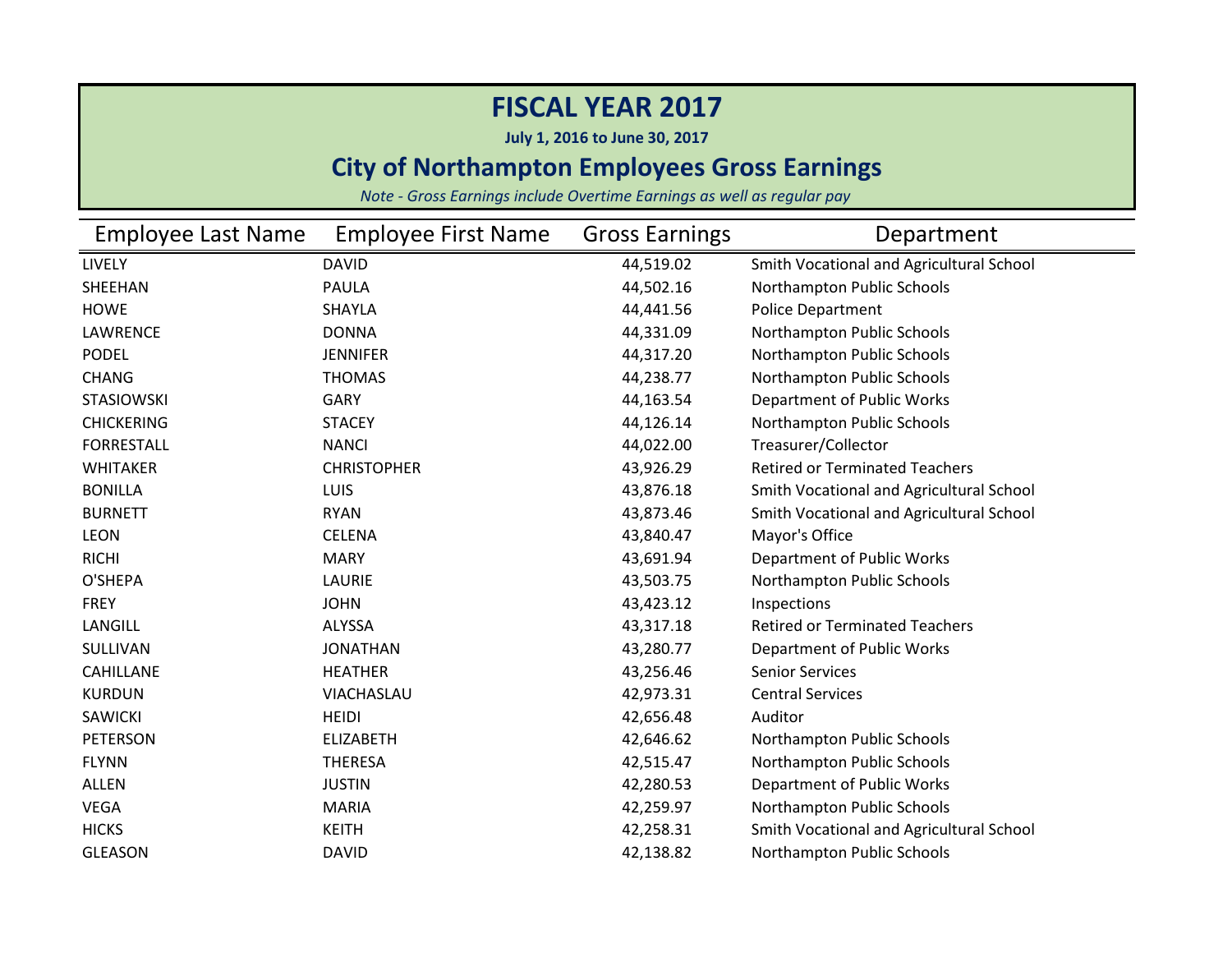**July 1, 2016 to June 30, 2017**

### **City of Northampton Employees Gross Earnings**

| <b>Employee Last Name</b> | <b>Employee First Name</b> | <b>Gross Earnings</b> | Department                               |
|---------------------------|----------------------------|-----------------------|------------------------------------------|
| <b>NATALE</b>             | <b>KATHERINE</b>           | 42,083.33             | Northampton Public Schools               |
| <b>MATRISHON</b>          | <b>SHARON</b>              | 41,975.53             | Northampton Public Schools               |
| <b>YEZIERSKI</b>          | <b>KRISTEN</b>             | 41,962.78             | Treasurer/Collector                      |
| <b>MEEHAN</b>             | <b>DUANE</b>               | 41,904.57             | Department of Public Works               |
| <b>GAUDREAU</b>           | <b>JULIE</b>               | 41,878.41             | <b>Police Department</b>                 |
| <b>WOJCICKI</b>           | <b>GARRETT</b>             | 41,877.06             | Police Department                        |
| GINSBERG-PELTZ            | LAURA                      | 41,765.70             | Northampton Public Schools               |
| <b>CLARK</b>              | <b>JULIANNE</b>            | 41,740.96             | <b>Retired or Terminated</b>             |
| <b>MEAD</b>               | CARL                       | 41,734.44             | Northampton Public Schools               |
| <b>KLEPACKI</b>           | <b>MARY</b>                | 41,293.05             | Smith Vocational and Agricultural School |
| <b>CORBETT</b>            | <b>WILLIAM</b>             | 41,050.64             | Northampton Public Schools               |
| SAKOWICZ                  | <b>CATHERINE</b>           | 41,018.28             | Department of Public Works               |
| <b>KEYES</b>              | <b>CHLOE</b>               | 40,991.36             | <b>Retired or Terminated</b>             |
| <b>SCOTT</b>              | MARYELLEN                  | 40,830.05             | City Clerk                               |
| <b>FAIRMAN</b>            | <b>CRYSTAL</b>             | 40,721.19             | Smith Vocational and Agricultural School |
| <b>MALINOWSKI</b>         | <b>JAMES</b>               | 40,699.83             | Northampton Public Schools               |
| <b>DUCHARME</b>           | <b>DOUGLAS</b>             | 40,658.54             | <b>Retired or Terminated</b>             |
| SAWULA                    | <b>NICOLE</b>              | 40,626.55             | <b>Public Safety Dispatch</b>            |
| SHAPLEIGH                 | <b>KAREN</b>               | 40,552.07             | Northampton Public Schools               |
| LANDERS-SCHRANZ           | <b>LINDA</b>               | 40,533.56             | Department of Public Works               |
| <b>HIRSCHBERG</b>         | <b>ELLEN</b>               | 40,515.91             | Northampton Public Schools               |
| <b>PORTER</b>             | <b>DAVID</b>               | 40,509.65             | Smith Vocational and Agricultural School |
| <b>BOULEY</b>             | <b>HEATHER</b>             | 40,491.93             | Smith Vocational and Agricultural School |
| <b>MCDONALD</b>           | <b>BRITTANY</b>            | 40,485.44             | Smith Vocational and Agricultural School |
| VAZQUEZ                   | <b>ELSIE</b>               | 40,461.87             | Retirement                               |
| <b>DORRIE</b>             | <b>ALYSSA</b>              | 40,382.33             | Northampton Public Schools               |
| <b>SICOTTE</b>            | <b>JASMINE</b>             | 40,245.36             | Northampton Public Schools               |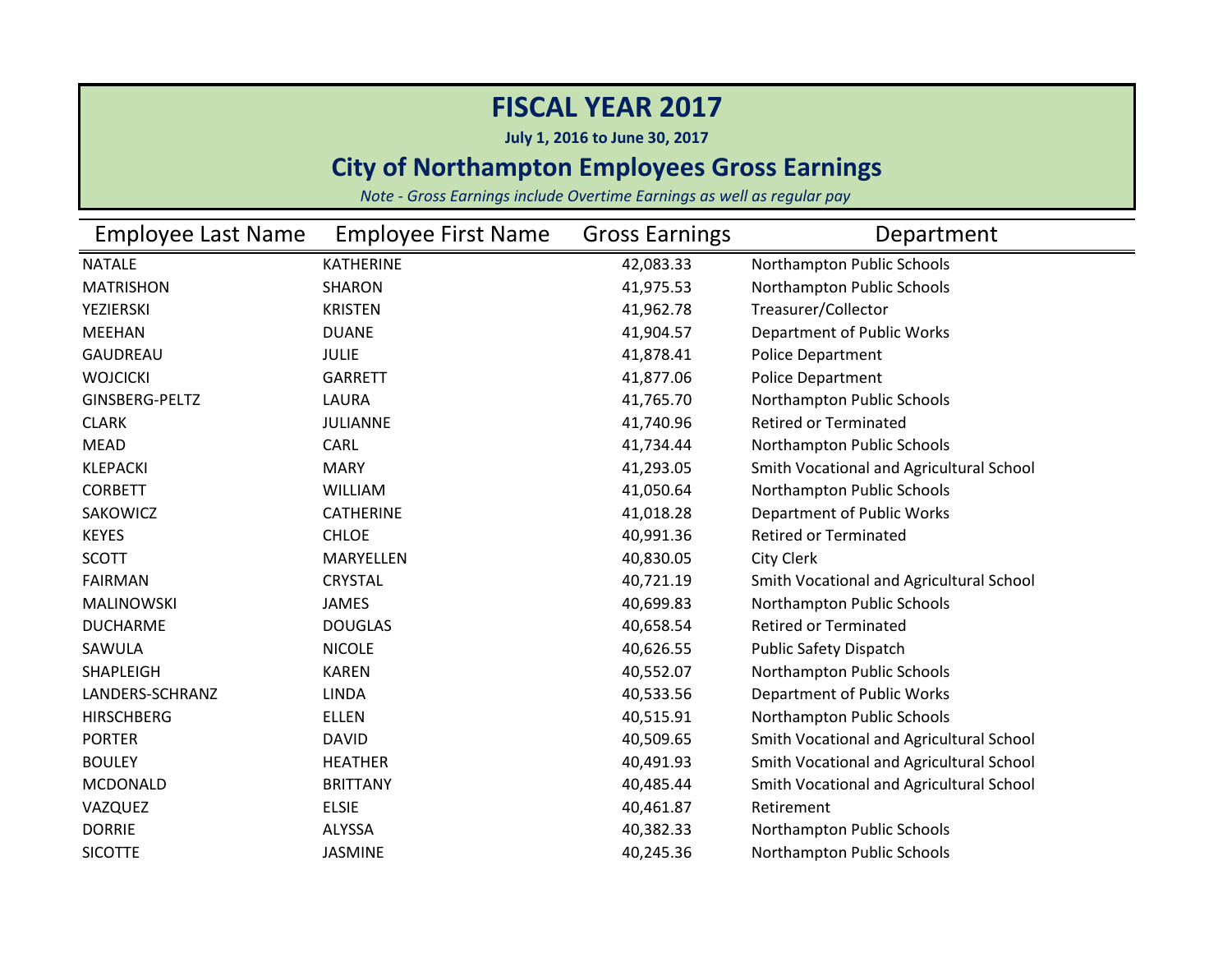**July 1, 2016 to June 30, 2017**

### **City of Northampton Employees Gross Earnings**

| <b>Employee Last Name</b> | <b>Employee First Name</b> | <b>Gross Earnings</b> | Department                   |
|---------------------------|----------------------------|-----------------------|------------------------------|
| <b>BRACKINS</b>           | <b>EMILY</b>               | 40,223.72             | Northampton Public Schools   |
| <b>CLARK</b>              | <b>KENNA</b>               | 40,198.89             | Northampton Public Schools   |
| <b>JUDD</b>               | LAURA                      | 40,126.56             | Northampton Public Schools   |
| <b>CAHILL</b>             | <b>MEGHAN</b>              | 40,048.23             | Inspections                  |
| LACASSE                   | <b>MARK</b>                | 39,944.52             | Northampton Public Schools   |
| <b>GARSTKA-OSLEY</b>      | SAMUEL                     | 39,823.93             | <b>Central Services</b>      |
| ZADWORNY                  | <b>JOHN</b>                | 39,805.32             | Northampton Public Schools   |
| <b>REJNIAK</b>            | <b>DEBRA</b>               | 39,793.62             | Northampton Public Schools   |
| <b>NACSIN</b>             | <b>REBECCA</b>             | 39,727.67             | Northampton Public Schools   |
| <b>CORBETT</b>            | <b>TERRY</b>               | 39,457.92             | <b>Central Services</b>      |
| <b>TOWLER</b>             | <b>JENNIFER</b>            | 39,450.10             | Northampton Public Schools   |
| <b>CARON</b>              | <b>WILFRED</b>             | 39,378.40             | Northampton Public Schools   |
| <b>DIHLMANN</b>           | <b>MICHELE</b>             | 39,013.97             | <b>Senior Services</b>       |
| <b>KOLODZIEJ</b>          | <b>GAYLE</b>               | 38,802.74             | <b>City Clerk</b>            |
| <b>RYAN</b>               | <b>PHYLLIS</b>             | 38,792.23             | <b>Retired or Terminated</b> |
| <b>BAGDON</b>             | <b>BRIAN</b>               | 38,775.60             | Northampton Public Schools   |
| <b>KNAPP</b>              | <b>JONATHAN</b>            | 38,594.88             | Northampton Public Schools   |
| PAPAGEORGE-DESROCHER      | <b>ALAN</b>                | 38,524.83             | Department of Public Works   |
| <b>KAPLOWITT</b>          | <b>BETH</b>                | 38,519.49             | Department of Public Works   |
| <b>DUNN</b>               | <b>MICHAEL</b>             | 38,426.91             | Department of Public Works   |
| <b>MURRAY</b>             | <b>MARCIA</b>              | 38,320.90             | Northampton Public Schools   |
| <b>MITCHELL</b>           | <b>BRIAN</b>               | 38,264.74             | Department of Public Works   |
| <b>ROBINSON</b>           | <b>TARA</b>                | 38,221.91             | Northampton Public Schools   |
| <b>MCCOY</b>              | <b>EDWARD</b>              | 38,208.88             | <b>Retired or Terminated</b> |
| <b>BAZAN</b>              | <b>JOSEPH</b>              | 38,187.85             | Northampton Public Schools   |
| <b>RODRIGUEZ</b>          | <b>MILAGROS</b>            | 37,946.04             | Northampton Public Schools   |
| <b>DION</b>               | <b>DANIEL</b>              | 37,866.89             | Department of Public Works   |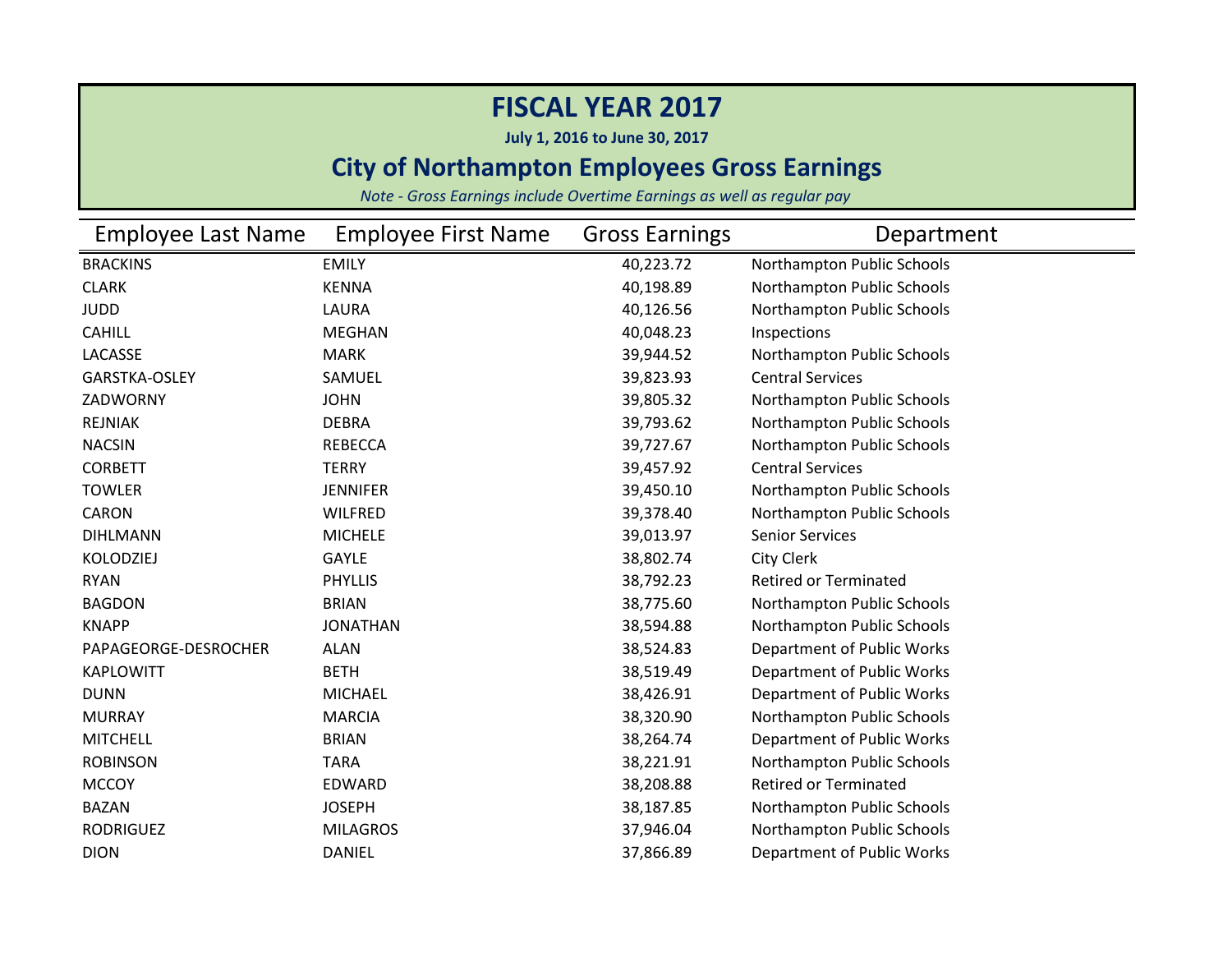**July 1, 2016 to June 30, 2017**

### **City of Northampton Employees Gross Earnings**

| <b>Employee Last Name</b> | <b>Employee First Name</b> | <b>Gross Earnings</b> | Department                               |
|---------------------------|----------------------------|-----------------------|------------------------------------------|
| <b>RASID</b>              | <b>JESSE</b>               | 37,782.81             | Department of Public Works               |
| <b>DELISLE</b>            | <b>ALETA</b>               | 37,687.59             | Planning and Sustainability              |
| ZIELENSKI                 | AMY                        | 37,636.62             | City Clerk                               |
| <b>RADKE</b>              | <b>MARY</b>                | 37,592.76             | Northampton Public Schools               |
| <b>KUETHER</b>            | <b>JOHN ANDREW</b>         | 37,547.57             | <b>Retired or Terminated</b>             |
| <b>PARSONS</b>            | <b>CINDY</b>               | 37,487.61             | Treasurer/Collector                      |
| <b>HEON</b>               | <b>MADELINE</b>            | 37,438.85             | Treasurer/Collector                      |
| <b>BROWSKY</b>            | <b>MELISSA</b>             | 37,372.60             | Fire Rescue Department                   |
| SHAUGHNESSY               | <b>PATRICIA</b>            | 37,352.06             | <b>Retired or Terminated</b>             |
| <b>URBANSKI</b>           | <b>MARTIN</b>              | 37,275.33             | <b>Retired or Terminated</b>             |
| <b>BARNES</b>             | <b>THOMAS</b>              | 37,258.75             | Northampton Public Schools               |
| <b>PEFAUR</b>             | <b>KATHLEEN</b>            | 37,078.48             | Northampton Public Schools               |
| <b>NUBILE</b>             | <b>BARBARA</b>             | 37,052.24             | Department of Public Works               |
| LEWIS                     | <b>SCOTT</b>               | 36,883.94             | Department of Public Works               |
| <b>WOJTOWICZ</b>          | <b>ROBERT</b>              | 36,860.16             | Department of Public Works               |
| <b>KENNICK</b>            | <b>STEVEN</b>              | 36,675.25             | Department of Public Works               |
| <b>DELANEY</b>            | <b>JENNIFER</b>            | 36,594.87             | Auditor                                  |
| <b>SHERETTE</b>           | <b>CLYDE</b>               | 36,538.21             | Northampton Public Schools               |
| <b>KUROSE</b>             | <b>JULIE</b>               | 36,468.43             | Northampton Public Schools               |
| <b>MILLET</b>             | ABEL                       | 36,444.63             | Northampton Public Schools               |
| <b>TRUSHAW</b>            | ANDREW                     | 36,205.63             | <b>Police Department</b>                 |
| <b>RODRIGUEZ</b>          | <b>DAISY</b>               | 36,110.41             | Smith Vocational and Agricultural School |
| <b>BERAN</b>              | <b>CHRISTINE</b>           | 36,037.36             | Smith Vocational and Agricultural School |
| <b>SANTIAGO</b>           | SAMUEL                     | 35,880.39             | <b>Central Services</b>                  |
| RICHARD-HARRINGTON        | <b>GABRIELLE</b>           | 35,837.09             | <b>Retired or Terminated Teachers</b>    |
| <b>LIENERT</b>            | <b>JACQUELINE</b>          | 35,729.44             | <b>Parks and Recreation</b>              |
| <b>DENNIS</b>             | <b>DONNA</b>               | 35,462.83             | Treasurer/Collector                      |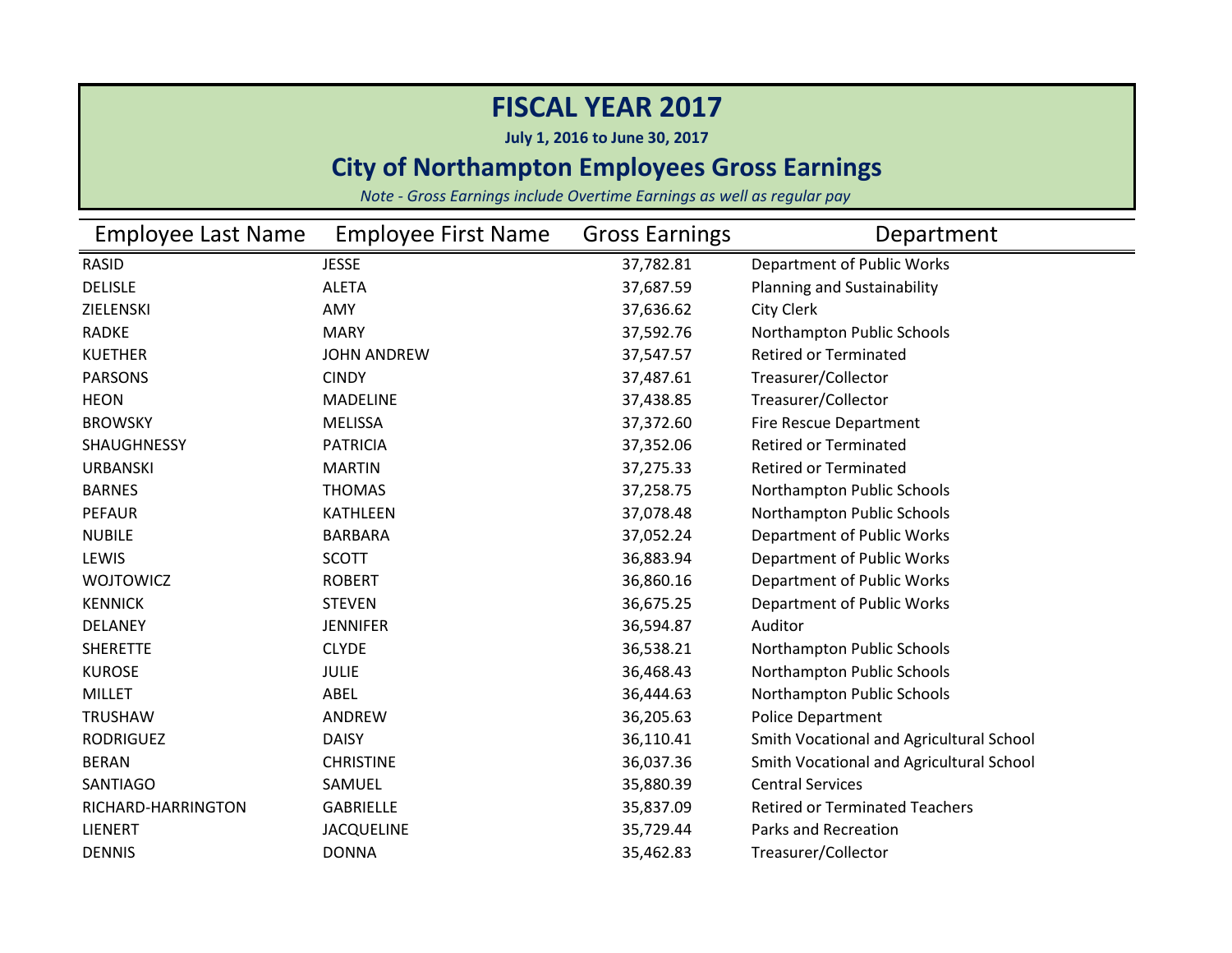**July 1, 2016 to June 30, 2017**

### **City of Northampton Employees Gross Earnings**

| Employee Last Name | <b>Employee First Name</b> | <b>Gross Earnings</b> | Department                               |
|--------------------|----------------------------|-----------------------|------------------------------------------|
| <b>MOLNAR</b>      | <b>DAVID</b>               | 35,456.17             | Treasurer/Collector                      |
| <b>CARSON</b>      | KIMBERLY                   | 35,456.16             | Inspections                              |
| <b>NASH</b>        | <b>MARGARET</b>            | 35,449.95             | Northampton Public Schools               |
| DE JASU            | <b>NORA</b>                | 35,423.16             | Northampton Public Schools               |
| <b>TERRANOVA</b>   | GAIL                       | 35,343.49             | <b>Retired or Terminated Teachers</b>    |
| <b>TERRY</b>       | <b>RENAE</b>               | 35,273.91             | Northampton Public Schools               |
| <b>SWEENEY</b>     | <b>MICHAEL</b>             | 35,164.37             | Northampton Public Schools               |
| SNYDER             | <b>EVELYN</b>              | 35,120.57             | <b>Retired or Terminated</b>             |
| <b>KILLION</b>     | <b>CHRISTOPHER</b>         | 35,054.52             | <b>Retired or Terminated</b>             |
| <b>SCHOFIELD</b>   | <b>KAITLIN</b>             | 34,908.22             | Northampton Public Schools               |
| <b>SMITH</b>       | <b>NICHOLAS</b>            | 34,803.86             | <b>Retired or Terminated Teachers</b>    |
| <b>FENNESSEY</b>   | <b>PATRICK</b>             | 34,748.64             | Northampton Public Schools               |
| <b>BIENIA</b>      | <b>MICHELLE</b>            | 34,693.11             | Assessor                                 |
| <b>DEMERATH</b>    | <b>MARY</b>                | 34,629.52             | Northampton Public Schools               |
| ZADWORNY           | <b>JOSEPH</b>              | 34,598.61             | Northampton Public Schools               |
| <b>BEAUPRE</b>     | <b>GEORGE</b>              | 34,593.05             | <b>Central Services</b>                  |
| <b>GERYK</b>       | <b>THOMAS</b>              | 34,584.29             | <b>Veterans Services</b>                 |
| SULLIVAN           | <b>MARGARET</b>            | 34,329.63             | Northampton Public Schools               |
| <b>RODRIGUEZ</b>   | <b>ROBERTO</b>             | 34,218.37             | Northampton Public Schools               |
| ROBERTS-COTE       | <b>MELISSA</b>             | 34,021.87             | <b>Health Department</b>                 |
| <b>KIES</b>        | <b>ROBERT</b>              | 34,005.27             | <b>Central Services</b>                  |
| <b>PACHECO</b>     | SARAH                      | 33,939.76             | Northampton Public Schools               |
| COATES-COONEY      | VANESSA                    | 33,936.36             | Northampton Public Schools               |
| <b>MENDOKER</b>    | <b>EMMA</b>                | 33,889.98             | Northampton Public Schools               |
| <b>MATTHEWS</b>    | <b>BENJAMIN</b>            | 33,740.63             | Smith Vocational and Agricultural School |
| <b>NELSON</b>      | <b>KARYN</b>               | 33,503.96             | Department of Public Works               |
| <b>RUIZ</b>        | <b>JAIRO</b>               | 33,466.04             | Department of Public Works               |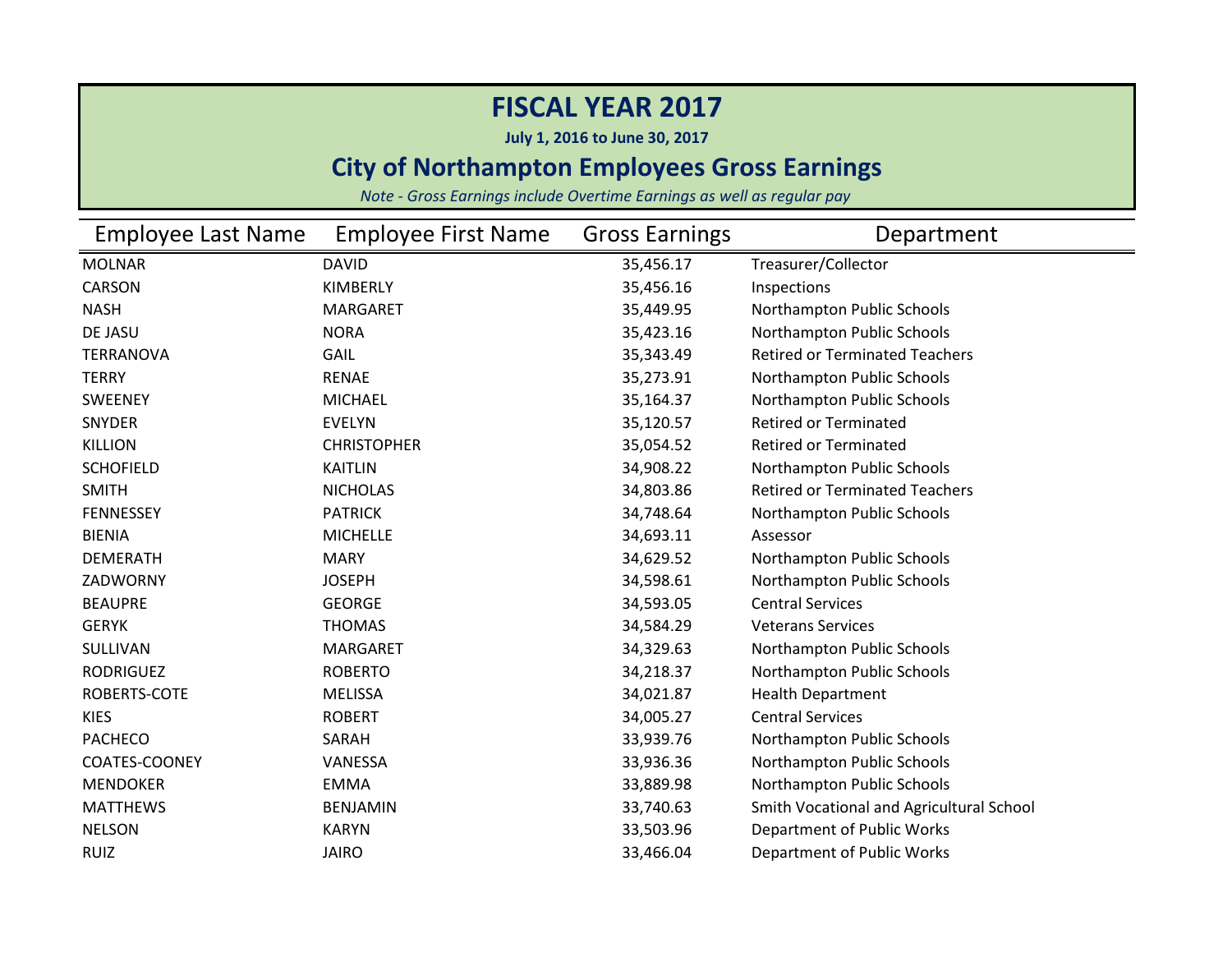**July 1, 2016 to June 30, 2017**

### **City of Northampton Employees Gross Earnings**

| Employee Last Name | <b>Employee First Name</b> | <b>Gross Earnings</b> | Department                               |
|--------------------|----------------------------|-----------------------|------------------------------------------|
| O'DONNELL          | <b>MAUREEN</b>             | 33,439.30             | <b>Retired or Terminated</b>             |
| BELLAVANCE-GRACE   | <b>BETH</b>                | 33,410.07             | Northampton Public Schools               |
| <b>LAPINSKI</b>    | <b>JESSE</b>               | 33,359.00             | Smith Vocational and Agricultural School |
| <b>ARMSTRONG</b>   | <b>PATRICIA</b>            | 33,200.45             | Northampton Public Schools               |
| <b>BARTON</b>      | <b>DOUGLAS</b>             | 33,123.40             | Department of Public Works               |
| <b>WILLARD</b>     | <b>THOMAS</b>              | 32,953.50             | <b>Central Services</b>                  |
| <b>MCCARTHY</b>    | <b>KEVIN</b>               | 32,897.70             | Northampton Public Schools               |
| <b>GUERTIN</b>     | <b>ROGER</b>               | 32,871.11             | Northampton Public Schools               |
| COX                | <b>CINDY</b>               | 32,812.19             | Northampton Public Schools               |
| <b>GEARY</b>       | <b>BENJAMIN</b>            | 32,790.17             | Northampton Public Schools               |
| <b>COHEN</b>       | <b>JEREMY</b>              | 32,658.16             | Smith Vocational and Agricultural School |
| <b>SEBESTA</b>     | <b>BRIGITTA</b>            | 32,562.35             | Northampton Public Schools               |
| CARR-MAL           | <b>MICHELLE</b>            | 32,555.09             | Northampton Public Schools               |
| <b>ROURKE</b>      | <b>JONATHAN</b>            | 32,466.73             | Department of Public Works               |
| <b>WOODRUFF</b>    | <b>COURTNEY</b>            | 32,427.51             | Northampton Public Schools               |
| <b>ALBORNOZ</b>    | <b>DIANA</b>               | 32,349.93             | Northampton Public Schools               |
| <b>NICHOLS</b>     | <b>DONALD</b>              | 32,231.90             | Police Department                        |
| <b>BAUMGARTEN</b>  | <b>BETHANN</b>             | 32,200.98             | Smith Vocational and Agricultural School |
| <b>STACY</b>       | <b>JOHANNA</b>             | 32,027.75             | Department of Public Works               |
| <b>WILSON</b>      | CAROL                      | 31,715.74             | Northampton Public Schools               |
| <b>RYPYSC</b>      | <b>STEPHANIE</b>           | 31,508.44             | Smith Vocational and Agricultural School |
| <b>KNOWLES</b>     | <b>JOHN</b>                | 31,472.34             | Parks and Recreation                     |
| <b>RODRIGUEZ</b>   | <b>LIZZETTE</b>            | 31,276.30             | Northampton Public Schools               |
| COVALENCO          | <b>CONSTANTIN</b>          | 30,975.44             | Northampton Public Schools               |
| ST. JOHN           | <b>CARRIE</b>              | 30,902.33             | Northampton Public Schools               |
| <b>DANIELS</b>     | SHANNON                    | 30,896.52             | Northampton Public Schools               |
| <b>GILMORE</b>     | <b>CHAPIN</b>              | 30,663.90             | Treasurer/Collector                      |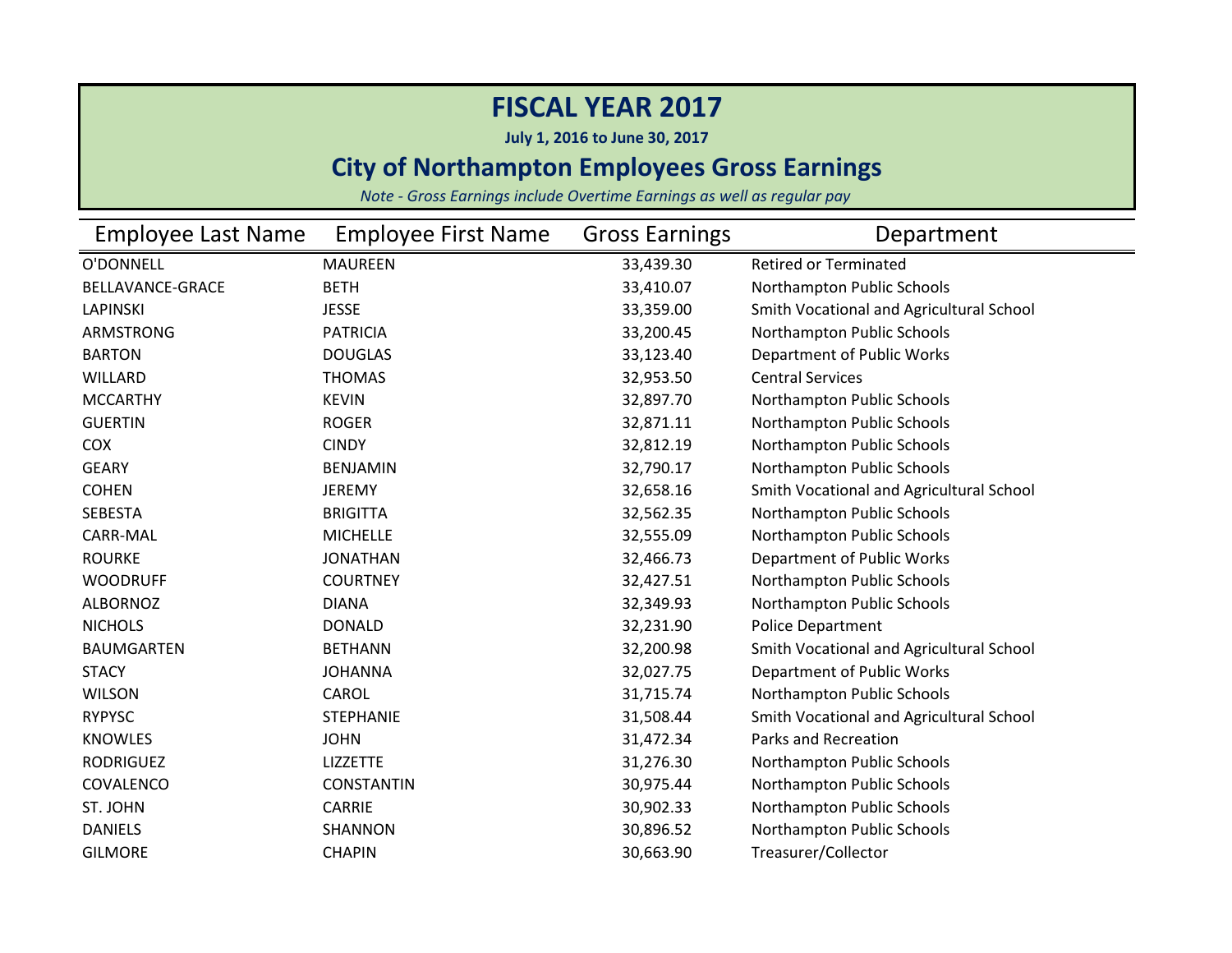**July 1, 2016 to June 30, 2017**

### **City of Northampton Employees Gross Earnings**

| Employee Last Name | <b>Employee First Name</b> | <b>Gross Earnings</b> | Department                               |
|--------------------|----------------------------|-----------------------|------------------------------------------|
| SUPRENANT          | <b>TAMMY</b>               | 30,626.93             | <b>Central Services</b>                  |
| <b>ALLEN</b>       | <b>DONNA</b>               | 30,594.12             | <b>Human Resources</b>                   |
| <b>CASEY</b>       | <b>BARTHOLOMEW</b>         | 30,558.64             | <b>Public Safety Dispatch</b>            |
| <b>WINNIE</b>      | <b>WILLIAM</b>             | 30,549.06             | Northampton Public Schools               |
| <b>MOORE</b>       | <b>BENJAMIN</b>            | 30,501.82             | <b>Central Services</b>                  |
| LANGER             | <b>JOCELYN</b>             | 30,230.03             | Northampton Public Schools               |
| <b>ROIT</b>        | <b>SUSAN</b>               | 29,989.45             | Northampton Public Schools               |
| SANDERSON          | <b>STEVEN</b>              | 29,942.57             | Arts and Culture                         |
| <b>COOK</b>        | <b>CLAUDIA</b>             | 29,764.14             | <b>Central Services</b>                  |
| <b>FERRER</b>      | <b>JASON</b>               | 29,760.80             | Northampton Public Schools               |
| <b>SAFRON</b>      | <b>MICHAEL</b>             | 29,498.42             | Northampton Public Schools               |
| <b>JANIK</b>       | CONSTANCE                  | 29,438.52             | Northampton Public Schools               |
| <b>WAITE</b>       | <b>SUSAN</b>               | 29,267.50             | Department of Public Works               |
| SHEEHAN            | <b>MICHAEL</b>             | 29,245.68             | Northampton Public Schools               |
| <b>LEVINE</b>      | <b>HERSCHEL</b>            | 29,151.34             | <b>Retired or Terminated Teachers</b>    |
| <b>DEMERCURIO</b>  | <b>LINDA</b>               | 29,102.34             | <b>Senior Services</b>                   |
| <b>DENNO</b>       | SARA                       | 29,007.81             | Northampton Public Schools               |
| L'HEUREUX          | <b>STEPHANIE</b>           | 28,472.50             | Northampton Public Schools               |
| <b>DAUTREUIL</b>   | <b>MARC</b>                | 28,387.14             | Assessor                                 |
| <b>CARROLL</b>     | <b>STEPHEN</b>             | 28,372.07             | Smith Vocational and Agricultural School |
| <b>PASEK</b>       | <b>CHESTER</b>             | 28,337.38             | Northampton Public Schools               |
| <b>COTE</b>        | <b>THOMAS</b>              | 28,022.81             | Northampton Public Schools               |
| <b>HALE</b>        | TED                        | 27,559.59             | Northampton Public Schools               |
| <b>HOLDER</b>      | AKARA                      | 27,519.31             | Smith Vocational and Agricultural School |
| ZUBINI-WEISS       | <b>PATRICIA</b>            | 27,301.36             | Northampton Public Schools               |
| <b>REEVES</b>      | <b>JAYNE</b>               | 27,294.47             | Northampton Public Schools               |
| <b>MARTIN</b>      | <b>EMMALINE</b>            | 26,973.56             | Treasurer/Collector                      |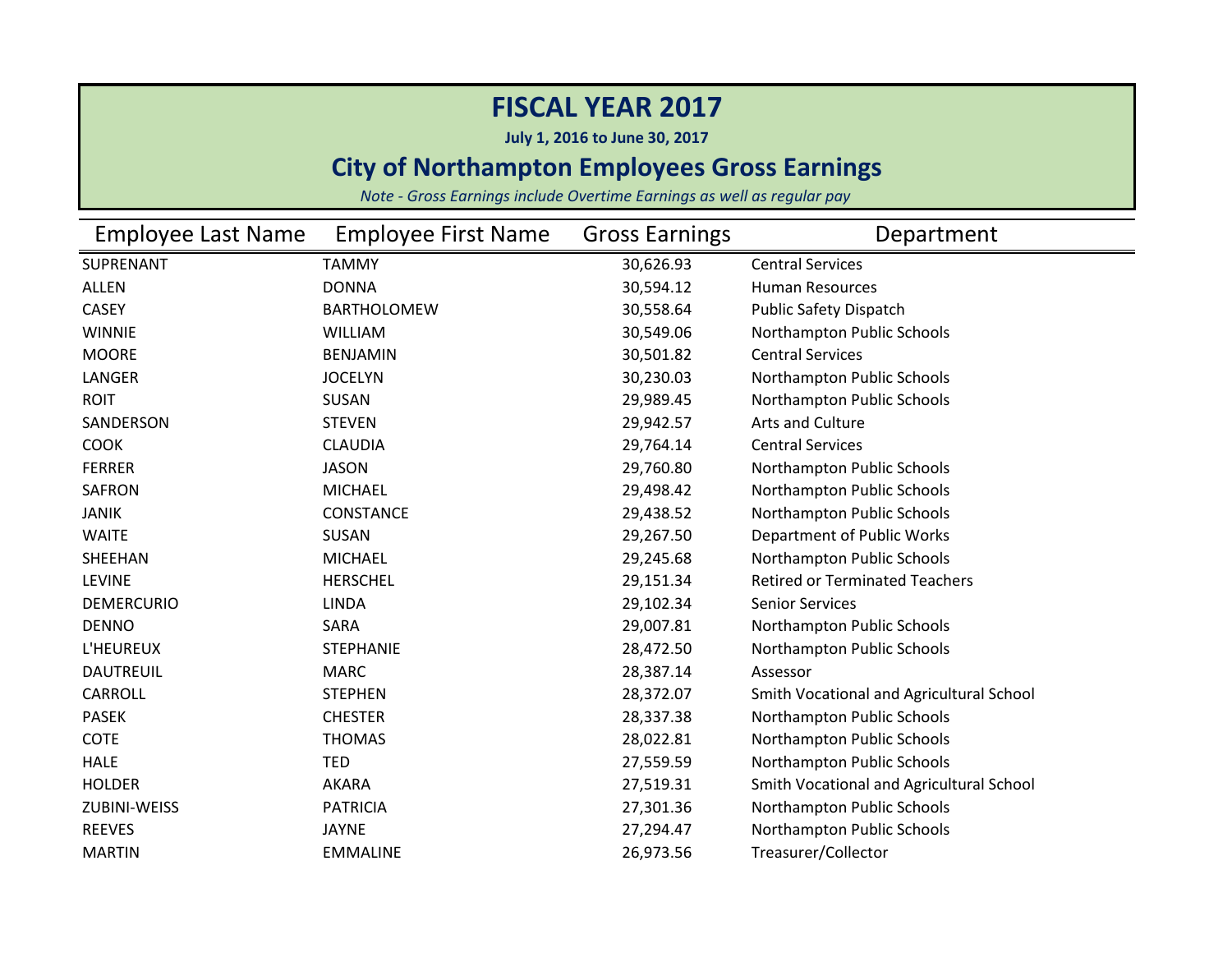**July 1, 2016 to June 30, 2017**

### **City of Northampton Employees Gross Earnings**

| <b>Employee Last Name</b> | <b>Employee First Name</b> | <b>Gross Earnings</b> | Department                               |
|---------------------------|----------------------------|-----------------------|------------------------------------------|
| <b>WOLF</b>               | <b>KELLY</b>               | 26,919.06             | Smith Vocational and Agricultural School |
| <b>JOPSON</b>             | <b>KATELYN</b>             | 26,625.00             | Northampton Public Schools               |
| LEARNARD                  | <b>REBECCA</b>             | 26,158.77             | <b>Parks and Recreation</b>              |
| <b>WATERMAN</b>           | <b>DONNA</b>               | 26,057.57             | Northampton Public Schools               |
| <b>SPARKS</b>             | <b>DAVID</b>               | 25,746.07             | Department of Public Works               |
| <b>LAZUK</b>              | <b>ROBERT</b>              | 25,481.83             | Northampton Public Schools               |
| <b>GLEASON</b>            | <b>ALISON</b>              | 25,461.51             | <b>Retired or Terminated</b>             |
| GONZALEZ                  | <b>NILYA</b>               | 25,403.22             | <b>Retired or Terminated</b>             |
| <b>ZACKS</b>              | <b>LISA</b>                | 25,257.19             | <b>Retired or Terminated</b>             |
| <b>MORIARTY</b>           | <b>DOROTHY</b>             | 25,225.20             | Northampton Public Schools               |
| <b>CHASE</b>              | <b>ANNE</b>                | 25,220.34             | <b>Retired or Terminated</b>             |
| <b>TAYLOR</b>             | <b>DONNA</b>               | 25,176.15             | Northampton Public Schools               |
| <b>WINTLE</b>             | <b>MATTHEW</b>             | 25,100.58             | <b>Retired or Terminated</b>             |
| <b>TOSSWILL</b>           | <b>PATRICIA</b>            | 24,965.08             | <b>Retired or Terminated</b>             |
| <b>CARBERY</b>            | <b>JENNIFER</b>            | 24,740.60             | <b>Senior Services</b>                   |
| <b>TIRADO</b>             | <b>RUTH</b>                | 24,514.26             | Smith Vocational and Agricultural School |
| <b>BUTLER</b>             | <b>KATHERINE</b>           | 24,431.43             | <b>Retired or Terminated Teachers</b>    |
| <b>REYMOND</b>            | <b>WILLIAM</b>             | 24,384.87             | Northampton Public Schools               |
| <b>SCHMIDT</b>            | <b>KATHRYN</b>             | 24,234.84             | Northampton Public Schools               |
| <b>STAMPA</b>             | <b>MAURA</b>               | 24,194.25             | <b>Retired or Terminated Teachers</b>    |
| <b>KEOUGH</b>             | KIMBERLY                   | 24,153.77             | Smith Vocational and Agricultural School |
| <b>RAUCHER</b>            | <b>TAYLOR</b>              | 24,068.11             | Northampton Public Schools               |
| SULLIVAN                  | <b>KAREN</b>               | 24,008.21             | Northampton Public Schools               |
| <b>COLON</b>              | <b>ELBA</b>                | 24,007.21             | Northampton Public Schools               |
| <b>JOHNSON</b>            | <b>DEIRDRE</b>             | 23,944.72             | Northampton Public Schools               |
| DI GERONIMO               | <b>TODD</b>                | 23,886.89             | Northampton Public Schools               |
| <b>COTTON</b>             | <b>TIMOTHY</b>             | 23,859.64             | Smith Vocational and Agricultural School |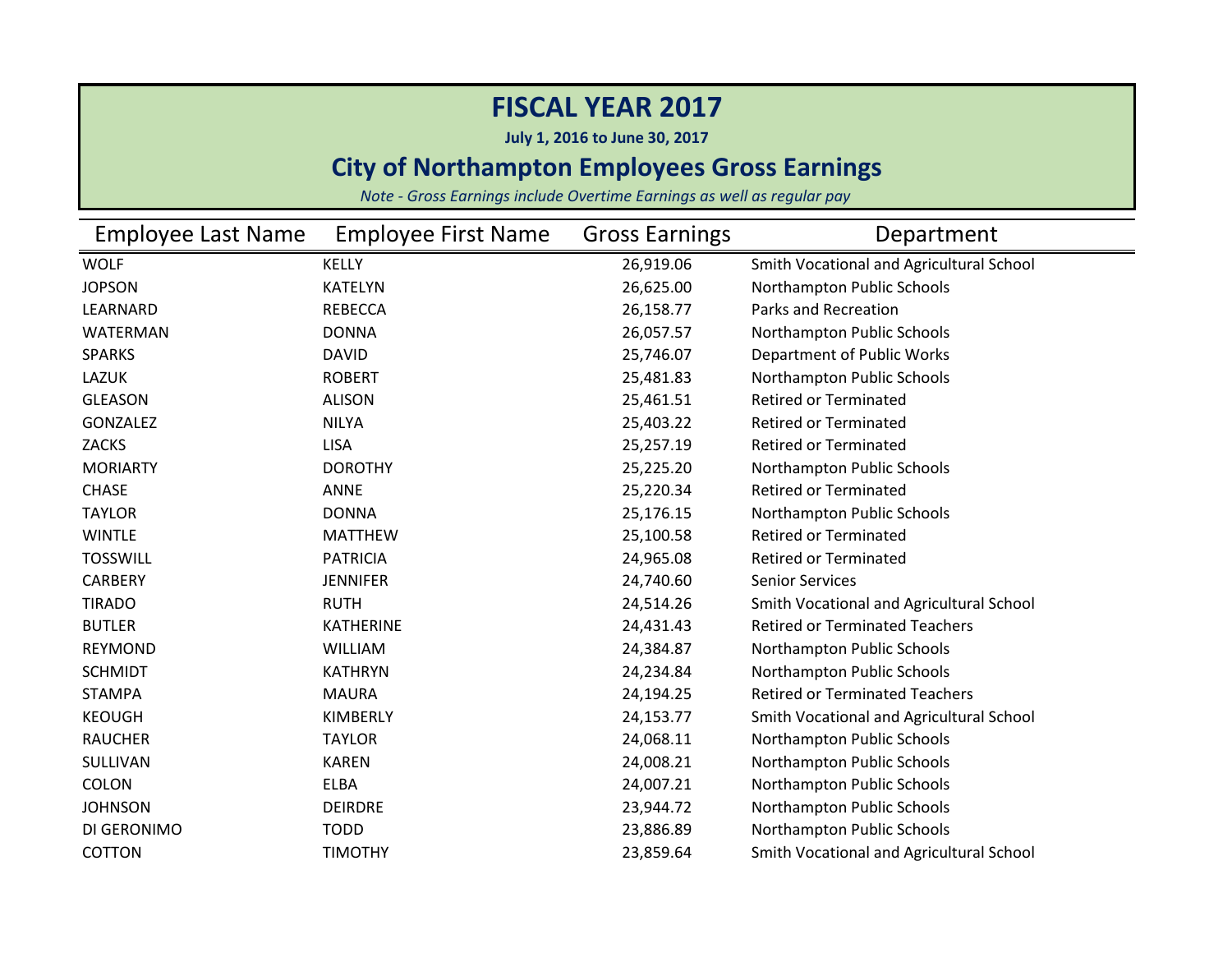**July 1, 2016 to June 30, 2017**

### **City of Northampton Employees Gross Earnings**

| <b>Employee Last Name</b> | <b>Employee First Name</b> | <b>Gross Earnings</b> | Department                               |
|---------------------------|----------------------------|-----------------------|------------------------------------------|
| <b>PAUL</b>               | PEGGY                      | 23,820.63             | Northampton Public Schools               |
| <b>MILLER</b>             | <b>JAMES</b>               | 23,801.50             | Parks and Recreation                     |
| <b>RIVERA</b>             | <b>MARILYN</b>             | 23,800.44             | Northampton Public Schools               |
| <b>PASTOR</b>             | <b>IRAIDA</b>              | 23,775.89             | Northampton Public Schools               |
| <b>FABIN</b>              | <b>KARRISA</b>             | 23,769.03             | Northampton Public Schools               |
| <b>PION</b>               | <b>MARK</b>                | 23,747.27             | Smith Vocational and Agricultural School |
| <b>BOLLY</b>              | <b>DAVID</b>               | 23,746.67             | Department of Public Works               |
| <b>BAEZ TORRES</b>        | <b>JESSICA</b>             | 23,719.16             | Northampton Public Schools               |
| <b>LONGLEY</b>            | <b>HEATHER</b>             | 23,716.23             | <b>Police Department</b>                 |
| <b>JIMENEZ</b>            | <b>JOSHUA</b>              | 23,652.12             | <b>Retired or Terminated</b>             |
| <b>RUSSELL</b>            | <b>WHITNEY</b>             | 23,631.69             | Northampton Public Schools               |
| <b>SLEEPER</b>            | <b>MARGARET</b>            | 23,605.46             | Northampton Public Schools               |
| <b>BOMBARD</b>            | SANDRA                     | 23,550.90             | Northampton Public Schools               |
| <b>TOMPKINS</b>           | VALERIE                    | 23,469.49             | Northampton Public Schools               |
| <b>FLORES</b>             | <b>VIVIAN</b>              | 23,395.15             | Northampton Public Schools               |
| <b>PEASE</b>              | <b>CARA</b>                | 23,307.91             | Treasurer/Collector                      |
| <b>KINNER</b>             | <b>NANCY LEILANI</b>       | 23,291.61             | <b>Retired or Terminated</b>             |
| <b>MOSKAL</b>             | <b>CYNTHIA</b>             | 23,287.40             | Northampton Public Schools               |
| <b>BATTEY</b>             | <b>COURTNEY</b>            | 23,244.98             | Public Safety Dispatch                   |
| <b>CINTRON</b>            | <b>HECTOR</b>              | 23,242.53             | Northampton Public Schools               |
| <b>LASTOWSKI</b>          | <b>JOANNE</b>              | 23,159.76             | Northampton Public Schools               |
| <b>BERLIN</b>             | <b>HEATHER</b>             | 23,152.44             | Northampton Public Schools               |
| <b>WITKOS</b>             | <b>KAREN</b>               | 23,105.90             | Northampton Public Schools               |
| VANOUDENHOVE              | <b>LISA</b>                | 23,050.75             | Northampton Public Schools               |
| <b>WHITTIER-LIU</b>       | <b>LINDSAY</b>             | 23,027.55             | Northampton Public Schools               |
| <b>GROSS</b>              | SANDRA                     | 22,944.83             | Parks and Recreation                     |
| <b>HOLMAN</b>             | <b>JOANN</b>               | 22,939.41             | Northampton Public Schools               |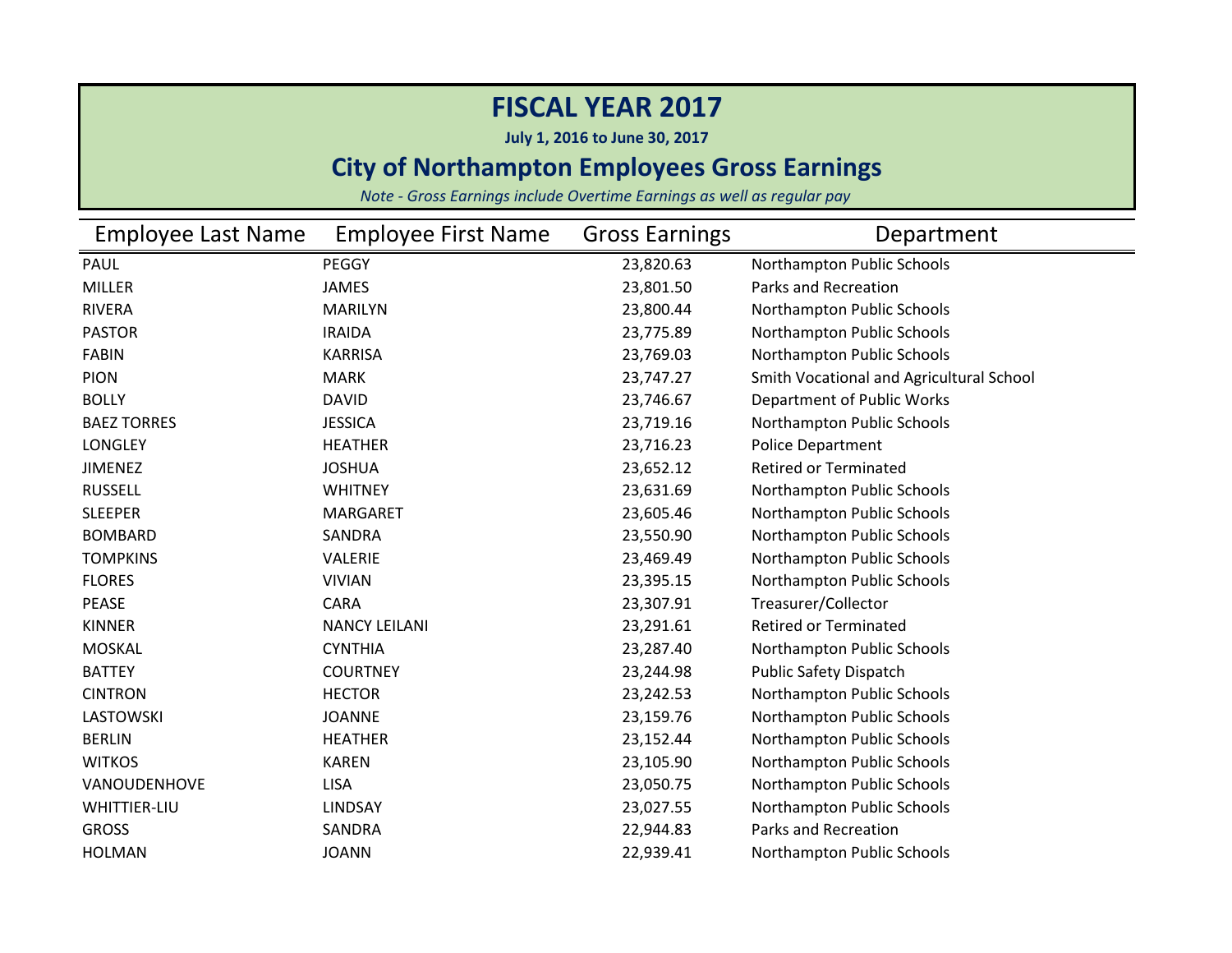**July 1, 2016 to June 30, 2017**

### **City of Northampton Employees Gross Earnings**

| <b>Employee Last Name</b> | <b>Employee First Name</b> | <b>Gross Earnings</b> | Department                               |
|---------------------------|----------------------------|-----------------------|------------------------------------------|
| <b>JONES</b>              | PARMALEE                   | 22,927.70             | Northampton Public Schools               |
| MORVIDELLI                | <b>JOAN</b>                | 22,838.78             | Northampton Public Schools               |
| <b>BISHOP</b>             | <b>CHRISTOPHER</b>         | 22,793.26             | <b>Health Department</b>                 |
| <b>MARSHALL</b>           | <b>BARBARA</b>             | 22,786.40             | Northampton Public Schools               |
| <b>RUSSELL</b>            | <b>PATRICIA</b>            | 22,766.99             | Northampton Public Schools               |
| <b>BEDOYA</b>             | <b>REINA</b>               | 22,766.18             | Northampton Public Schools               |
| RIGANO-MURRAY             | PAULA                      | 22,763.28             | Northampton Public Schools               |
| <b>MARTEL</b>             | CHARLENE                   | 22,744.77             | Northampton Public Schools               |
| <b>CARPENTER</b>          | <b>ANN</b>                 | 22,712.15             | Northampton Public Schools               |
| <b>CARTER</b>             | <b>DONNA</b>               | 22,707.83             | Smith Vocational and Agricultural School |
| <b>SMITH</b>              | <b>SCOTT</b>               | 22,689.53             | Northampton Public Schools               |
| <b>GREANEY</b>            | <b>HOWARD</b>              | 22,617.60             | Northampton Public Schools               |
| <b>REDDEN</b>             | <b>WANDA</b>               | 22,616.90             | Northampton Public Schools               |
| RAMOS-HERNANDEZ           | <b>ESMERALDA</b>           | 22,588.61             | Northampton Public Schools               |
| <b>NORTONSMITH</b>        | <b>GINA</b>                | 22,510.92             | Northampton Public Schools               |
| <b>ADAMS</b>              | <b>LOREEN</b>              | 22,458.32             | Northampton Public Schools               |
| <b>TRUSAS</b>             | <b>LUCINDA</b>             | 22,313.75             | Northampton Public Schools               |
| LAMAY                     | <b>BARBARA</b>             | 22,236.83             | Northampton Public Schools               |
| <b>HALE</b>               | <b>MICHAEL</b>             | 22,232.57             | Northampton Public Schools               |
| <b>MUNSKA</b>             | <b>BARBARA</b>             | 22,229.96             | Northampton Public Schools               |
| LAMANNA                   | <b>ERICA</b>               | 22,221.01             | Northampton Public Schools               |
| <b>DAVIS</b>              | <b>ROBERT</b>              | 22,060.41             | <b>Retired or Terminated</b>             |
| <b>MICHON</b>             | <b>CHERYL</b>              | 21,969.92             | Northampton Public Schools               |
| <b>CONSTANTINE</b>        | <b>KELLY</b>               | 21,969.63             | <b>Health Department</b>                 |
| <b>SCHIPELLITE</b>        | <b>KAREN</b>               | 21,871.68             | Northampton Public Schools               |
| <b>BUTLER</b>             | <b>EMILY</b>               | 21,870.78             | Smith Vocational and Agricultural School |
| ST. GEORGE                | <b>CHRISTOPHER</b>         | 21,842.89             | Northampton Public Schools               |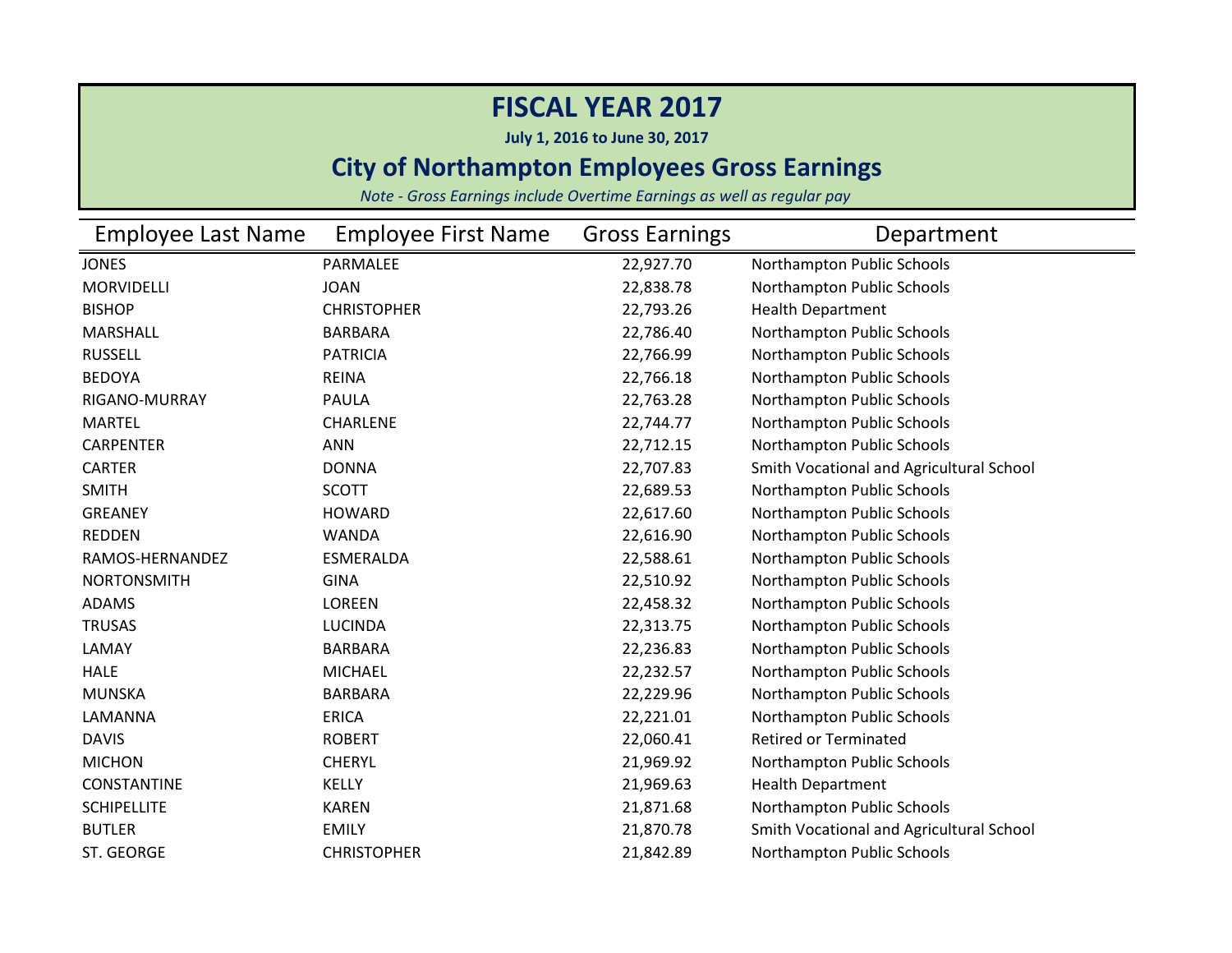**July 1, 2016 to June 30, 2017**

### **City of Northampton Employees Gross Earnings**

| Employee Last Name | <b>Employee First Name</b> | <b>Gross Earnings</b> | Department                               |
|--------------------|----------------------------|-----------------------|------------------------------------------|
| PEQUIGNOT          | <b>MARY</b>                | 21,710.10             | Department of Public Works               |
| <b>ROGALESKI</b>   | <b>BARRETT</b>             | 21,638.40             | Department of Public Works               |
| <b>BIDUS</b>       | SARAH                      | 21,491.86             | Northampton Public Schools               |
| <b>MILLS</b>       | <b>MEGAN</b>               | 21,401.44             | Smith Vocational and Agricultural School |
| <b>YEAGER</b>      | <b>MARISSA</b>             | 21,169.01             | Northampton Public Schools               |
| <b>MAURER</b>      | <b>JANET</b>               | 21,140.60             | <b>Retired or Terminated</b>             |
| <b>GOSSELIN</b>    | <b>JEFFREY</b>             | 21,015.30             | Northampton Public Schools               |
| <b>KINNER</b>      | <b>JODY</b>                | 20,987.59             | Northampton Public Schools               |
| <b>MALLORY</b>     | <b>MICHELLE</b>            | 20,978.46             | Northampton Public Schools               |
| LIEBER             | <b>TAMMY</b>               | 20,972.73             | Northampton Public Schools               |
| DE LA VEGA         | <b>MARIA</b>               | 20,843.01             | Northampton Public Schools               |
| <b>JAROSZ</b>      | <b>DESIREE</b>             | 20,758.21             | Northampton Public Schools               |
| SAMOLEWICZ         | <b>ANNA</b>                | 20,724.49             | Northampton Public Schools               |
| SULLIVAN           | ANDREA                     | 20,603.43             | Northampton Public Schools               |
| <b>COYLE</b>       | <b>CALLIE</b>              | 20,553.25             | <b>Retired or Terminated Teachers</b>    |
| SULLIVAN           | <b>DAWN</b>                | 20,540.68             | Northampton Public Schools               |
| <b>RICHARDS</b>    | <b>KATHY</b>               | 20,429.34             | Northampton Public Schools               |
| <b>SHAW</b>        | <b>BEVERLY</b>             | 20,412.67             | <b>Retired or Terminated</b>             |
| <b>BRAIDMAN</b>    | <b>KATHERINE</b>           | 20,409.67             | Northampton Public Schools               |
| SANCHEZ            | ARLENI                     | 20,389.96             | Smith Vocational and Agricultural School |
| <b>MARTIN</b>      | <b>KELLY</b>               | 20,341.77             | Northampton Public Schools               |
| <b>RAPACKI</b>     | <b>KATHRYN</b>             | 20,323.33             | Northampton Public Schools               |
| <b>MISIASZEK</b>   | <b>JOANNE</b>              | 20,114.49             | <b>Retired or Terminated</b>             |
| <b>MIDURA</b>      | <b>MARY</b>                | 20,101.19             | <b>Police Department</b>                 |
| <b>MURPHY</b>      | <b>LUCAS</b>               | 20,049.96             | Northampton Public Schools               |
| <b>LOPEZ</b>       | CARMEN                     | 19,803.58             | Northampton Public Schools               |
| <b>STANKIEWICZ</b> | <b>JOSEPH</b>              | 19,720.17             | Northampton Public Schools               |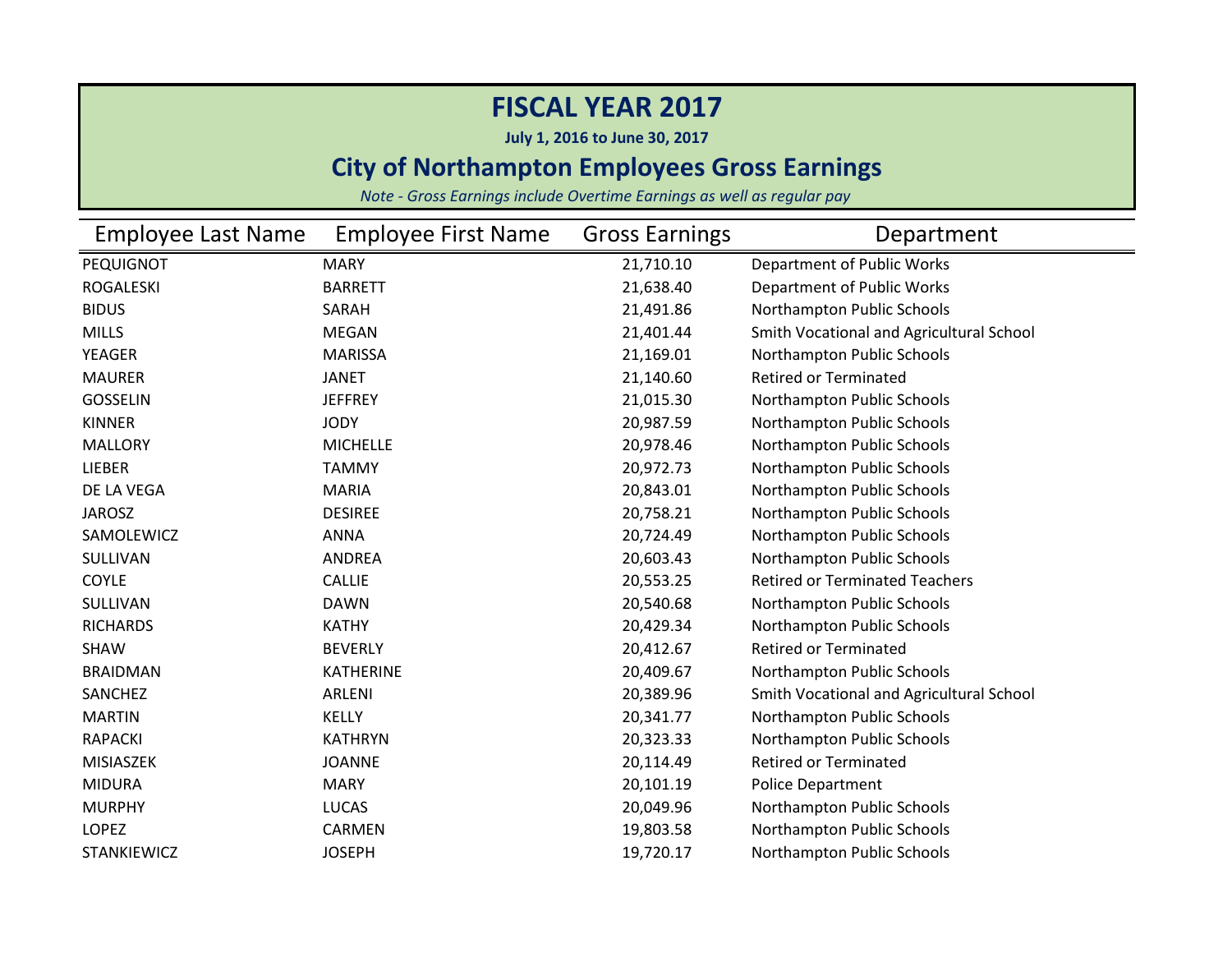**July 1, 2016 to June 30, 2017**

#### **City of Northampton Employees Gross Earnings**

| Employee Last Name | <b>Employee First Name</b> | <b>Gross Earnings</b> | Department                               |
|--------------------|----------------------------|-----------------------|------------------------------------------|
| <b>GERRY</b>       | <b>MANDARYN</b>            | 19,698.05             | Northampton Public Schools               |
| <b>ARROYO</b>      | <b>ELYSSA</b>              | 19,625.98             | Mayor's Office                           |
| <b>BURES</b>       | <b>ANNE</b>                | 19,616.15             | Northampton Public Schools               |
| <b>JUDD</b>        | <b>PATRICIA</b>            | 19,602.03             | Northampton Public Schools               |
| LOKENSGARD         | <b>ERIK</b>                | 19,560.08             | Smith Vocational and Agricultural School |
| <b>ELLINGBOE</b>   | <b>JULIA</b>               | 19,545.52             | <b>Retired or Terminated</b>             |
| <b>COMEAUX</b>     | <b>WILLIAM</b>             | 19,517.10             | Northampton Public Schools               |
| LAST               | <b>JACOB</b>               | 19,516.06             | <b>Retired or Terminated</b>             |
| <b>FISHER</b>      | ANGUS                      | 19,457.97             | Northampton Public Schools               |
| <b>REIS-COUSIN</b> | <b>KATELYN</b>             | 19,411.76             | Northampton Public Schools               |
| <b>MCGRATH</b>     | <b>PATRICIA</b>            | 19,406.60             | Northampton Public Schools               |
| CAMARCO            | <b>CHRISTOPHER</b>         | 19,401.85             | Northampton Public Schools               |
| <b>FELDMAN</b>     | <b>ANNA</b>                | 19,295.98             | Northampton Public Schools               |
| <b>TUDRYN</b>      | <b>KRISTINA</b>            | 19,278.73             | Northampton Public Schools               |
| LACHANCE           | <b>TAMMY</b>               | 19,277.84             | Northampton Public Schools               |
| <b>LAPOINTE</b>    | <b>LINDA</b>               | 19,248.68             | <b>Retired or Terminated</b>             |
| <b>CURTIS</b>      | <b>BRENDA</b>              | 19,229.10             | <b>Central Services</b>                  |
| <b>ROMAN</b>       | <b>HELEN</b>               | 19,175.56             | Northampton Public Schools               |
| <b>PEDROSA</b>     | <b>KELVIN</b>              | 18,984.65             | <b>Retired or Terminated</b>             |
| <b>CARLTON</b>     | SARAH                      | 18,954.92             | Northampton Public Schools               |
| <b>DICKINSON</b>   | <b>TY</b>                  | 18,920.65             | Northampton Public Schools               |
| RAKASKA            | <b>BARBARA</b>             | 18,832.39             | Northampton Public Schools               |
| DEGRANDPRE         | <b>PATRICIA</b>            | 18,826.20             | Northampton Public Schools               |
| <b>SHERLOCK</b>    | MALULANI                   | 18,783.25             | Northampton Public Schools               |
| PATENAUDE          | <b>MICHAEL</b>             | 18,737.78             | Police Department                        |
| <b>JIMENEZ</b>     | <b>EMILY</b>               | 18,546.48             | Northampton Public Schools               |
| LUENGO-GARRIDO     | <b>JAVIER</b>              | 18,403.55             | Northampton Public Schools               |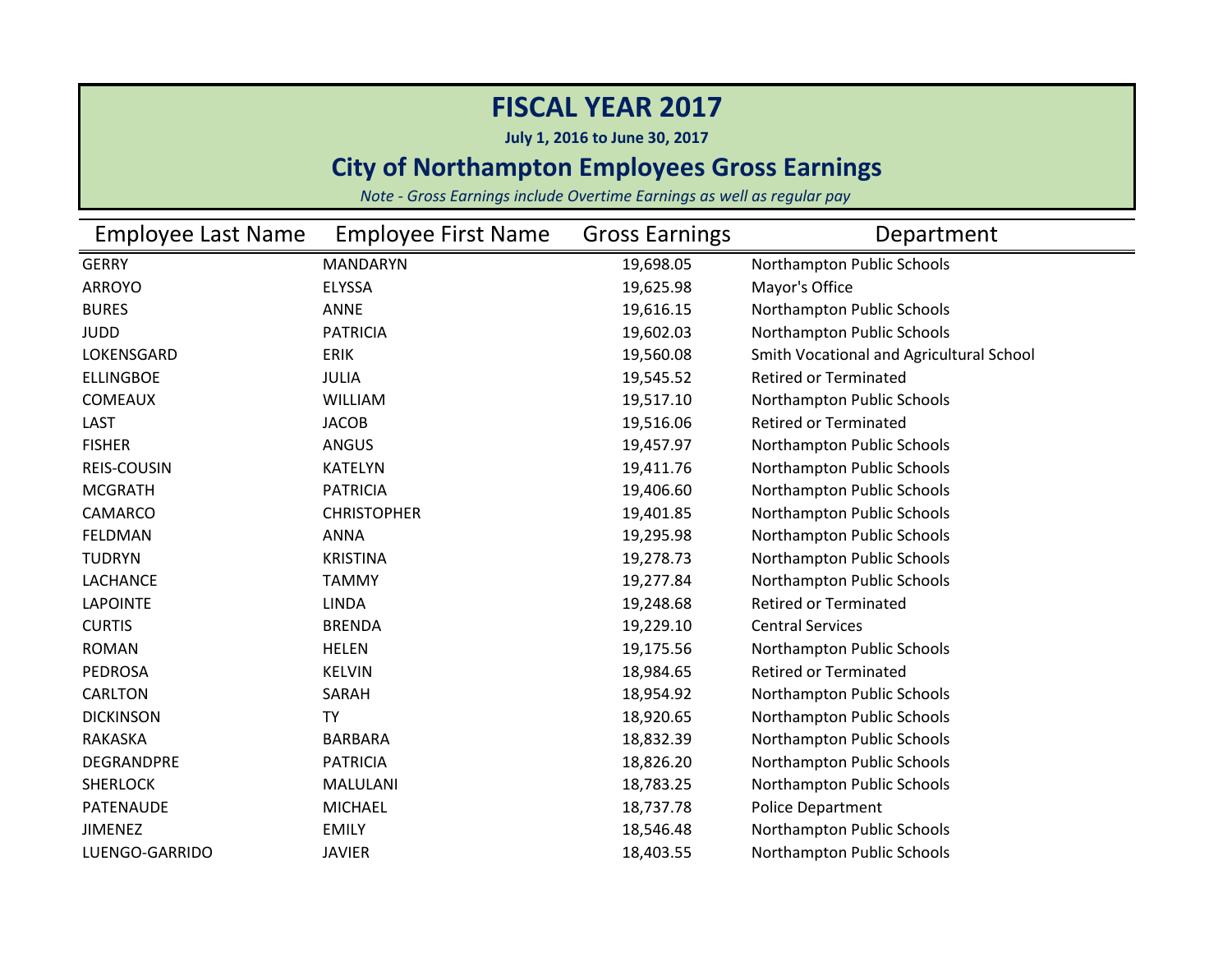**July 1, 2016 to June 30, 2017**

### **City of Northampton Employees Gross Earnings**

| Employee Last Name | <b>Employee First Name</b> | <b>Gross Earnings</b> | Department                               |
|--------------------|----------------------------|-----------------------|------------------------------------------|
| <b>SCHWARTZ</b>    | <b>WILLIAM</b>             | 18,362.50             | Northampton Public Schools               |
| <b>NOVAK</b>       | ZACHARY                    | 18,329.37             | Northampton Public Schools               |
| <b>JONES</b>       | <b>TOLLEY</b>              | 18,247.26             | Northampton Public Schools               |
| <b>COSTELLO</b>    | <b>RICHARD</b>             | 18,216.53             | Department of Public Works               |
| <b>YURKO</b>       | <b>ANDREA</b>              | 18,168.16             | Northampton Public Schools               |
| SMITH-BOVE         | <b>EDITH</b>               | 18,094.02             | Department of Public Works               |
| <b>DEWITT</b>      | <b>SHARON</b>              | 18,025.60             | Northampton Public Schools               |
| <b>VOLPE</b>       | <b>DARLENE</b>             | 17,959.97             | Northampton Public Schools               |
| WELLS              | VANESSA                    | 17,897.50             | Smith Vocational and Agricultural School |
| <b>HOLUBECKI</b>   | <b>JOHN</b>                | 17,846.78             | <b>Retired or Terminated</b>             |
| <b>MORAN</b>       | <b>JOSEPH</b>              | 17,843.63             | <b>Retired or Terminated</b>             |
| <b>HAMILTON</b>    | <b>KIMBERLY</b>            | 17,810.94             | Northampton Public Schools               |
| <b>LEVIT</b>       | <b>REBECCA</b>             | 17,637.34             | <b>Retired or Terminated</b>             |
| <b>FOGEL</b>       | <b>ALEX</b>                | 17,504.70             | <b>Retired or Terminated Teachers</b>    |
| <b>CLAPP</b>       | <b>MARGARET</b>            | 17,449.14             | Northampton Public Schools               |
| <b>CAMARIGG</b>    | <b>KERI</b>                | 17,429.36             | Northampton Public Schools               |
| <b>MURRAY</b>      | <b>ADELINE</b>             | 17,214.00             | <b>Retired or Terminated</b>             |
| <b>CONNOR</b>      | <b>JAMIE</b>               | 17,190.82             | Northampton Public Schools               |
| <b>BURKE</b>       | <b>BONNIE</b>              | 17,157.58             | Northampton Public Schools               |
| <b>KLEEBERG</b>    | <b>BETHANY</b>             | 16,590.53             | Smith Vocational and Agricultural School |
| <b>BRYANT</b>      | LAURA                      | 16,562.18             | Northampton Public Schools               |
| <b>TETREAULT</b>   | <b>JENNIFER</b>            | 16,456.29             | <b>Retired or Terminated</b>             |
| GROSSMAN           | <b>JENNIFER</b>            | 16,372.38             | Northampton Public Schools               |
| <b>MEDINA</b>      | <b>MICHELLE</b>            | 16,253.51             | Northampton Public Schools               |
| <b>DUNHAM</b>      | <b>CHARLES</b>             | 15,956.57             | <b>Human Resources</b>                   |
| <b>BOYLE</b>       | <b>BRIAN</b>               | 15,583.79             | <b>Retired or Terminated</b>             |
| <b>SANTONI</b>     | <b>LINDA</b>               | 15,540.07             | Northampton Public Schools               |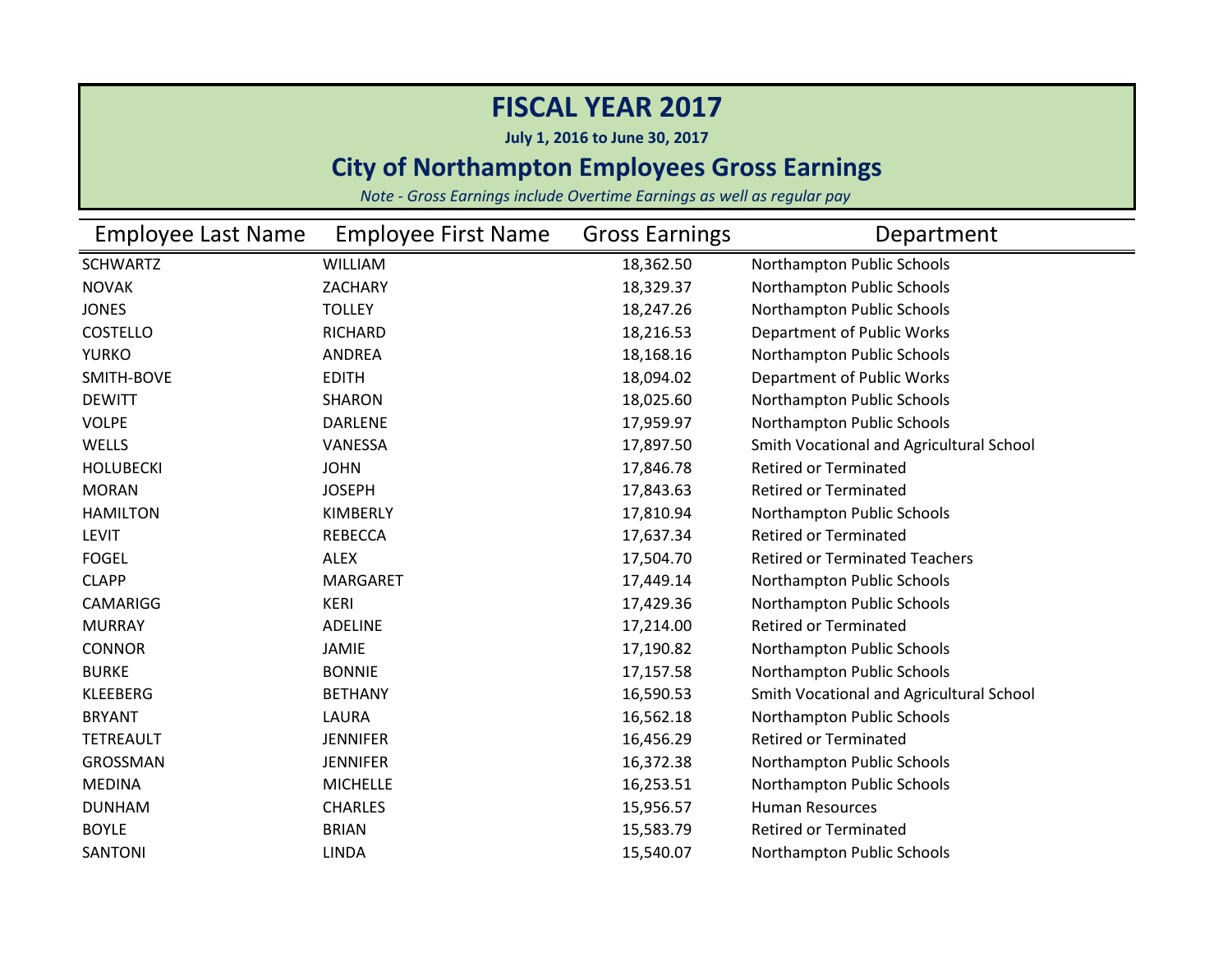**July 1, 2016 to June 30, 2017**

### **City of Northampton Employees Gross Earnings**

| <b>Employee Last Name</b> | <b>Employee First Name</b> | <b>Gross Earnings</b> | Department                            |
|---------------------------|----------------------------|-----------------------|---------------------------------------|
| <b>BATTLES</b>            | LAURA                      | 15,535.09             | <b>Retired or Terminated</b>          |
| <b>KADZIK</b>             | <b>CHRISTINA</b>           | 15,509.83             | Northampton Public Schools            |
| <b>JIMENEZ</b>            | <b>GILBERTO</b>            | 15,452.59             | <b>Police Department</b>              |
| SANFORD                   | <b>NICOLE</b>              | 15,410.57             | <b>Retired or Terminated</b>          |
| <b>CHARTIER</b>           | <b>SHEILA</b>              | 15,275.70             | Northampton Public Schools            |
| <b>JENSEN</b>             | <b>CHERRYL</b>             | 15,176.27             | Northampton Public Schools            |
| <b>DARLING</b>            | <b>JEFFREY</b>             | 15,148.18             | <b>Retired or Terminated Teachers</b> |
| <b>FOURNIER</b>           | <b>DONALD</b>              | 15,084.43             | Police Department                     |
| <b>BROWN</b>              | <b>JEFFREY</b>             | 15,083.95             | Police Department                     |
| <b>PICA</b>               | <b>NATASCIA</b>            | 15,045.00             | Northampton Public Schools            |
| WALLACE                   | <b>MAREATHA</b>            | 14,964.77             | Northampton Public Schools            |
| <b>GATES</b>              | <b>MIIRA</b>               | 14,952.18             | <b>Retired or Terminated</b>          |
| ZUCHOWSKI                 | <b>DEBORAH</b>             | 14,918.43             | Northampton Public Schools            |
| <b>LIVERNOIS</b>          | EILEEN                     | 14,893.08             | Northampton Public Schools            |
| <b>CARPENTER</b>          | <b>KATHRYN</b>             | 14,815.59             | <b>Retired or Terminated</b>          |
| <b>MORIN</b>              | <b>BARBARA</b>             | 14,745.03             | Northampton Public Schools            |
| <b>FALLAVOLLITA</b>       | ANGELA                     | 14,743.39             | Northampton Public Schools            |
| <b>MATTEIS</b>            | <b>RACHEL</b>              | 14,672.47             | Northampton Public Schools            |
| <b>GEHA</b>               | <b>ECHO</b>                | 14,520.10             | Northampton Public Schools            |
| <b>BERNIER</b>            | <b>AMANDA</b>              | 14,428.91             | <b>Retired or Terminated</b>          |
| COYLE                     | <b>BRENDA</b>              | 14,289.06             | Northampton Public Schools            |
| <b>BLANCO</b>             | <b>STACEY</b>              | 14,256.74             | Northampton Public Schools            |
| <b>MICHAEL</b>            | <b>MELISSA</b>             | 14,192.50             | Northampton Public Schools            |
| <b>HUNT</b>               | <b>VICTORIA</b>            | 14,130.43             | <b>Senior Services</b>                |
| <b>KACZENSKI</b>          | BARBARA                    | 13,979.92             | <b>Senior Services</b>                |
| <b>CLAPP</b>              | <b>ROGER</b>               | 13,871.75             | Northampton Public Schools            |
| <b>MATUSIEWICZ</b>        | <b>ERICA</b>               | 13,755.48             | <b>Retired or Terminated</b>          |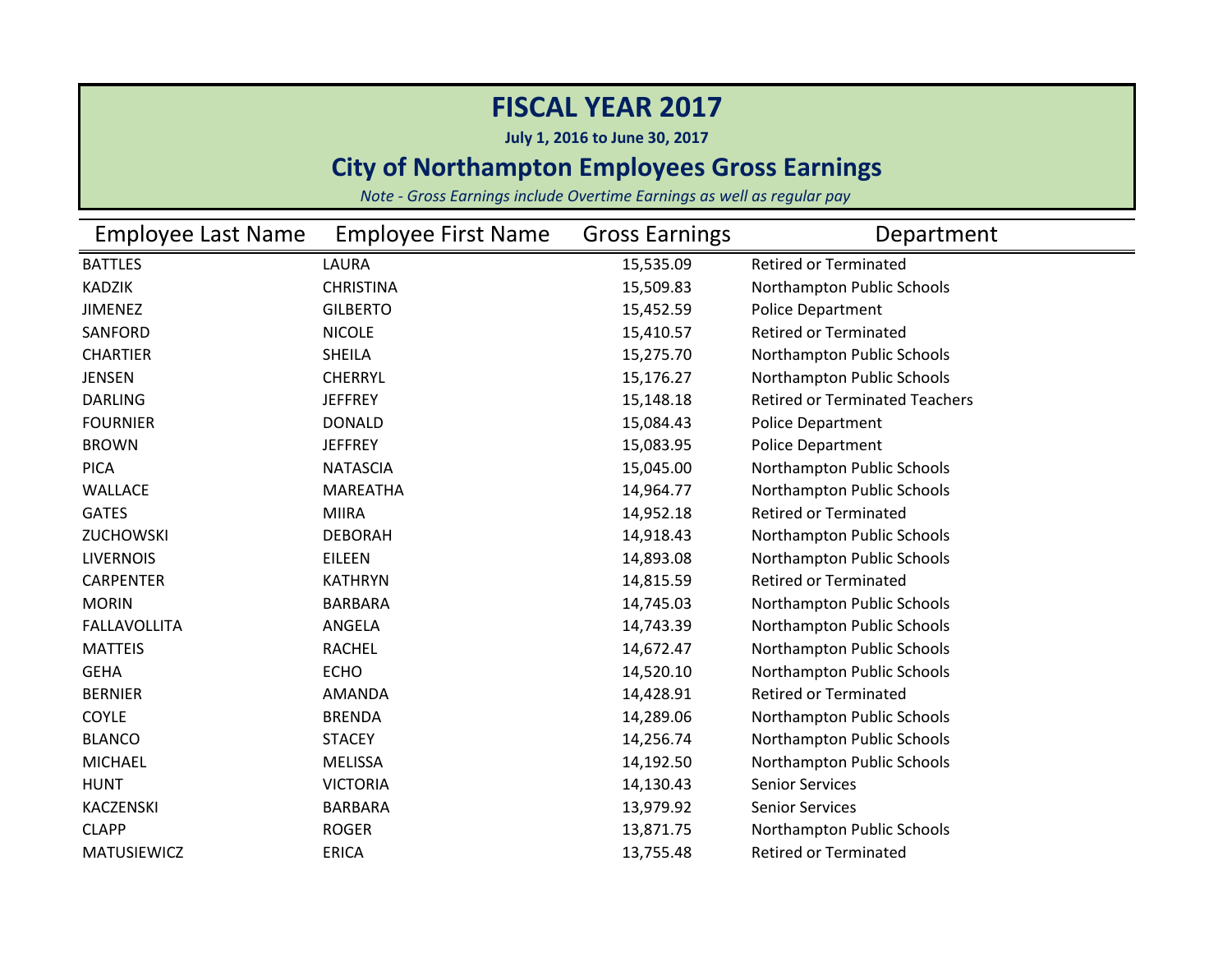**July 1, 2016 to June 30, 2017**

### **City of Northampton Employees Gross Earnings**

| <b>Employee Last Name</b> | <b>Employee First Name</b> | <b>Gross Earnings</b> | Department                            |
|---------------------------|----------------------------|-----------------------|---------------------------------------|
| <b>FOLEY</b>              | LAURIE                     | 13,710.55             | Northampton Public Schools            |
| COGNAC                    | <b>PATRICK</b>             | 13,593.47             | <b>Retired or Terminated</b>          |
| <b>WOOD</b>               | A. DENISE                  | 13,260.50             | <b>Retired or Terminated Teachers</b> |
| <b>SMITH</b>              | <b>PAMELA</b>              | 13,207.28             | Northampton Public Schools            |
| <b>BRAY</b>               | CAROL                      | 13,023.72             | Northampton Public Schools            |
| THIBEDAU                  | <b>KRISTIN</b>             | 13,013.49             | Northampton Public Schools            |
| <b>HERNANDEZ OTERO</b>    | <b>HERIBERTO</b>           | 12,991.71             | <b>Retired or Terminated</b>          |
| <b>MORIN</b>              | SOLANGE                    | 12,916.92             | <b>Retired or Terminated</b>          |
| <b>BRENNAN</b>            | <b>CHRISTOPHER</b>         | 12,846.98             | <b>Retired or Terminated Teachers</b> |
| <b>BATES</b>              | <b>JEFFREY</b>             | 12,776.43             | Fire Rescue Department                |
| <b>SCHABACKER</b>         | <b>DAWN</b>                | 12,452.89             | Treasurer/Collector                   |
| <b>APONTE</b>             | <b>JONATHAN</b>            | 12,426.56             | Northampton Public Schools            |
| LUKASIEWICZ               | <b>JASON</b>               | 12,342.00             | Northampton Public Schools            |
| VANASSE                   | AMY                        | 12,204.78             | Northampton Public Schools            |
| <b>DIEMAND</b>            | PAUL                       | 12,124.77             | Northampton Public Schools            |
| <b>BROOKS</b>             | <b>WHITNEY</b>             | 12,045.76             | <b>Retired or Terminated Teachers</b> |
| <b>WILLARD</b>            | <b>BETH</b>                | 12,041.29             | Department of Public Works            |
| CHAPMAN                   | <b>TINA</b>                | 11,854.68             | Northampton Public Schools            |
| <b>RODRIGUE</b>           | <b>BRIDGET</b>             | 11,656.88             | <b>Retired or Terminated</b>          |
| <b>STONE</b>              | ABIGAIL                    | 11,626.56             | Northampton Public Schools            |
| <b>BARANOSKI</b>          | <b>ERIK</b>                | 11,544.50             | <b>Retired or Terminated</b>          |
| LAROCHE                   | <b>MARIANNE</b>            | 11,330.16             | <b>Retired or Terminated Teachers</b> |
| <b>GOULET</b>             | <b>BRANDON</b>             | 11,240.88             | Northampton Public Schools            |
| O'BRIEN                   | <b>JOHN</b>                | 11,176.00             | Northampton Public Schools            |
| <b>JUDD</b>               | PAMELA                     | 11,061.71             | <b>Retired or Terminated</b>          |
| <b>CARBONE</b>            | <b>FREDERICK</b>           | 11,033.00             | Department of Public Works            |
| <b>SULISZ</b>             | SARA                       | 11,002.76             | Northampton Public Schools            |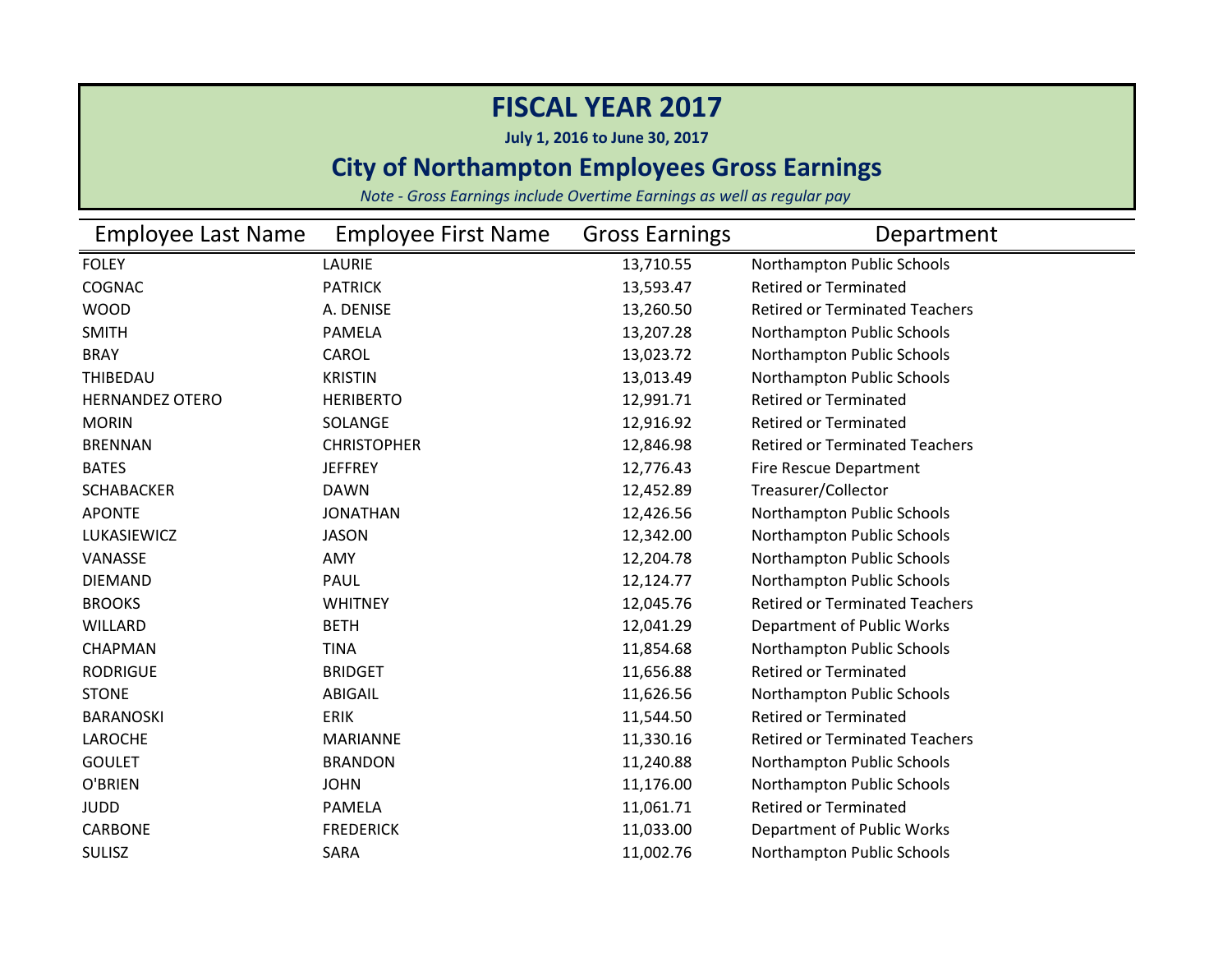**July 1, 2016 to June 30, 2017**

### **City of Northampton Employees Gross Earnings**

| <b>Employee Last Name</b> | <b>Employee First Name</b> | <b>Gross Earnings</b> | Department                               |
|---------------------------|----------------------------|-----------------------|------------------------------------------|
| <b>DUFFY</b>              | <b>BRIAN</b>               | 10,851.50             | Department of Public Works               |
| <b>KINGSLEY</b>           | <b>JOHN</b>                | 10,800.00             | Department of Public Works               |
| <b>HOLROYDE</b>           | <b>MICHAEL</b>             | 10,736.75             | Northampton Public Schools               |
| <b>HILL</b>               | <b>ADAM</b>                | 10,700.25             | <b>Retired or Terminated</b>             |
| LAROCHE                   | <b>MARGARET</b>            | 10,459.38             | Northampton Public Schools               |
| <b>TOLLEFSON</b>          | <b>JAMES</b>               | 10,273.71             | Northampton Public Schools               |
| <b>BERTRAND</b>           | <b>JOYCE</b>               | 10,217.68             | Smith Vocational and Agricultural School |
| <b>GOYETTE</b>            | <b>CANDACE</b>             | 10,210.13             | Northampton Public Schools               |
| <b>NOWAK</b>              | SARAH                      | 10,080.18             | Northampton Public Schools               |
| <b>KOSTEK</b>             | <b>CHRISTINE</b>           | 10,002.10             | <b>Retired or Terminated</b>             |
| <b>DWIGHT</b>             | <b>WILLIAM</b>             | 9,999.96              | <b>City Council</b>                      |
| <b>SANTIAGO</b>           | SAMUEL                     | 9,995.83              | <b>Retired or Terminated</b>             |
| LYONS-SOSA                | <b>MARY</b>                | 9,868.48              | <b>Retired or Terminated Teachers</b>    |
| <b>PEASE</b>              | <b>JANE</b>                | 9,830.40              | Northampton Public Schools               |
| <b>PETERSON</b>           | <b>DEANNA</b>              | 9,628.40              | Northampton Public Schools               |
| <b>RIVERA</b>             | <b>VERONICA</b>            | 9,469.33              | <b>Retired or Terminated</b>             |
| O'DONNELL                 | <b>RYAN</b>                | 9,458.37              | <b>City Council</b>                      |
| <b>ROGERS</b>             | <b>JOSEPH</b>              | 9,423.28              | Planning and Sustainability              |
| <b>TOUSSAINT</b>          | <b>ERNIE</b>               | 9,395.30              | <b>Retired or Terminated Teachers</b>    |
| <b>PALMER</b>             | <b>BRANDON</b>             | 9,348.00              | Northampton Public Schools               |
| ROUSSEAU                  | <b>ELIZABETH</b>           | 9,198.00              | Northampton Public Schools               |
| <b>RYAN</b>               | <b>THOMAS</b>              | 9,015.00              | Department of Public Works               |
| <b>RIVERA</b>             | <b>CARLOS</b>              | 9,001.81              | <b>Retired or Terminated</b>             |
| <b>CARNEY</b>             | <b>MAUREEN</b>             | 9,000.00              | <b>City Council</b>                      |
| LABARGE                   | <b>MARIANNE</b>            | 9,000.00              | <b>City Council</b>                      |
| <b>MURPHY</b>             | <b>DAVID</b>               | 9,000.00              | City Council                             |
| <b>KLEIN</b>              | <b>ALISA</b>               | 9,000.00              | <b>City Council</b>                      |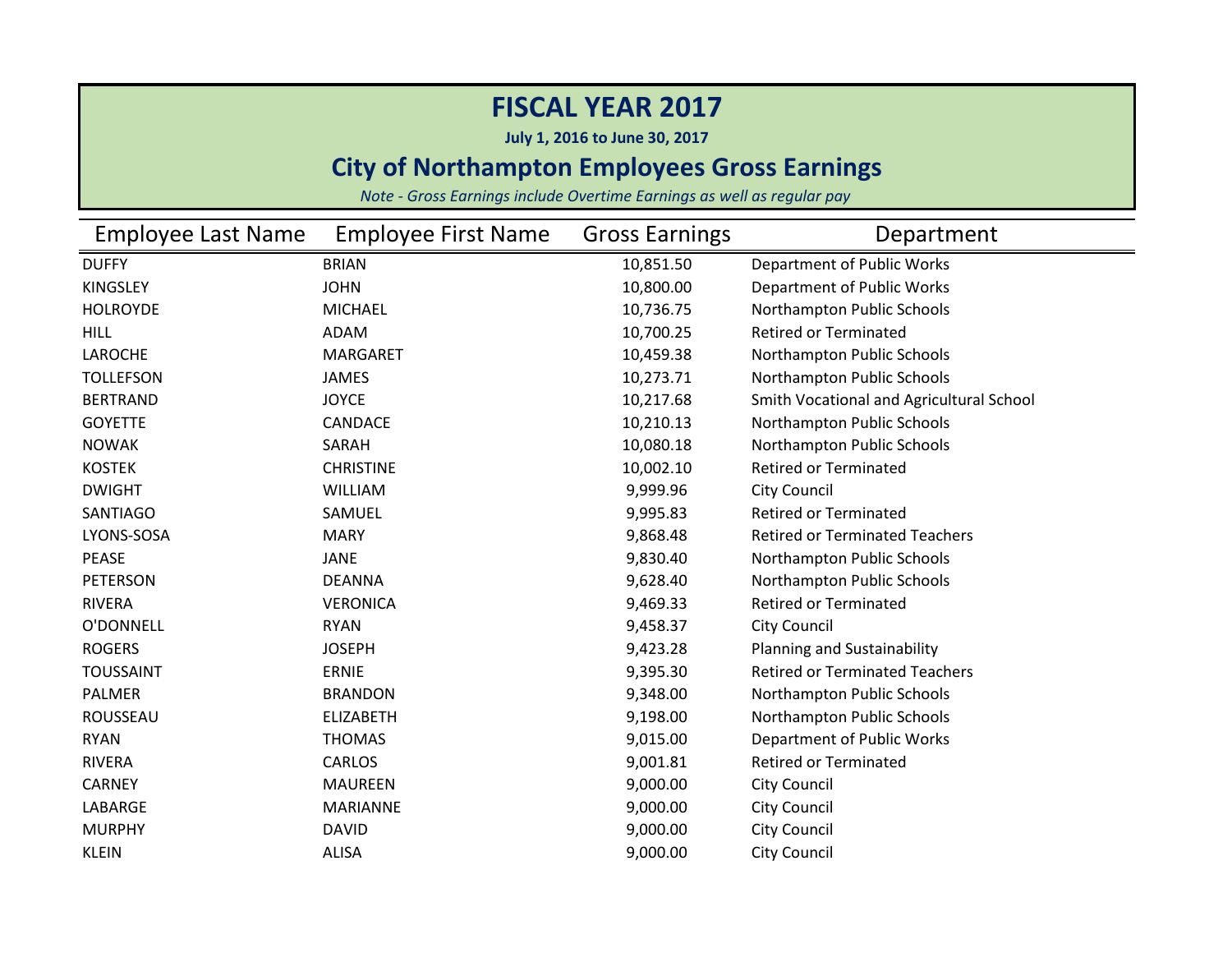**July 1, 2016 to June 30, 2017**

### **City of Northampton Employees Gross Earnings**

| Employee Last Name | <b>Employee First Name</b> | <b>Gross Earnings</b> | Department                               |
|--------------------|----------------------------|-----------------------|------------------------------------------|
| <b>SCIARRA</b>     | <b>GINA-LOUISE</b>         | 9,000.00              | <b>City Council</b>                      |
| <b>BIDWELL</b>     | <b>DENNIS</b>              | 9,000.00              | <b>City Council</b>                      |
| <b>DUFFUS</b>      | <b>MARK</b>                | 8,985.00              | Department of Public Works               |
| <b>LESKO</b>       | <b>ANNIE</b>               | 8,867.24              | Mayor's Office                           |
| <b>CARR</b>        | <b>TERRY</b>               | 8,855.26              | Parks and Recreation                     |
| <b>CARROLL</b>     | ERIN                       | 8,825.66              | <b>Retired or Terminated</b>             |
| <b>KLOC</b>        | <b>LISA</b>                | 8,816.28              | Northampton Public Schools               |
| <b>CAMPBELL</b>    | <b>BRIDGET</b>             | 8,658.97              | <b>Public Safety Dispatch</b>            |
| SHERMAN            | <b>RICHARD</b>             | 8,616.00              | <b>Crossing Guards</b>                   |
| <b>PORADA</b>      | <b>BERNHARD</b>            | 8,547.15              | <b>Senior Services</b>                   |
| <b>HOUSTON</b>     | <b>JASMINE</b>             | 8,518.76              | Northampton Public Schools               |
| <b>GROVER</b>      | <b>TAMMY</b>               | 8,370.76              | Smith Vocational and Agricultural School |
| <b>SANTIAGO</b>    | <b>JOHNATHAN</b>           | 8,317.78              | Parks and Recreation                     |
| <b>CHARPENTIER</b> | <b>STACEY</b>              | 8,300.60              | <b>Retired or Terminated Teachers</b>    |
| <b>ROTHENBERG</b>  | SAMUEL                     | 8,292.38              | Northampton Public Schools               |
| <b>SAWICKI</b>     | <b>ELLEN</b>               | 8,281.39              | Northampton Public Schools               |
| SKUBISZEWSKI       | <b>MICHAEL</b>             | 8,138.05              | <b>Retired or Terminated</b>             |
| <b>MCLAIN</b>      | <b>ELIZABETH</b>           | 8,113.13              | <b>Retired or Terminated</b>             |
| <b>KOWALSKI</b>    | <b>HENRY</b>               | 8,100.00              | Department of Public Works               |
| <b>DAVIDSON</b>    | <b>JO-ANN</b>              | 7,948.24              | <b>Retired or Terminated Teachers</b>    |
| LAMERE             | <b>WILLIAM</b>             | 7,903.50              | <b>Senior Services</b>                   |
| <b>PASCHAL</b>     | <b>JAIME</b>               | 7,888.94              | Smith Vocational and Agricultural School |
| <b>STRIEBEL</b>    | <b>MATTHEW</b>             | 7,851.00              | Northampton Public Schools               |
| <b>BRAKEY</b>      | <b>LYNN</b>                | 7,834.25              | Northampton Public Schools               |
| <b>CARBIN</b>      | SUSAN                      | 7,666.00              | Department of Public Works               |
| <b>HURLEY</b>      | <b>LIAM</b>                | 7,625.00              | Northampton Public Schools               |
| <b>CLARK</b>       | <b>THOMAS</b>              | 7,587.72              | <b>Retired or Terminated</b>             |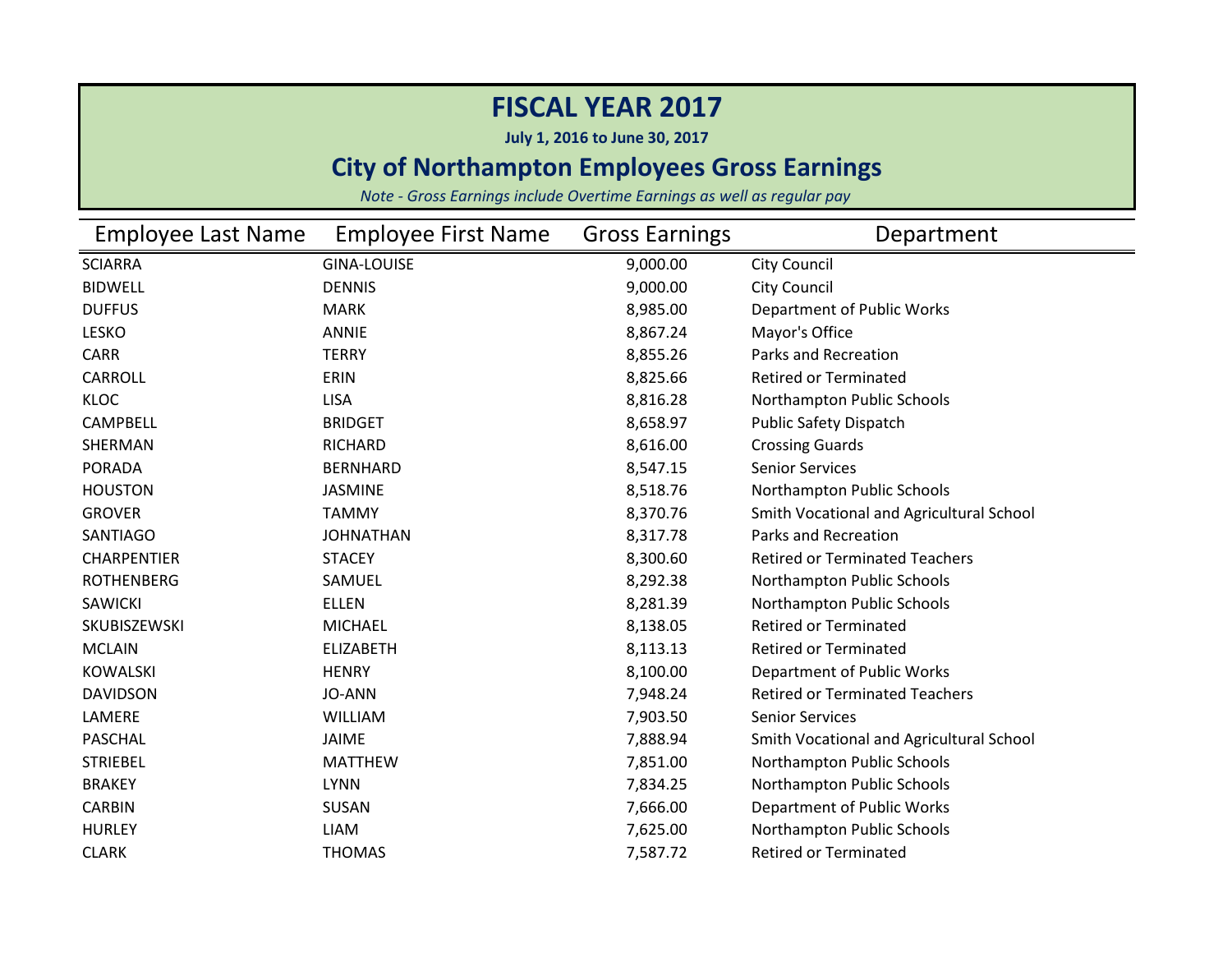**July 1, 2016 to June 30, 2017**

### **City of Northampton Employees Gross Earnings**

| <b>Employee Last Name</b> | <b>Employee First Name</b> | <b>Gross Earnings</b> | Department                            |
|---------------------------|----------------------------|-----------------------|---------------------------------------|
| <b>LOCKWOOD</b>           | SANDRA                     | 7,565.44              | Northampton Public Schools            |
| <b>ROTH</b>               | <b>GABRIELLE</b>           | 7,556.25              | <b>Retired or Terminated</b>          |
| <b>FURMAN</b>             | <b>MICHAEL</b>             | 7,500.00              | <b>Retired or Terminated</b>          |
| <b>GLEASON</b>            | AIMEE                      | 7,475.75              | <b>Retired or Terminated Teachers</b> |
| <b>MARTIN</b>             | <b>JOHN</b>                | 7,293.00              | <b>Retired or Terminated</b>          |
| <b>LOPEZ</b>              | <b>BRENDA</b>              | 7,284.22              | Department of Public Works            |
| <b>BURKE</b>              | <b>KATIE</b>               | 7,232.56              | <b>Retired or Terminated Teachers</b> |
| <b>HOPKINS</b>            | <b>EMILY</b>               | 7,154.44              | <b>Retired or Terminated Teachers</b> |
| <b>BAUMAN</b>             | <b>JOHN</b>                | 7,122.75              | Northampton Public Schools            |
| <b>GREENBURG</b>          | <b>ADAM</b>                | 6,992.63              | <b>Retired or Terminated</b>          |
| <b>OSTERFUND</b>          | SHAWN                      | 6,955.01              | Parks and Recreation                  |
| <b>MCCLELLAN</b>          | <b>SUSAN</b>               | 6,875.73              | Northampton Public Schools            |
| PAREJA                    | AMARU                      | 6,846.56              | <b>Retired or Terminated Teachers</b> |
| <b>ROMANSKI</b>           | <b>SEAN</b>                | 6,781.09              | <b>Senior Services</b>                |
| <b>SINGH</b>              | SANDEEP                    | 6,776.64              | Department of Public Works            |
| <b>KRESS</b>              | <b>THOMAS</b>              | 6,748.75              | Northampton Public Schools            |
| <b>GOLDSMITH</b>          | <b>NANCY</b>               | 6,708.51              | Northampton Public Schools            |
| <b>MEDEIROS</b>           | <b>MARY</b>                | 6,631.36              | <b>Retired or Terminated Teachers</b> |
| <b>HARRINGTON</b>         | <b>JARYN</b>               | 6,616.48              | <b>Retired or Terminated</b>          |
| <b>ERIKSON</b>            | <b>STEPHEN</b>             | 6,576.25              | Northampton Public Schools            |
| SAWULA                    | <b>ALINE</b>               | 6,571.41              | Treasurer/Collector                   |
| PAGE                      | <b>MARK</b>                | 6,537.50              | Northampton Public Schools            |
| <b>THORPE</b>             | <b>ALLISON</b>             | 6,526.03              | <b>Veterans Services</b>              |
| <b>HANNIGAN</b>           | <b>THERESA</b>             | 6,468.19              | Northampton Public Schools            |
| <b>TULAY</b>              | <b>LINDA</b>               | 6,457.18              | Northampton Public Schools            |
| LEV                       | SAMUEL                     | 6,427.00              | Northampton Public Schools            |
| <b>ALMEIDA</b>            | <b>CAROLYN</b>             | 6,308.63              | Northampton Public Schools            |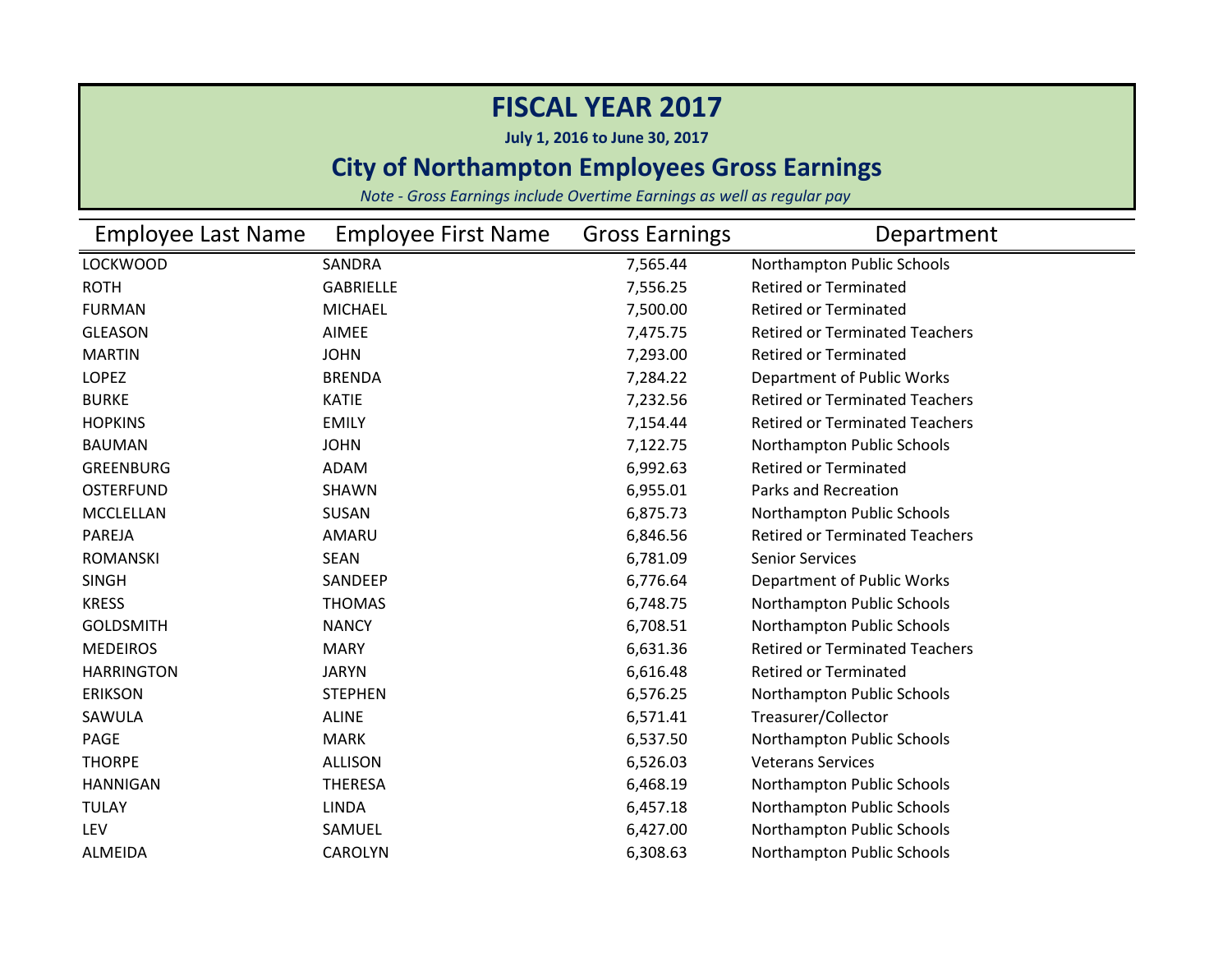**July 1, 2016 to June 30, 2017**

### **City of Northampton Employees Gross Earnings**

| <b>Employee Last Name</b> | <b>Employee First Name</b> | <b>Gross Earnings</b> | Department                            |
|---------------------------|----------------------------|-----------------------|---------------------------------------|
| <b>MAGUIRE</b>            | <b>JAMES</b>               | 6,260.72              | <b>Retired or Terminated</b>          |
| SOTO                      | <b>DANIEL</b>              | 6,238.27              | <b>Police Department</b>              |
| <b>WILSON</b>             | <b>NICOLE</b>              | 6,128.98              | <b>Retired or Terminated Teachers</b> |
| CARABALLO                 | <b>KARISSA</b>             | 5,958.84              | <b>Retired or Terminated</b>          |
| <b>BURNHAM</b>            | <b>MOLLY</b>               | 5,958.29              | Northampton Public Schools            |
| <b>DAVIS</b>              | <b>RYAN</b>                | 5,932.00              | Northampton Public Schools            |
| <b>TAYLOR</b>             | <b>KYLE</b>                | 5,921.50              | Northampton Public Schools            |
| <b>SMITH</b>              | <b>MARILYN</b>             | 5,848.62              | <b>Retired or Terminated</b>          |
| <b>NASH</b>               | <b>JAMES</b>               | 5,800.00              | <b>City Council</b>                   |
| <b>SLEDZIESKI</b>         | <b>ALEXANDER</b>           | 5,797.00              | <b>Retired or Terminated</b>          |
| <b>WHITE</b>              | <b>ELIZABETH</b>           | 5,769.76              | Northampton Public Schools            |
| PAREJA                    | <b>MEGAN</b>               | 5,723.56              | <b>Retired or Terminated Teachers</b> |
| <b>JEFFWAY</b>            | <b>CELESTE</b>             | 5,714.25              | Northampton Public Schools            |
| <b>HELLIWELL</b>          | SANDRA                     | 5,703.00              | Northampton Public Schools            |
| LADA                      | <b>BILLIE</b>              | 5,696.82              | <b>Retired or Terminated</b>          |
| <b>PATENAUDE</b>          | RICHARD                    | 5,658.37              | <b>Retired or Terminated</b>          |
| O'CONNOR                  | <b>JAMES</b>               | 5,616.00              | Department of Public Works            |
| <b>NUGENT</b>             | <b>CHERYL</b>              | 5,568.01              | Northampton Public Schools            |
| LARKIN                    | <b>LEON</b>                | 5,522.63              | Northampton Public Schools            |
| <b>READE</b>              | NATHANIEL                  | 5,499.96              | Northampton Public Schools            |
| PELOTT                    | <b>LAWRENCE</b>            | 5,453.47              | Department of Public Works            |
| <b>WATELET</b>            | <b>ROBERT</b>              | 5,401.00              | <b>Senior Services</b>                |
| CARBERY                   | <b>PETER</b>               | 5,277.00              | Northampton Public Schools            |
| <b>CROSS</b>              | <b>JOSEPH</b>              | 5,270.57              | Assessor                              |
| <b>WITKOS</b>             | <b>JOHN</b>                | 5,255.25              | Northampton Public Schools            |
| <b>KACZENSKI</b>          | <b>JOHN</b>                | 5,236.93              | Northampton Public Schools            |
| <b>MARTINEZ</b>           | <b>DELIA</b>               | 5,225.00              | Northampton Public Schools            |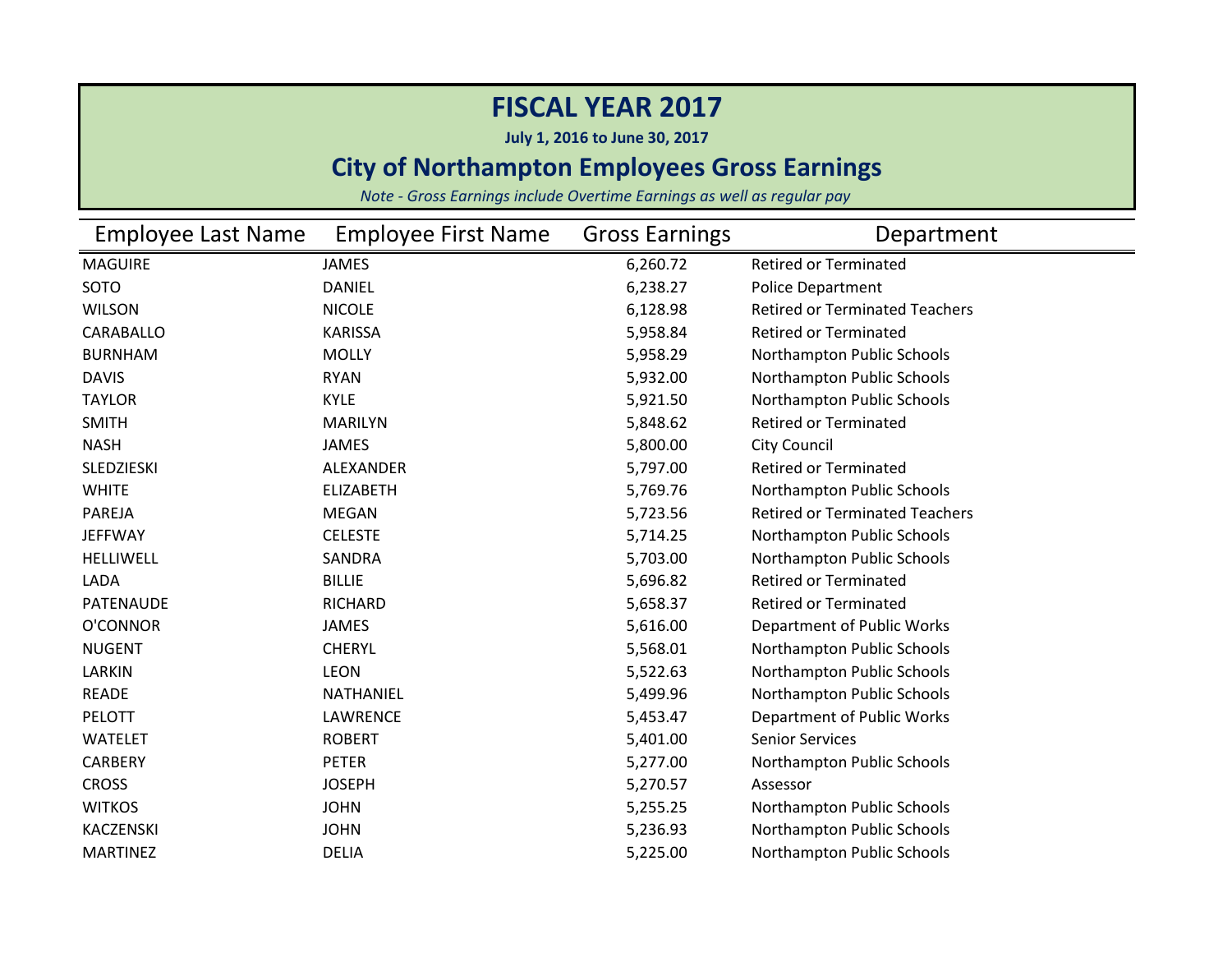**July 1, 2016 to June 30, 2017**

### **City of Northampton Employees Gross Earnings**

| Employee Last Name | <b>Employee First Name</b> | <b>Gross Earnings</b> | Department                               |
|--------------------|----------------------------|-----------------------|------------------------------------------|
| <b>CAPUA</b>       | <b>ANTONIO</b>             | 5,202.00              | Smith Vocational and Agricultural School |
| <b>AMADOR</b>      | <b>JESSICA</b>             | 5,153.33              | <b>Retired or Terminated</b>             |
| <b>CROWE</b>       | <b>AMANDA</b>              | 5,127.00              | <b>Retired or Terminated</b>             |
| <b>HADLEY</b>      | <b>MICHELLE</b>            | 5,094.13              | Northampton Public Schools               |
| <b>GRAY</b>        | <b>MICHAEL</b>             | 5,077.11              | <b>Senior Services</b>                   |
| <b>AUGER</b>       | <b>JENNIFER</b>            | 5,071.54              | Northampton Public Schools               |
| <b>WALKER</b>      | <b>KRISTEN</b>             | 5,043.02              | Northampton Public Schools               |
| <b>RIOUX</b>       | <b>ADAM</b>                | 5,000.99              | <b>Parks and Recreation</b>              |
| <b>COTTON</b>      | <b>JOHN</b>                | 5,000.04              | Smith Vocational and Agricultural School |
| <b>CAHILLANE</b>   | <b>MICHAEL</b>             | 5,000.04              | Smith Vocational and Agricultural School |
| <b>FITZGERALD</b>  | <b>THOMAS</b>              | 5,000.04              | Smith Vocational and Agricultural School |
| ZUCHOWSKI          | <b>EDWARD</b>              | 5,000.04              | Northampton Public Schools               |
| <b>MEYER</b>       | <b>RICHARD</b>             | 5,000.04              | Northampton Public Schools               |
| <b>MOORE</b>       | <b>HOWARD</b>              | 5,000.04              | Northampton Public Schools               |
| <b>HENNESSEY</b>   | <b>ANN</b>                 | 5,000.04              | Northampton Public Schools               |
| <b>FALLON</b>      | LAURA                      | 5,000.04              | Northampton Public Schools               |
| <b>BUSANSKY</b>    | <b>REBECCA</b>             | 5,000.04              | Northampton Public Schools               |
| SNAPE              | <b>JASON</b>               | 4,989.00              | Department of Public Works               |
| <b>HALE</b>        | <b>JAMES</b>               | 4,936.50              | Northampton Public Schools               |
| <b>MATHERS</b>     | <b>MICHAEL</b>             | 4,908.63              | Parks and Recreation                     |
| <b>MAHONEY</b>     | <b>MARGARET</b>            | 4,845.10              | <b>Parks and Recreation</b>              |
| <b>MARTINEZ</b>    | <b>STACEY</b>              | 4,810.54              | <b>Public Safety Dispatch</b>            |
| <b>KHOLODAR</b>    | <b>DIANNA</b>              | 4,754.25              | Northampton Public Schools               |
| <b>WESTOVER</b>    | <b>MEREDITH</b>            | 4,725.61              | Parks and Recreation                     |
| <b>FAPPIANO</b>    | <b>LUCAS</b>               | 4,693.27              | Parks and Recreation                     |
| <b>GAGNON</b>      | <b>JOHN</b>                | 4,684.00              | Smith Vocational and Agricultural School |
| <b>SERIO</b>       | AMY                        | 4,650.00              | Northampton Public Schools               |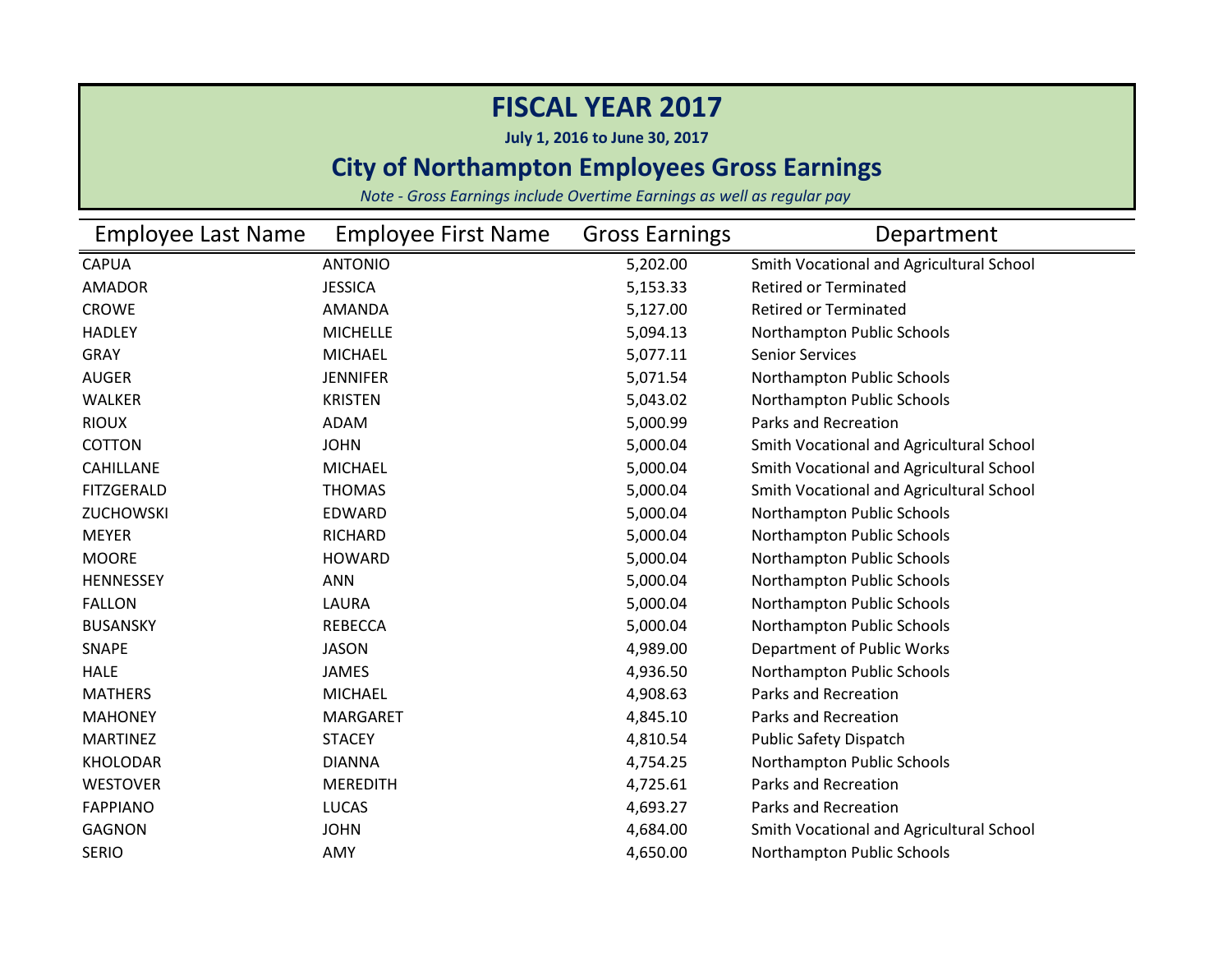**July 1, 2016 to June 30, 2017**

### **City of Northampton Employees Gross Earnings**

| Employee Last Name | <b>Employee First Name</b> | <b>Gross Earnings</b> | Department                               |
|--------------------|----------------------------|-----------------------|------------------------------------------|
| <b>POWER</b>       | <b>CLARA</b>               | 4,516.06              | Northampton Public Schools               |
| <b>DENMEAD</b>     | <b>JOHN</b>                | 4,504.00              | Northampton Public Schools               |
| <b>CONNOLLY</b>    | <b>JAMES</b>               | 4,502.57              | Parks and Recreation                     |
| <b>GUIEL</b>       | <b>VINCENT</b>             | 4,500.00              | Smith Vocational and Agricultural School |
| <b>MESSER</b>      | <b>PERRY</b>               | 4,479.00              | Northampton Public Schools               |
| <b>STOKOWSKI</b>   | <b>ALEXANDER</b>           | 4,469.96              | Parks and Recreation                     |
| <b>LABATO</b>      | <b>DENNIS</b>              | 4,462.37              | <b>Retired or Terminated</b>             |
| <b>MCCABE</b>      | <b>DENA</b>                | 4,414.00              | Northampton Public Schools               |
| <b>MORIARTY</b>    | <b>AUDREY</b>              | 4,320.00              | <b>Crossing Guards</b>                   |
| GONZALEZ-KREISBERG | <b>REBECCA</b>             | 4,275.30              | <b>Retired or Terminated</b>             |
| RIVERA-BERRIOS     | <b>DAMARIS</b>             | 4,269.37              | Treasurer/Collector                      |
| <b>TAUTZNIK</b>    | <b>BRITTNI</b>             | 4,267.12              | <b>Retired or Terminated</b>             |
| <b>ROBERTS</b>     | ANDREW                     | 4,216.50              | Northampton Public Schools               |
| <b>LAROUCHE</b>    | <b>JOSEPH</b>              | 4,200.00              | <b>Crossing Guards</b>                   |
| <b>ELKAS</b>       | <b>KENNETH</b>             | 4,152.00              | <b>Crossing Guards</b>                   |
| <b>MCKENNA</b>     | <b>MARY</b>                | 4,125.50              | Northampton Public Schools               |
| <b>PORTER</b>      | <b>STEFFI</b>              | 4,084.51              | Northampton Public Schools               |
| <b>LEACH</b>       | <b>CARRIE</b>              | 4,071.99              | <b>Retired or Terminated Teachers</b>    |
| <b>LAPIENSKI</b>   | <b>JACQUELINE</b>          | 4,064.10              | <b>Police Department</b>                 |
| <b>PRATT</b>       | <b>BARBARA</b>             | 4,056.00              | <b>Crossing Guards</b>                   |
| <b>FELDSCHER</b>   | <b>LEE</b>                 | 4,024.00              | Northampton Public Schools               |
| <b>THOMSON</b>     | <b>CYNTHIA</b>             | 4,000.00              | Northampton Public Schools               |
| <b>MOTYL</b>       | <b>THEODORE</b>            | 3,932.50              | Smith Vocational and Agricultural School |
| CONDON             | <b>CAITLIN</b>             | 3,916.86              | <b>Parks and Recreation</b>              |
| <b>BROWN</b>       | <b>BRIAN</b>               | 3,879.00              | Northampton Public Schools               |
| <b>WILLIAMS</b>    | SARAH                      | 3,879.00              | Northampton Public Schools               |
| <b>PATRY</b>       | VANESSA                    | 3,879.00              | Northampton Public Schools               |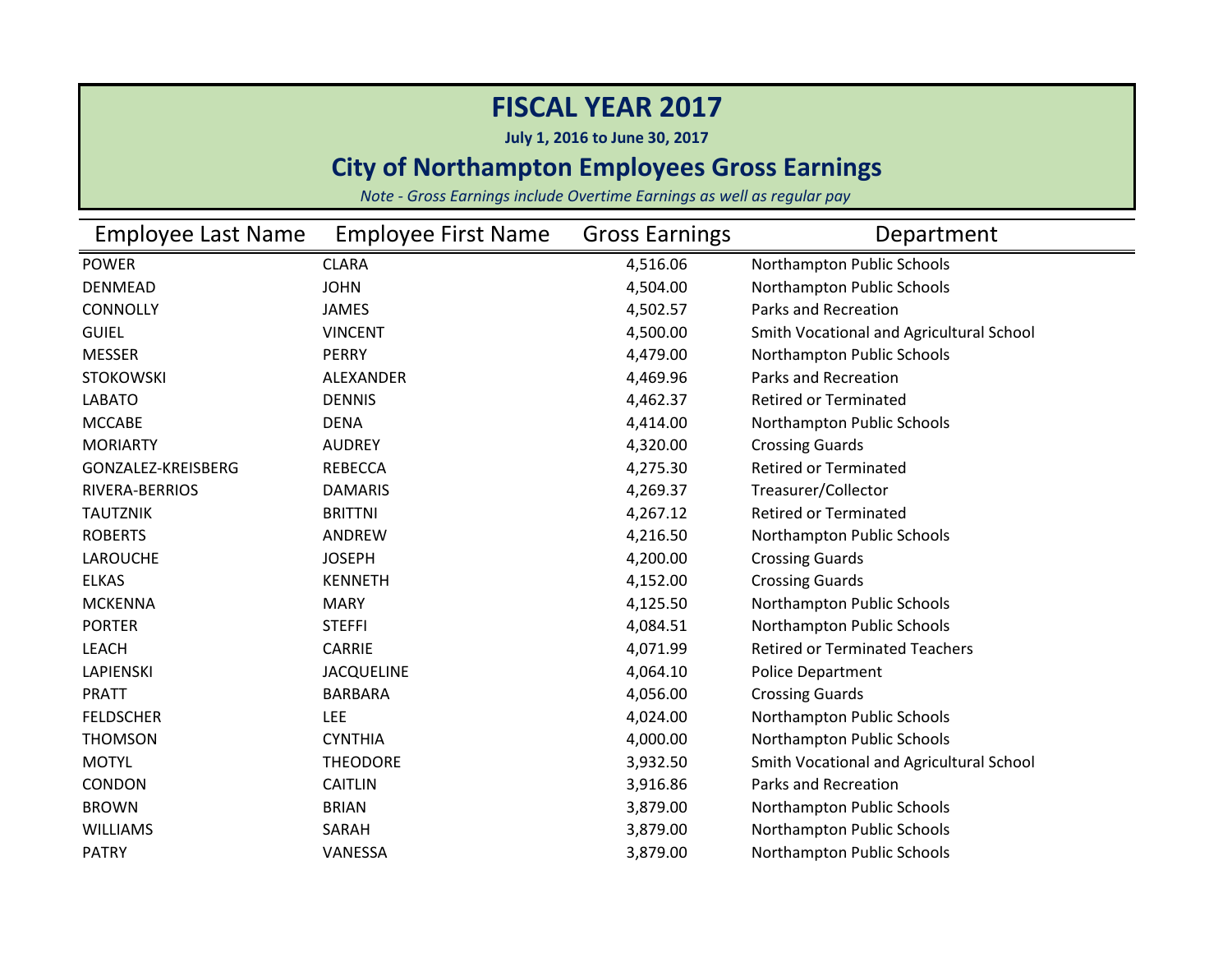**July 1, 2016 to June 30, 2017**

### **City of Northampton Employees Gross Earnings**

| <b>Employee Last Name</b> | <b>Employee First Name</b> | <b>Gross Earnings</b> | Department                               |
|---------------------------|----------------------------|-----------------------|------------------------------------------|
| KRAWCZYNSKI               | <b>JAMES</b>               | 3,852.00              | <b>Crossing Guards</b>                   |
| <b>SCOTT</b>              | <b>KENNETH</b>             | 3,828.00              | <b>Crossing Guards</b>                   |
| <b>CRAIG</b>              | <b>PAUL</b>                | 3,816.00              | <b>Crossing Guards</b>                   |
| PELTIER                   | <b>BRIAN</b>               | 3,759.25              | Smith Vocational and Agricultural School |
| <b>BAIRD</b>              | <b>THOMAS</b>              | 3,750.03              | <b>Retired or Terminated</b>             |
| <b>ERIKSON</b>            | <b>PATRICIA</b>            | 3,740.00              | Northampton Public Schools               |
| <b>VENNE</b>              | <b>GENEVIEVE</b>           | 3,721.00              | Northampton Public Schools               |
| <b>MARTINAT</b>           | <b>DANIANNE</b>            | 3,720.00              | <b>Crossing Guards</b>                   |
| <b>JONES</b>              | <b>KENNETH</b>             | 3,700.00              | <b>Retired or Terminated</b>             |
| <b>VIEU</b>               | <b>KATELYN</b>             | 3,692.18              | Treasurer/Collector                      |
| SANTANIELLO               | <b>TONYA</b>               | 3,676.63              | <b>Retired or Terminated</b>             |
| <b>LAPOINTE</b>           | <b>JEREMY</b>              | 3,663.94              | <b>Retired or Terminated</b>             |
| <b>ELLIS</b>              | SARAH                      | 3,663.75              | <b>Retired or Terminated</b>             |
| <b>BUSAYATHIP</b>         | <b>BUSARA</b>              | 3,578.75              | <b>Retired or Terminated</b>             |
| <b>GRISWOLD</b>           | <b>OLIVIA</b>              | 3,557.21              | <b>Parks and Recreation</b>              |
| CRUZ                      | <b>BRIAN</b>               | 3,517.53              | Northampton Public Schools               |
| <b>HEARN</b>              | <b>WILLIAM</b>             | 3,500.00              | Smith Vocational and Agricultural School |
| <b>FULLAM</b>             | <b>TIMOTHY</b>             | 3,462.23              | <b>Retired or Terminated</b>             |
| <b>BIALEK</b>             | <b>JOSHUA</b>              | 3,430.00              | Northampton Public Schools               |
| WINGFIELD                 | <b>JACOB</b>               | 3,430.00              | Northampton Public Schools               |
| O'CONNOR                  | <b>BENJAMIN</b>            | 3,351.47              | Parks and Recreation                     |
| <b>FULLER</b>             | <b>BRUCE</b>               | 3,318.05              | <b>Senior Services</b>                   |
| <b>ADAMS</b>              | AMANDA                     | 3,240.60              | Parks and Recreation                     |
| <b>THORNTON</b>           | AMY                        | 3,210.61              | Parks and Recreation                     |
| <b>BOURQUE</b>            | <b>CHRISTIE</b>            | 3,178.70              | Parks and Recreation                     |
| <b>PERVERE</b>            | <b>MATTHEW</b>             | 3,168.00              | Department of Public Works               |
| SAVINO                    | <b>CASEY</b>               | 3,165.00              | Northampton Public Schools               |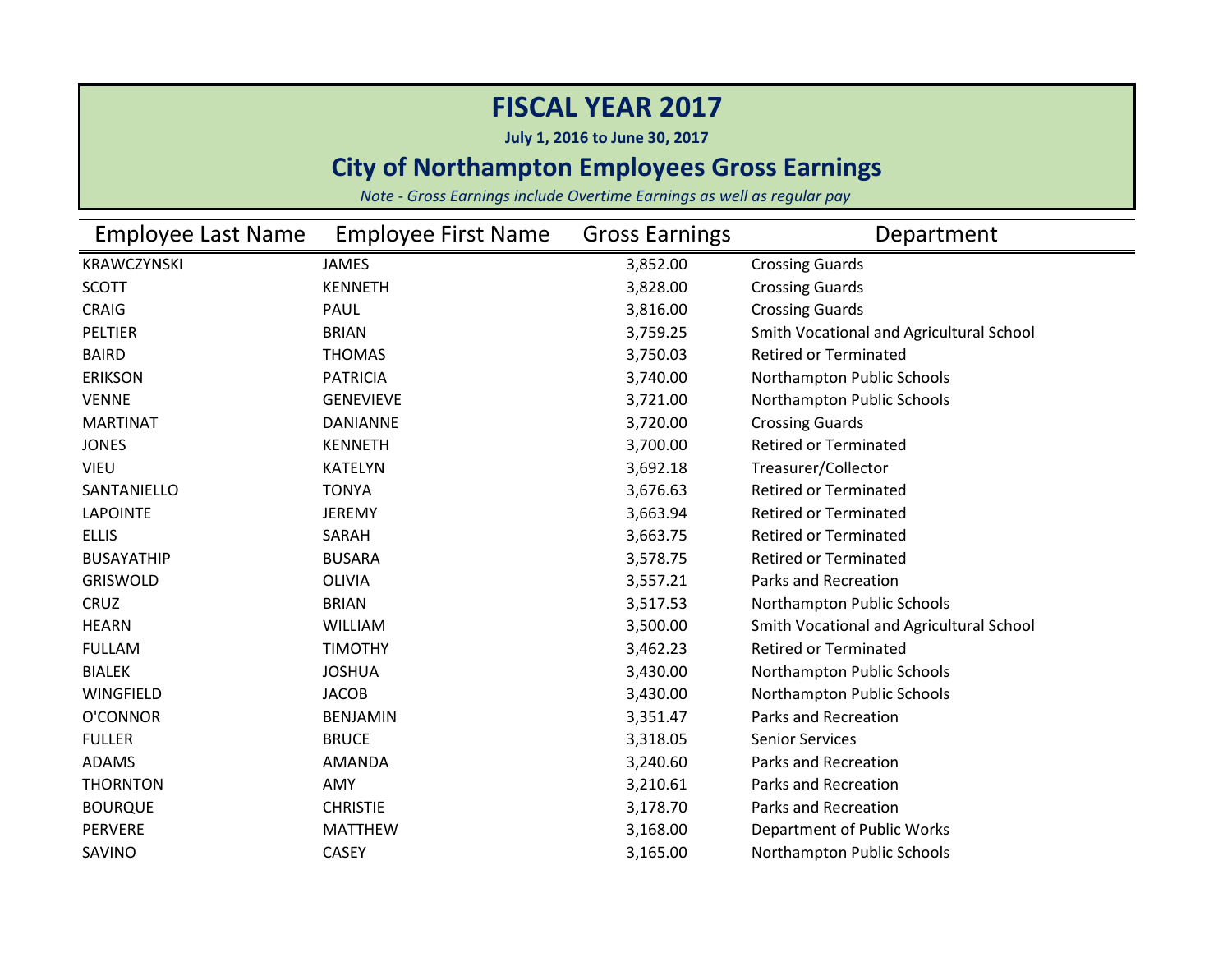**July 1, 2016 to June 30, 2017**

### **City of Northampton Employees Gross Earnings**

| <b>Employee Last Name</b> | <b>Employee First Name</b> | <b>Gross Earnings</b> | Department                   |
|---------------------------|----------------------------|-----------------------|------------------------------|
| <b>KLIMCZAK</b>           | <b>CORNELIA</b>            | 3,164.08              | Northampton Public Schools   |
| <b>FELLOWS</b>            | <b>MARCIA</b>              | 3,132.00              | Department of Public Works   |
| <b>ALLEN</b>              | <b>DAVID</b>               | 3,112.48              | <b>Senior Services</b>       |
| <b>MASE</b>               | <b>MEREDITH</b>            | 3,093.70              | <b>Retired or Terminated</b> |
| <b>MELENDEZ</b>           | KIMBERLY                   | 3,082.59              | <b>Retired or Terminated</b> |
| <b>MCALLISTER</b>         | <b>SCOTT</b>               | 3,069.98              | <b>Veterans Services</b>     |
| <b>CRESCITELLI</b>        | ABIGAIL                    | 3,067.36              | Parks and Recreation         |
| <b>OSHEROW</b>            | ADAM                       | 3,059.59              | <b>Retired or Terminated</b> |
| <b>FOSTER</b>             | SABRINA                    | 3,051.53              | <b>Parks and Recreation</b>  |
| <b>ZUCHOWSKI</b>          | <b>MATTHEW</b>             | 3,029.08              | Parks and Recreation         |
| SASS                      | <b>JONATHAN</b>            | 3,025.25              | Northampton Public Schools   |
| <b>SNODGRASS</b>          | <b>JAMES</b>               | 3,024.00              | Northampton Public Schools   |
| <b>LYONS</b>              | <b>MICHAEL</b>             | 3,000.00              | Retirement                   |
| LAROSE                    | <b>SHIRLEY</b>             | 3,000.00              | Retirement                   |
| SULLIVAN                  | <b>THOMAS</b>              | 3,000.00              | Retirement                   |
| <b>CARR</b>               | <b>KATHRYN</b>             | 2,996.00              | Northampton Public Schools   |
| <b>SNYDER</b>             | <b>CATHERINE</b>           | 2,989.30              | Treasurer/Collector          |
| <b>DESGRES</b>            | <b>JACOB</b>               | 2,960.59              | <b>Parks and Recreation</b>  |
| <b>CURTIS</b>             | <b>TRAVERS</b>             | 2,931.00              | Northampton Public Schools   |
| <b>MCGRATH</b>            | <b>BRADLEY</b>             | 2,931.00              | Northampton Public Schools   |
| <b>HOUGEN</b>             | SARAH                      | 2,916.47              | Northampton Public Schools   |
| <b>HOLMAN</b>             | <b>JEFFREY</b>             | 2,881.00              | Northampton Public Schools   |
| WESSEL                    | <b>BEATRIX</b>             | 2,874.00              | Northampton Public Schools   |
| <b>KENNY</b>              | <b>SHAYNE</b>              | 2,869.96              | <b>Retired or Terminated</b> |
| WALL                      | <b>BRYCE</b>               | 2,829.67              | <b>Retired or Terminated</b> |
| <b>WALL</b>               | <b>RYAN</b>                | 2,824.64              | <b>Retired or Terminated</b> |
| ALVARADO NOLASCO          | <b>GLADYS</b>              | 2,804.13              | Northampton Public Schools   |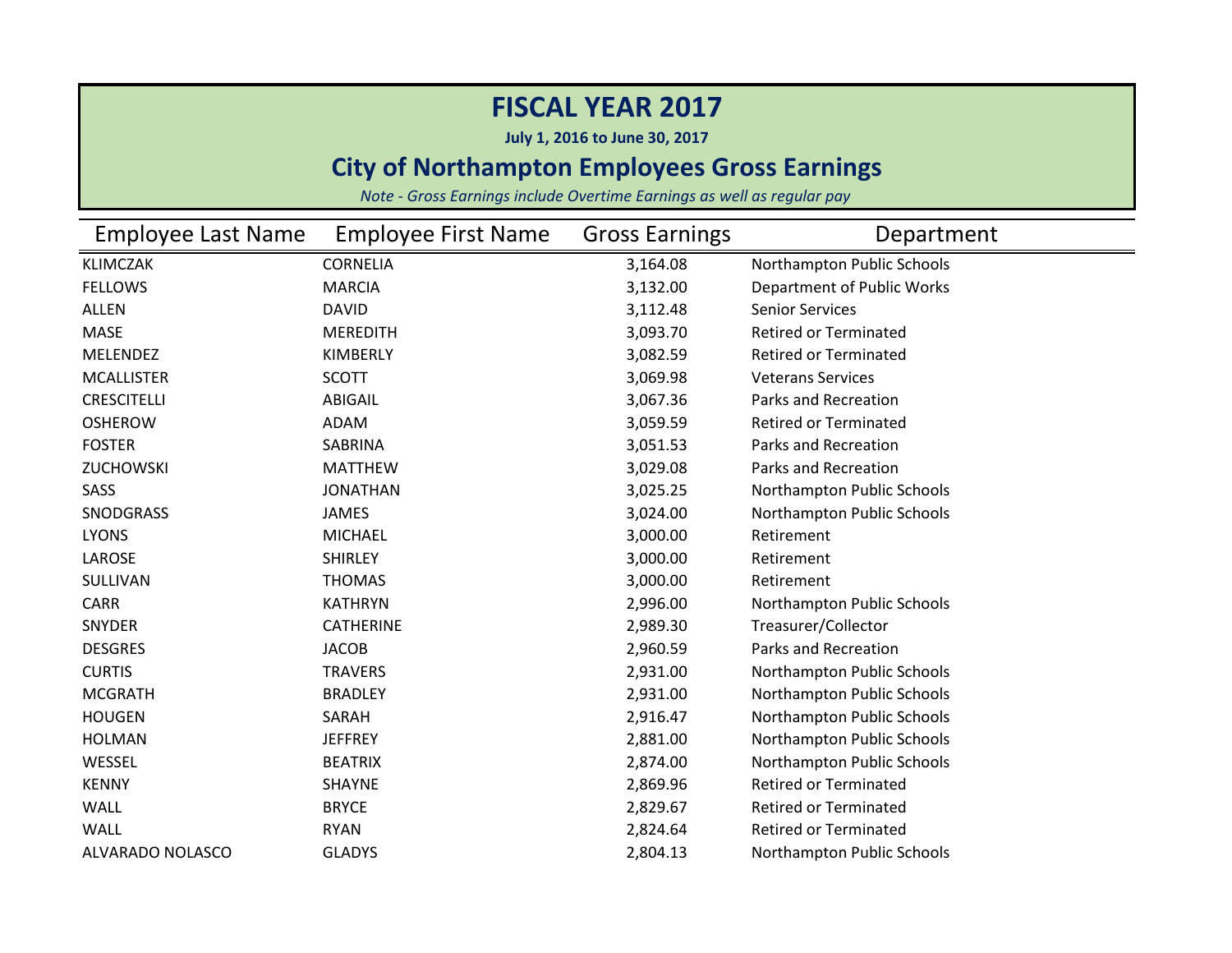**July 1, 2016 to June 30, 2017**

### **City of Northampton Employees Gross Earnings**

| <b>Employee Last Name</b> | <b>Employee First Name</b> | <b>Gross Earnings</b> | Department                               |
|---------------------------|----------------------------|-----------------------|------------------------------------------|
| <b>TUDRYN</b>             | <b>PAMELA</b>              | 2,786.14              | Northampton Public Schools               |
| <b>BURKE</b>              | <b>EVELYN</b>              | 2,780.03              | Parks and Recreation                     |
| IRIZARRY-GEROULD          | <b>DIEGO</b>               | 2,765.26              | Northampton Public Schools               |
| <b>GOLDMAN</b>            | <b>JETTE</b>               | 2,712.50              | Northampton Public Schools               |
| <b>TRAVERS</b>            | <b>DAVID</b>               | 2,700.00              | Smith Vocational and Agricultural School |
| <b>JONES</b>              | <b>MATTHEW</b>             | 2,663.50              | Northampton Public Schools               |
| <b>MIAS</b>               | <b>JAMES</b>               | 2,640.00              | Northampton Public Schools               |
| <b>GIFFORD</b>            | <b>MARGARET</b>            | 2,623.53              | <b>Retired or Terminated</b>             |
| <b>PHENG</b>              | <b>TOLAREASEY</b>          | 2,615.04              | <b>Retired or Terminated</b>             |
| <b>RENAULD</b>            | <b>SOPHIA</b>              | 2,567.01              | Parks and Recreation                     |
| <b>IANSITI</b>            | <b>INA</b>                 | 2,555.00              | Northampton Public Schools               |
| <b>NOLAN</b>              | <b>CHRISTINE</b>           | 2,550.00              | Northampton Public Schools               |
| DESZYNSKI                 | <b>CHRISTOPHER</b>         | 2,543.00              | Northampton Public Schools               |
| <b>MEDER</b>              | <b>DANNIELLE</b>           | 2,534.00              | Northampton Public Schools               |
| <b>BARRETT</b>            | <b>JOSEPH</b>              | 2,534.00              | Northampton Public Schools               |
| <b>CHEVERETTE</b>         | <b>DANA</b>                | 2,499.96              | <b>Fire Rescue Department</b>            |
| <b>GHAZEY</b>             | <b>HOLLY</b>               | 2,497.50              | Northampton Public Schools               |
| <b>KOCOT</b>              | <b>LUKE</b>                | 2,497.00              | Northampton Public Schools               |
| <b>PIKE</b>               | <b>MEAGAN</b>              | 2,468.89              | Fire Rescue Department                   |
| <b>MARTIN</b>             | <b>DANIEL</b>              | 2,468.89              | Fire Rescue Department                   |
| <b>COTNOIR</b>            | <b>KEITH</b>               | 2,468.89              | <b>Fire Rescue Department</b>            |
| <b>HATCH</b>              | <b>ANTHONY</b>             | 2,468.89              | Fire Rescue Department                   |
| <b>SICARD</b>             | <b>ETHAN</b>               | 2,468.89              | Fire Rescue Department                   |
| SITZMAN                   | <b>NANCY</b>               | 2,430.00              | Parks and Recreation                     |
| <b>DANGUTIS</b>           | <b>LISA</b>                | 2,403.38              | Northampton Public Schools               |
| CATUOGNO                  | <b>MICHAEL</b>             | 2,366.00              | Northampton Public Schools               |
| FOLDY-PORTO               | <b>TIMOTHY</b>             | 2,331.00              | <b>Retired or Terminated</b>             |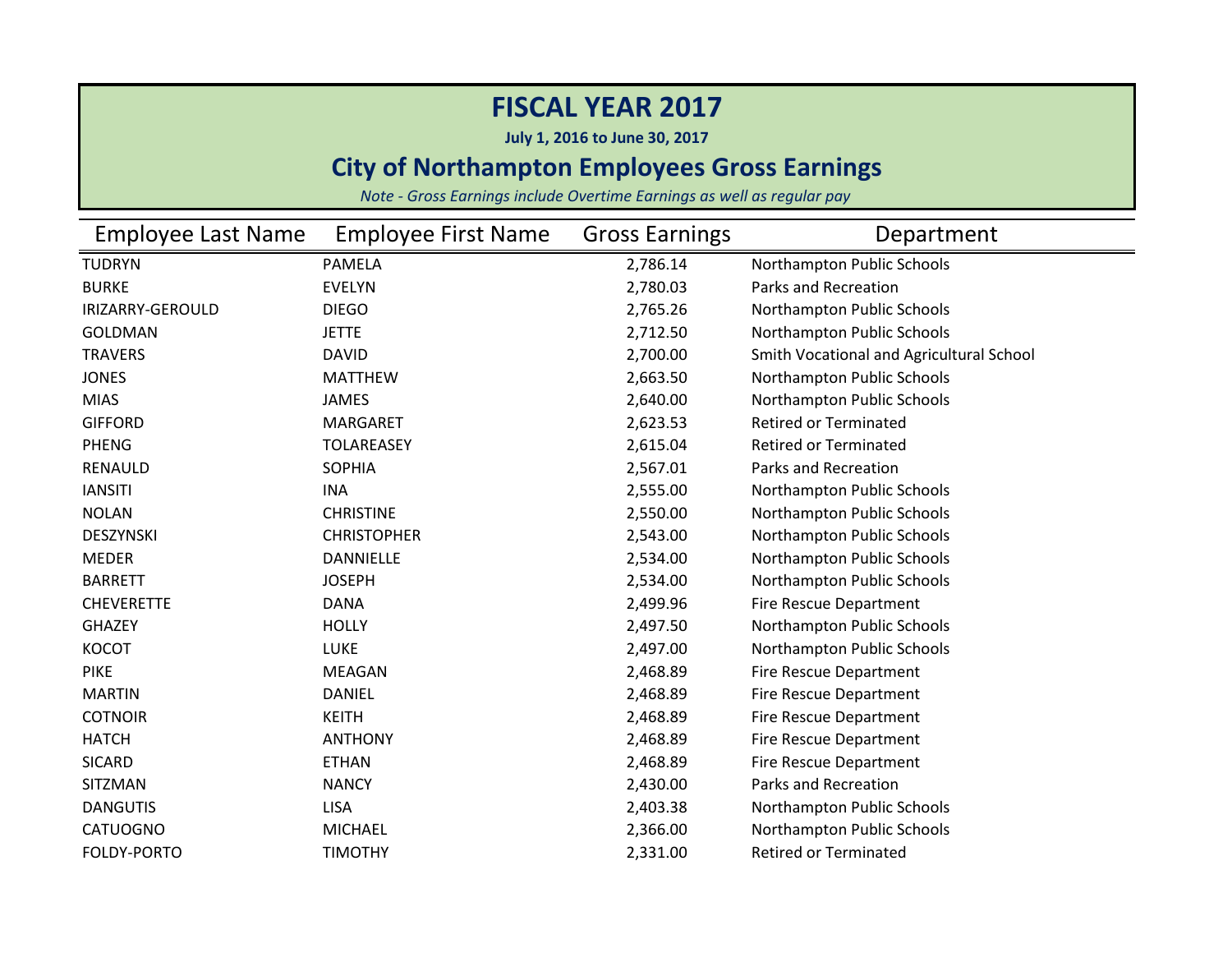**July 1, 2016 to June 30, 2017**

### **City of Northampton Employees Gross Earnings**

| <b>Employee Last Name</b> | <b>Employee First Name</b> | <b>Gross Earnings</b> | Department                               |
|---------------------------|----------------------------|-----------------------|------------------------------------------|
| <b>BROWN</b>              | <b>CHRISTOPHER</b>         | 2,315.12              | Department of Public Works               |
| CARROLL                   | <b>MEGHAN</b>              | 2,280.00              | Northampton Public Schools               |
| <b>PARENT</b>             | <b>KATHLEEN</b>            | 2,275.93              | Northampton Public Schools               |
| <b>LOUX</b>               | <b>DOUGLAS</b>             | 2,263.10              | Parks and Recreation                     |
| <b>BEAUGARD</b>           | <b>EDOUARD</b>             | 2,240.00              | Northampton Public Schools               |
| <b>BIERWERT</b>           | LOU                        | 2,227.00              | Northampton Public Schools               |
| <b>VIERA GARCIA</b>       | <b>TANIA</b>               | 2,193.08              | <b>Retired or Terminated</b>             |
| <b>STROUSE</b>            | ZACHARY                    | 2,181.00              | Northampton Public Schools               |
| <b>FUSCO</b>              | <b>LISA</b>                | 2,173.36              | <b>Police Department</b>                 |
| LARKIN                    | <b>JENNIFER</b>            | 2,155.81              | <b>City Clerk</b>                        |
| <b>GLUCK</b>              | LOUISA                     | 2,128.89              | Northampton Public Schools               |
| <b>THANG</b>              | CARRIE                     | 2,120.02              | Northampton Public Schools               |
| CASAGRANDE                | <b>JAMES</b>               | 2,086.00              | Northampton Public Schools               |
| <b>ROCKETT</b>            | <b>LOUISE</b>              | 2,070.31              | Northampton Public Schools               |
| <b>PAUKER</b>             | ANDREW                     | 2,062.50              | Northampton Public Schools               |
| <b>MOFFETT</b>            | ANDREW                     | 2,047.50              | Northampton Public Schools               |
| <b>SCOTT</b>              | <b>DEBRA</b>               | 2,018.66              | Northampton Public Schools               |
| <b>GIRARD</b>             | <b>MICHAEL</b>             | 2,007.50              | Smith Vocational and Agricultural School |
| LEBEAU                    | <b>KEITH</b>               | 2,007.50              | Smith Vocational and Agricultural School |
| <b>MILLER</b>             | <b>BRIAN</b>               | 2,000.00              | Northampton Public Schools               |
| <b>MARKS</b>              | <b>DAVID</b>               | 1,968.25              | Northampton Public Schools               |
| HAAS-HOOVEN               | ABIGAIL                    | 1,952.16              | Northampton Public Schools               |
| <b>SANTIAGO</b>           | <b>MARY</b>                | 1,834.16              | <b>Retired or Terminated</b>             |
| WHEELER                   | <b>DAKOTA</b>              | 1,826.70              | Parks and Recreation                     |
| <b>FOURNIER</b>           | <b>GEORGE</b>              | 1,821.31              | Inspections                              |
| <b>SMITH</b>              | <b>GLENN</b>               | 1,800.00              | Northampton Public Schools               |
| <b>RODRIGUEZ</b>          | RICHARD                    | 1,789.38              | <b>Retired or Terminated</b>             |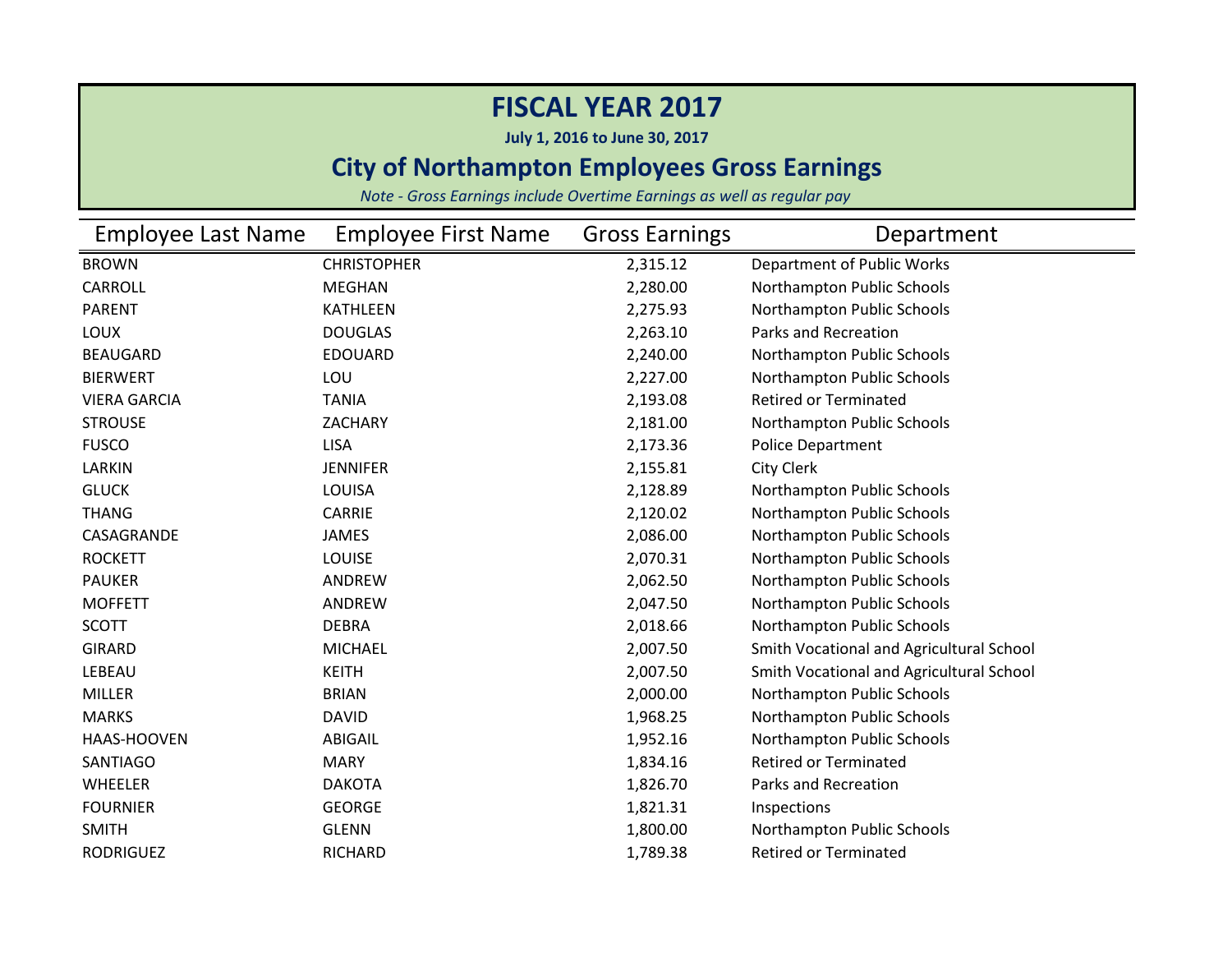**July 1, 2016 to June 30, 2017**

### **City of Northampton Employees Gross Earnings**

| <b>Employee Last Name</b> | <b>Employee First Name</b> | <b>Gross Earnings</b> | Department                   |
|---------------------------|----------------------------|-----------------------|------------------------------|
| <b>CLAPP</b>              | SASHA                      | 1,723.56              | <b>Retired or Terminated</b> |
| <b>HOOSE</b>              | <b>JEANNE</b>              | 1,722.99              | Northampton Public Schools   |
| WENDOLOWSKI               | <b>MARK</b>                | 1,694.26              | <b>Retired or Terminated</b> |
| <b>CURRAN</b>             | LAURA                      | 1,680.00              | Northampton Public Schools   |
| <b>CONNLY</b>             | <b>ANNA</b>                | 1,677.95              | Parks and Recreation         |
| <b>HENDERSON</b>          | <b>IAN</b>                 | 1,658.10              | Department of Public Works   |
| <b>RICKE</b>              | <b>LAUREN</b>              | 1,627.50              | Northampton Public Schools   |
| <b>MUSANTE</b>            | <b>ELIZABETH</b>           | 1,615.00              | Northampton Public Schools   |
| <b>DOHERTY</b>            | <b>RUTH</b>                | 1,600.00              | Northampton Public Schools   |
| <b>BROWN</b>              | <b>WALTER</b>              | 1,600.00              | Northampton Public Schools   |
| <b>MARVIN</b>             | <b>MACKENZIE</b>           | 1,588.79              | Parks and Recreation         |
| <b>JACOBSON</b>           | <b>BRUCE</b>               | 1,567.00              | Northampton Public Schools   |
| <b>VINSKEY</b>            | <b>HEATHER</b>             | 1,507.38              | Northampton Public Schools   |
| <b>TORREY</b>             | ZACHARY                    | 1,496.00              | Department of Public Works   |
| <b>MICHON</b>             | AMBER                      | 1,376.68              | Parks and Recreation         |
| <b>MARVIN</b>             | <b>ELLA</b>                | 1,373.97              | <b>Retired or Terminated</b> |
| <b>HORTON</b>             | <b>TIMOTHY</b>             | 1,344.16              | <b>Retired or Terminated</b> |
| <b>MAHONEY</b>            | <b>DELIA</b>               | 1,291.60              | Parks and Recreation         |
| <b>VESSET</b>             | <b>MIRYAM</b>              | 1,282.50              | Northampton Public Schools   |
| <b>FOURNIER</b>           | <b>JESSI</b>               | 1,282.50              | <b>Retired or Terminated</b> |
| <b>FAPPIANO</b>           | <b>KAYLA</b>               | 1,242.00              | <b>Retired or Terminated</b> |
| <b>FLORES</b>             | <b>LUIS</b>                | 1,240.73              | Treasurer/Collector          |
| <b>MOREHOUSE</b>          | ANDREW                     | 1,237.50              | Northampton Public Schools   |
| <b>GALDAMEZ</b>           | <b>KATHERINE</b>           | 1,215.00              | <b>Retired or Terminated</b> |
| <b>NEWSHAM</b>            | <b>KERRI-JEAN</b>          | 1,200.00              | Northampton Public Schools   |
| <b>GUTOWSKI</b>           | <b>ANNA</b>                | 1,190.00              | Northampton Public Schools   |
| YU                        | <b>XUELI</b>               | 1,180.00              | Northampton Public Schools   |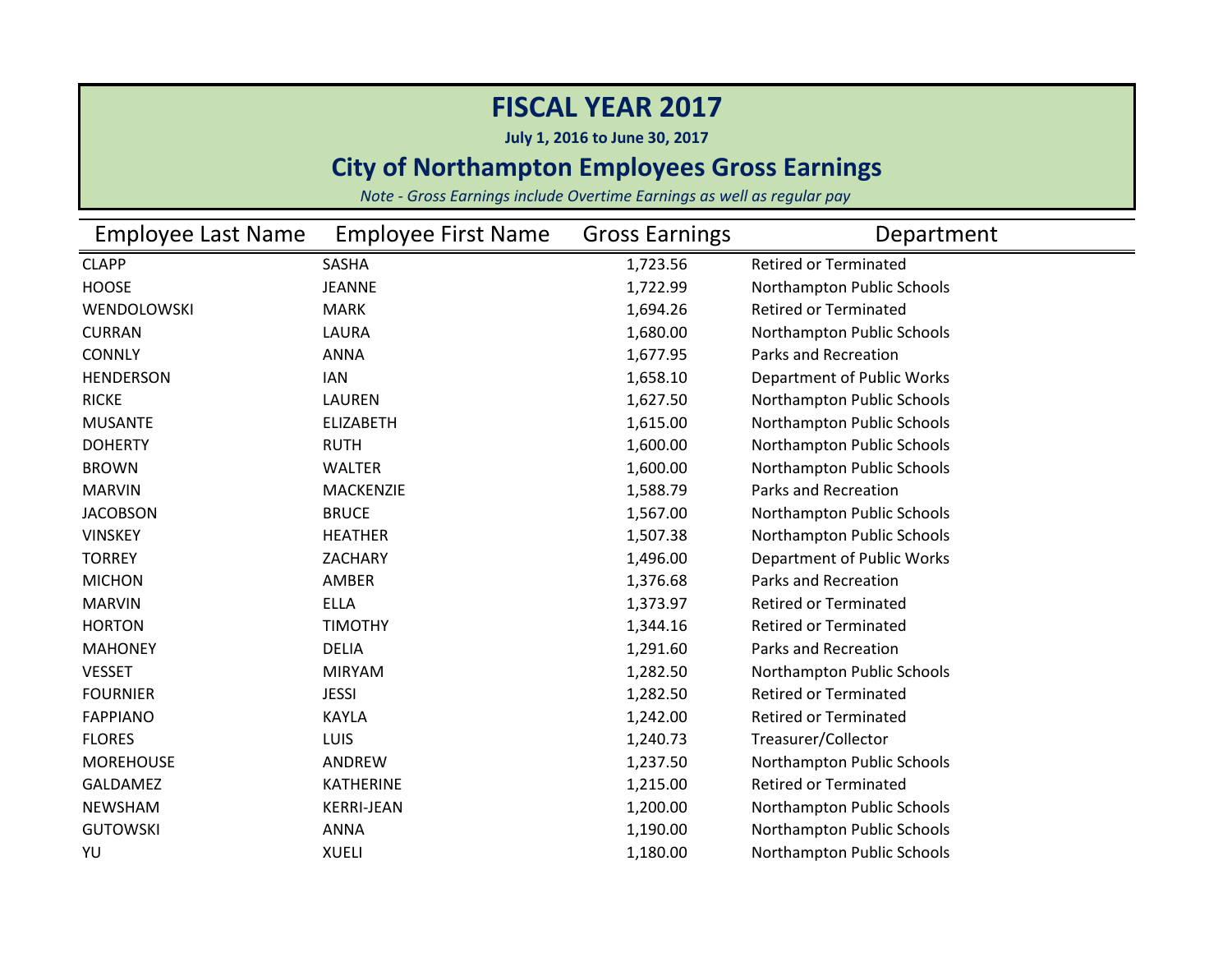**July 1, 2016 to June 30, 2017**

### **City of Northampton Employees Gross Earnings**

| <b>Employee Last Name</b> | <b>Employee First Name</b> | <b>Gross Earnings</b> | Department                               |
|---------------------------|----------------------------|-----------------------|------------------------------------------|
| LANDSMAN                  | <b>EMMA</b>                | 1,175.68              | <b>Retired or Terminated</b>             |
| <b>BOWLER</b>             | <b>KIMBERLY</b>            | 1,170.77              | Northampton Public Schools               |
| <b>MARTIN</b>             | <b>MAUREEN</b>             | 1,155.02              | Northampton Public Schools               |
| <b>PREMO</b>              | <b>CLAIRE</b>              | 1,129.13              | Northampton Public Schools               |
| <b>BRITTAIN</b>           | ZACHARY                    | 1,074.34              | Parks and Recreation                     |
| <b>DIAZ</b>               | <b>DOMINGO</b>             | 1,045.00              | Smith Vocational and Agricultural School |
| LIEBER                    | SAMANTHA                   | 1,033.50              | Northampton Public Schools               |
| <b>CIVJAN</b>             | <b>LEVI</b>                | 1,030.00              | Northampton Public Schools               |
| LAFLEUR                   | <b>CONNOR</b>              | 1,001.25              | <b>Information Technology Services</b>   |
| <b>CHIELLO</b>            | CARMELO                    | 1,000.00              | Northampton Public Schools               |
| <b>HORTON</b>             | <b>EVAN</b>                | 1,000.00              | Northampton Public Schools               |
| O'LEARY                   | <b>NINA</b>                | 1,000.00              | Northampton Public Schools               |
| HOLLOWAY-BIDWELL          | <b>LIAM</b>                | 1,000.00              | Northampton Public Schools               |
| <b>MARSHALL</b>           | <b>WYATT</b>               | 1,000.00              | Northampton Public Schools               |
| <b>EWELL</b>              | <b>DAVID</b>               | 1,000.00              | Northampton Public Schools               |
| <b>GOGGINS</b>            | <b>ROBERT</b>              | 1,000.00              | Northampton Public Schools               |
| <b>RUST</b>               | <b>BRIAN</b>               | 989.00                | <b>Police Department</b>                 |
| <b>DUBUQUE</b>            | <b>NICHOLAS</b>            | 974.18                | Parks and Recreation                     |
| ARBER                     | <b>SVEIN</b>               | 968.25                | Northampton Public Schools               |
| <b>POTTER</b>             | <b>DIANE</b>               | 960.00                | Northampton Public Schools               |
| <b>BROOKS</b>             | <b>JOANNE</b>              | 920.65                | <b>Retired or Terminated</b>             |
| <b>KENT</b>               | <b>MORGAN</b>              | 920.00                | <b>Retired or Terminated</b>             |
| <b>GALKO</b>              | <b>NOAH</b>                | 917.75                | Northampton Public Schools               |
| <b>RICE</b>               | <b>MATTHEW</b>             | 917.28                | <b>Police Department</b>                 |
| <b>WYCKOFF</b>            | <b>KATHLEEN</b>            | 908.84                | Northampton Public Schools               |
| <b>FLANDERS</b>           | <b>BLAINE</b>              | 897.27                | <b>Retired or Terminated</b>             |
| <b>GOODMAN</b>            | <b>NAOMI</b>               | 891.00                | Northampton Public Schools               |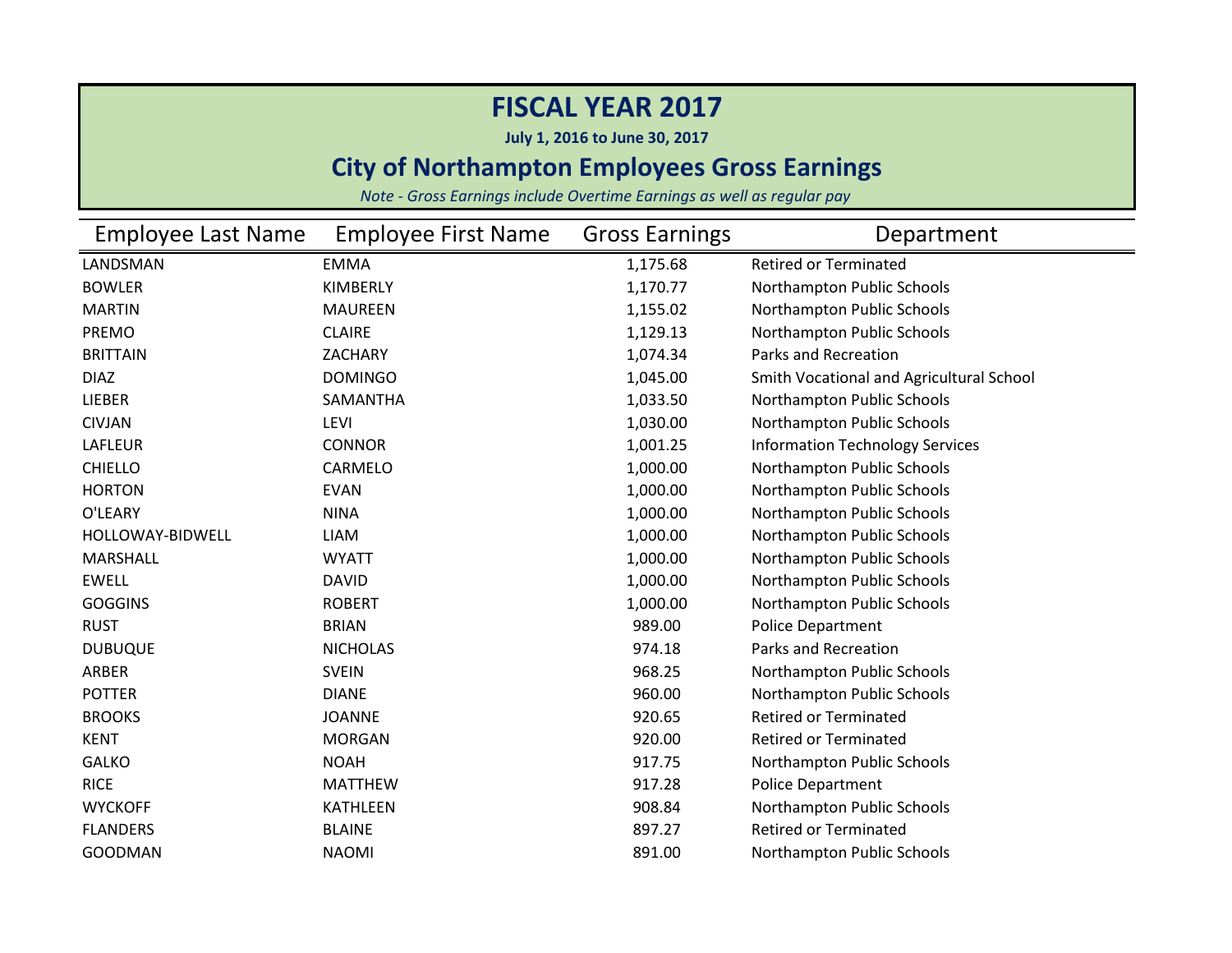**July 1, 2016 to June 30, 2017**

### **City of Northampton Employees Gross Earnings**

| <b>Employee Last Name</b> | <b>Employee First Name</b> | <b>Gross Earnings</b> | Department                               |
|---------------------------|----------------------------|-----------------------|------------------------------------------|
| <b>MUNDO</b>              | <b>MANUEL</b>              | 880.00                | Northampton Public Schools               |
| <b>OSHINSKY</b>           | <b>RACHEL</b>              | 873.00                | Northampton Public Schools               |
| <b>KAUFMAN</b>            | <b>LONNIE</b>              | 833.34                | Northampton Public Schools               |
| WILHELM                   | <b>JONATHAN</b>            | 825.00                | Northampton Public Schools               |
| <b>MOLINA</b>             | <b>JOSE</b>                | 811.50                | Northampton Public Schools               |
| <b>PRATTICO</b>           | <b>MICHAEL</b>             | 805.00                | Smith Vocational and Agricultural School |
| <b>VOLKMANN</b>           | <b>ELEANOR</b>             | 802.50                | Northampton Public Schools               |
| <b>GARCIA</b>             | <b>ANAISA</b>              | 802.50                | <b>Retired or Terminated</b>             |
| <b>RIESER</b>             | <b>ABIGAIL</b>             | 795.00                | Department of Public Works               |
| <b>SMITH</b>              | <b>SYLVIA</b>              | 774.39                | Northampton Public Schools               |
| <b>PLANTE</b>             | <b>MICAH</b>               | 765.00                | Smith Vocational and Agricultural School |
| CALLAHAN                  | <b>CADY</b>                | 765.00                | Smith Vocational and Agricultural School |
| PEASE                     | <b>JOHN</b>                | 758.71                | Northampton Public Schools               |
| CAMPEDELLI                | <b>BRIAN</b>               | 750.00                | <b>Retired or Terminated</b>             |
| <b>REALL</b>              | <b>ELAINE</b>              | 750.00                | <b>Retired or Terminated</b>             |
| <b>KOBEL</b>              | <b>PETER</b>               | 748.25                | Northampton Public Schools               |
| PREMO                     | <b>MERCEDES</b>            | 737.64                | Northampton Public Schools               |
| <b>SURIANO</b>            | <b>JESSICA</b>             | 716.25                | <b>Retired or Terminated</b>             |
| <b>REARDON</b>            | <b>WILLIAM</b>             | 714.75                | Northampton Public Schools               |
| <b>LUCEY</b>              | <b>DAVID</b>               | 700.19                | Department of Public Works               |
| <b>SELKIRK</b>            | <b>NATHAN</b>              | 692.00                | Northampton Public Schools               |
| <b>RUYFFELAERT</b>        | <b>JILLIAN</b>             | 687.75                | Northampton Public Schools               |
| <b>WEST</b>               | <b>CHRISTOPHER</b>         | 680.00                | Northampton Public Schools               |
| <b>KINSMAN</b>            | PAUL                       | 680.00                | Northampton Public Schools               |
| <b>DUNPHY</b>             | <b>DEBORAH</b>             | 672.87                | <b>Senior Services</b>                   |
| AKAMATSU-GATSIK           | SARAH                      | 656.25                | Northampton Public Schools               |
| <b>TOBIN</b>              | <b>CYNTHIA</b>             | 646.88                | Smith Vocational and Agricultural School |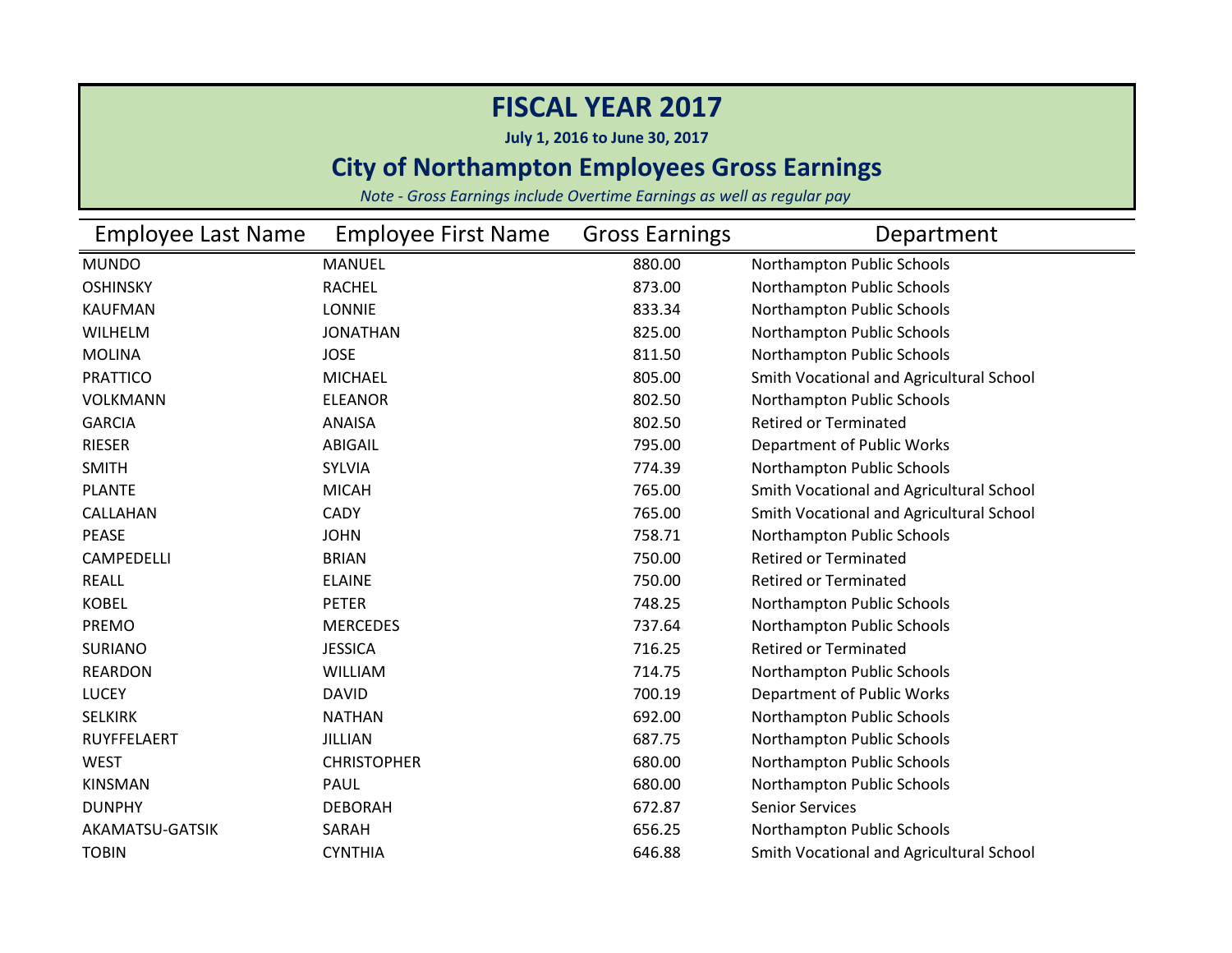**July 1, 2016 to June 30, 2017**

### **City of Northampton Employees Gross Earnings**

| Employee Last Name    | <b>Employee First Name</b> | <b>Gross Earnings</b> | Department                               |
|-----------------------|----------------------------|-----------------------|------------------------------------------|
| PILGER                | <b>GRAHAM</b>              | 640.00                | <b>Retired or Terminated</b>             |
| <b>JACOB</b>          | <b>TARA</b>                | 635.26                | <b>Retired or Terminated</b>             |
| <b>BRONNER</b>        | RICHARD                    | 624.00                | <b>Crossing Guards</b>                   |
| <b>HELZER</b>         | <b>PHILIP</b>              | 615.00                | Northampton Public Schools               |
| <b>DOHERTY</b>        | <b>MARY</b>                | 600.00                | Northampton Public Schools               |
| <b>KLEPACKI</b>       | <b>CHARLES</b>             | 600.00                | <b>Retired or Terminated</b>             |
| <b>BARRETT</b>        | ANDREW                     | 600.00                | <b>Retired or Terminated</b>             |
| <b>BATES</b>          | <b>MORGAN</b>              | 599.07                | <b>Parks and Recreation</b>              |
| <b>VAN ARSDELL</b>    | <b>MARION</b>              | 595.00                | Northampton Public Schools               |
| <b>RIFKEN</b>         | <b>SHELLY</b>              | 584.82                | <b>Retired or Terminated</b>             |
| <b>WINE</b>           | <b>ALAN</b>                | 581.46                | <b>Retired or Terminated</b>             |
| <b>SANTIAGO</b>       | <b>CORNELIO</b>            | 576.00                | <b>Retired or Terminated</b>             |
| <b>ZUCCO</b>          | <b>HENRY</b>               | 560.00                | Northampton Public Schools               |
| <b>DAVIDSON</b>       | <b>THOMAS</b>              | 560.00                | <b>Retired or Terminated</b>             |
| <b>HOWLEY</b>         | <b>JAMES</b>               | 558.00                | <b>Retired or Terminated</b>             |
| <b>HAAS</b>           | <b>HEIDI</b>               | 554.00                | Northampton Public Schools               |
| LARSON                | <b>JANET</b>               | 550.00                | <b>Retired or Terminated</b>             |
| <b>KELLOGG-CULVER</b> | <b>EVELYN</b>              | 532.90                | Northampton Public Schools               |
| <b>FREEDMAN</b>       | <b>MARC</b>                | 525.01                | Northampton Public Schools               |
| <b>LYNCH</b>          | <b>EDWIN</b>               | 525.00                | Northampton Public Schools               |
| <b>WASHINGTON</b>     | <b>CHYNA</b>               | 513.38                | Smith Vocational and Agricultural School |
| <b>SERIO</b>          | ANDREW                     | 504.90                | Parks and Recreation                     |
| <b>LUCEY</b>          | <b>ELIJAH</b>              | 486.00                | <b>Retired or Terminated</b>             |
| <b>FLINKER</b>        | <b>REBECCA</b>             | 484.50                | Northampton Public Schools               |
| ΚΑΡΙΤΖΚΥ              | <b>JOHN</b>                | 470.00                | <b>Senior Services</b>                   |
| <b>BAYNE</b>          | <b>ISAAC</b>               | 470.00                | Northampton Public Schools               |
| <b>MILLER</b>         | <b>JAMESON</b>             | 459.41                | Parks and Recreation                     |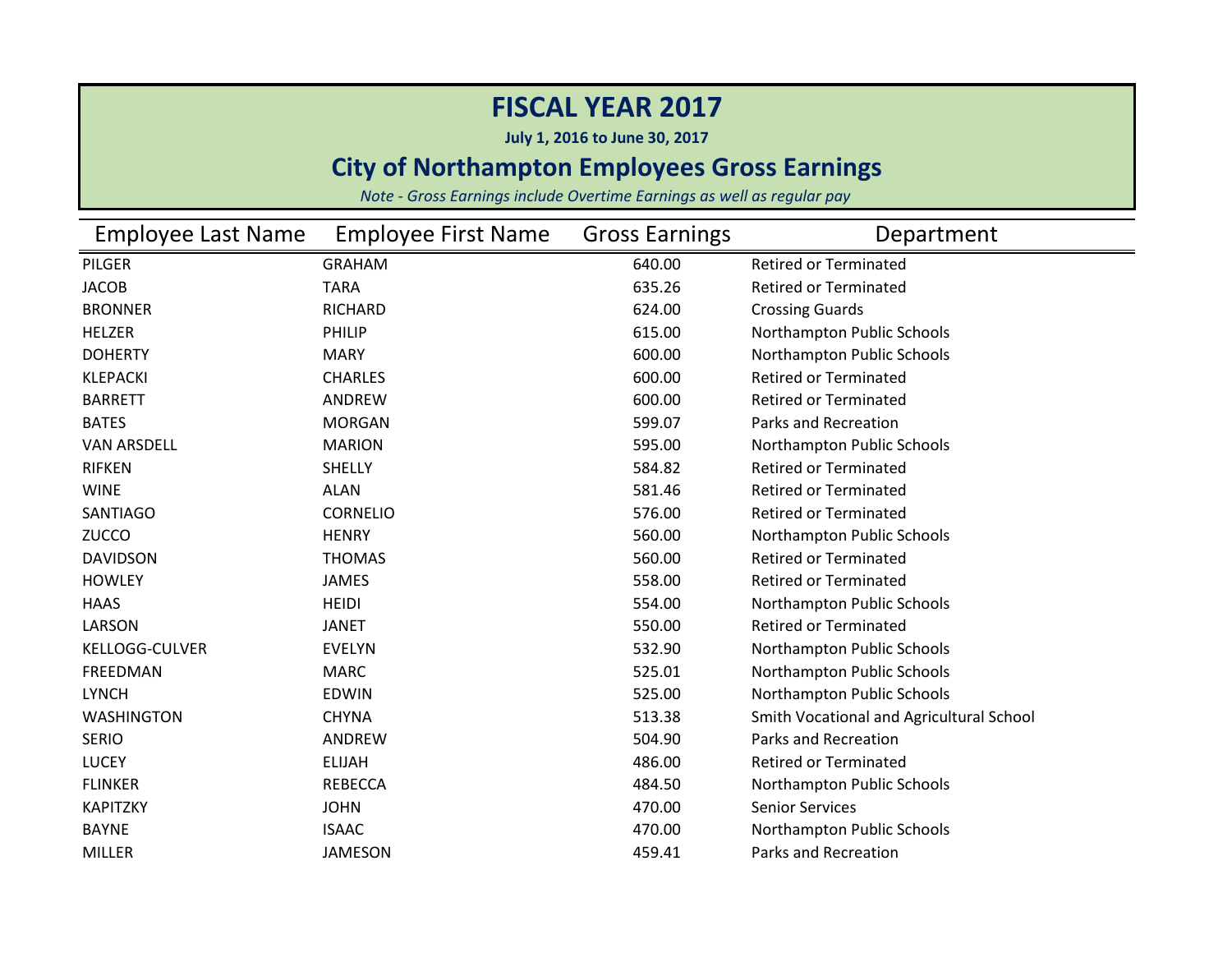**July 1, 2016 to June 30, 2017**

### **City of Northampton Employees Gross Earnings**

| <b>Employee Last Name</b> | <b>Employee First Name</b> | <b>Gross Earnings</b> | Department                   |
|---------------------------|----------------------------|-----------------------|------------------------------|
| <b>BOURKE</b>             | ARI                        | 455.00                | Northampton Public Schools   |
| <b>WOLPIN</b>             | AMY                        | 445.00                | Northampton Public Schools   |
| <b>VACHULA</b>            | LAURA                      | 425.00                | <b>Retired or Terminated</b> |
| <b>ROSEN</b>              | <b>WILLIAM</b>             | 416.65                | <b>Retired or Terminated</b> |
| <b>RYAN</b>               | <b>AUDREY</b>              | 414.75                | Northampton Public Schools   |
| YAKOVLEV                  | <b>NATASHA</b>             | 406.25                | Mayor's Office               |
| <b>GIROUX</b>             | <b>IVAN</b>                | 404.72                | <b>Central Services</b>      |
| <b>KOLOSKI</b>            | <b>ERIC</b>                | 400.00                | Northampton Public Schools   |
| <b>CUNNINGHAM</b>         | <b>DARLENE</b>             | 400.00                | Northampton Public Schools   |
| <b>MUCCI</b>              | <b>MICHAEL</b>             | 400.00                | Northampton Public Schools   |
| LOPEZ                     | CARMEN                     | 394.07                | <b>Retired or Terminated</b> |
| <b>KIEFER</b>             | <b>ELIZABETH</b>           | 386.10                | <b>Parks and Recreation</b>  |
| SNIADACH                  | <b>TRISTAN</b>             | 378.00                | Department of Public Works   |
| <b>KALLFELZ</b>           | <b>MERRIC</b>              | 375.00                | Northampton Public Schools   |
| LANGER                    | <b>EMILY</b>               | 360.00                | Northampton Public Schools   |
| <b>MCSWEENEY</b>          | <b>ANNE</b>                | 360.00                | <b>Retired or Terminated</b> |
| <b>GROMELSKI</b>          | <b>GERALDINE</b>           | 336.00                | Department of Public Works   |
| <b>KROLL</b>              | <b>STANLEY</b>             | 336.00                | <b>Retired or Terminated</b> |
| <b>MCCARTHY</b>           | <b>GREGORY</b>             | 332.50                | Northampton Public Schools   |
| <b>MACK</b>               | <b>PETER</b>               | 320.00                | Northampton Public Schools   |
| <b>MALONI</b>             | <b>ROBERT</b>              | 312.10                | <b>Retired or Terminated</b> |
| <b>FOSSA</b>              | <b>CAMILLA</b>             | 300.00                | Northampton Public Schools   |
| <b>NISENSON</b>           | ORIN                       | 300.00                | Northampton Public Schools   |
| <b>COLLINS</b>            | <b>CATHERINE</b>           | 300.00                | <b>Retired or Terminated</b> |
| <b>KELLY</b>              | ERIN                       | 299.82                | <b>Retired or Terminated</b> |
| <b>BERTELSEN</b>          | <b>TAYLOR</b>              | 297.00                | Northampton Public Schools   |
| SAWAN                     | <b>KAREN</b>               | 273.00                | Northampton Public Schools   |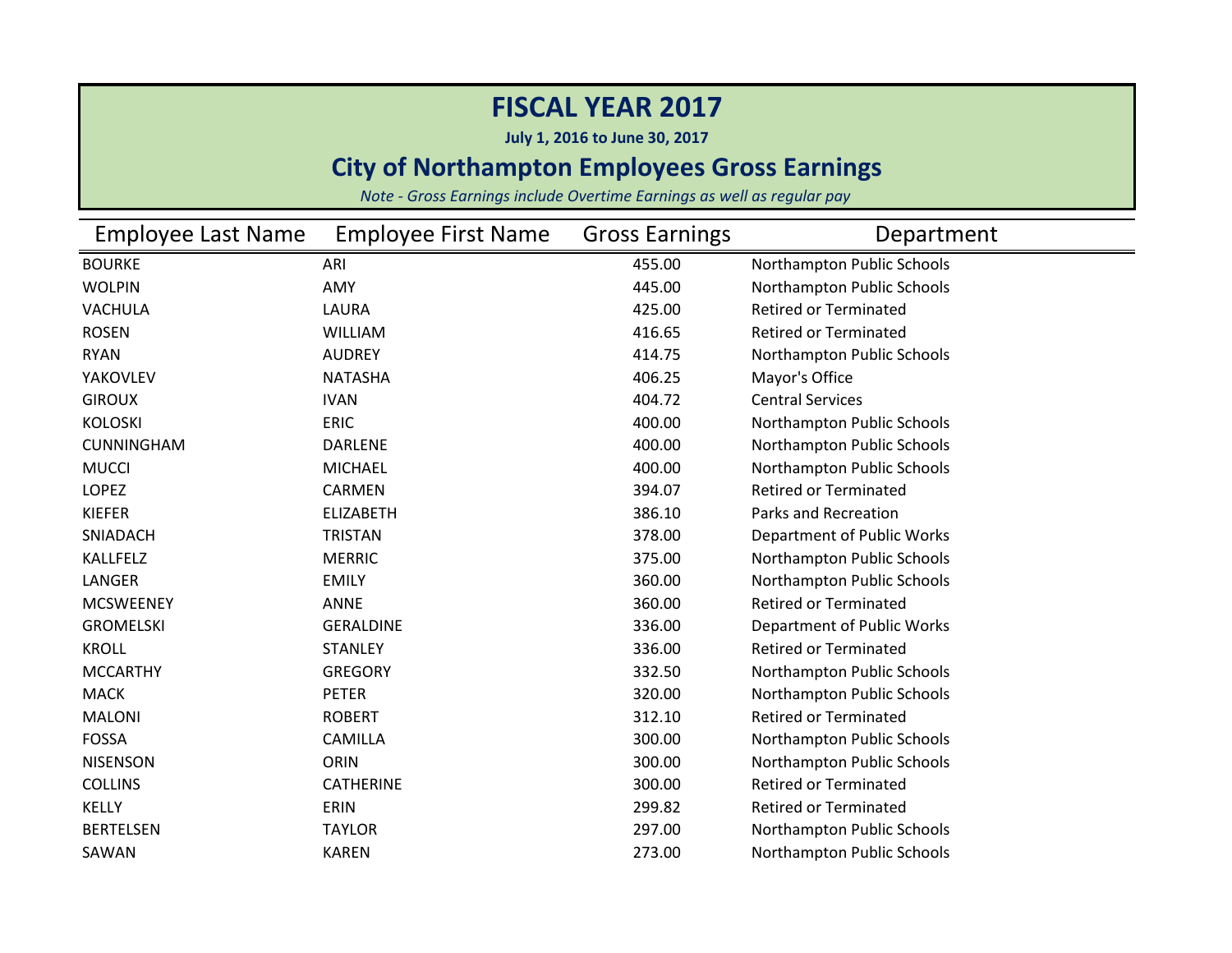**July 1, 2016 to June 30, 2017**

### **City of Northampton Employees Gross Earnings**

| Employee Last Name      | <b>Employee First Name</b> | <b>Gross Earnings</b> | Department                               |
|-------------------------|----------------------------|-----------------------|------------------------------------------|
| <b>DINICOLA</b>         | <b>MARK</b>                | 272.85                | Northampton Public Schools               |
| <b>BRUSHWAY</b>         | <b>THOMAS</b>              | 264.00                | <b>Retired or Terminated</b>             |
| <b>SANTOS</b>           | <b>JODY</b>                | 240.00                | Northampton Public Schools               |
| <b>BELLAVANCE-GRACE</b> | <b>SOPIRA</b>              | 240.00                | Northampton Public Schools               |
| <b>GOLDIN</b>           | <b>JOSEPH</b>              | 240.00                | Northampton Public Schools               |
| <b>HOUGEN</b>           | SARAH                      | 240.00                | <b>Retired or Terminated</b>             |
| <b>MANION</b>           | <b>BETH</b>                | 225.00                | Northampton Public Schools               |
| LAMONTAGNE              | SARA                       | 225.00                | Northampton Public Schools               |
| LUMELSKY                | ZANE                       | 225.00                | <b>Retired or Terminated</b>             |
| <b>BARRETT</b>          | <b>JERA</b>                | 210.00                | <b>Retired or Terminated</b>             |
| O'BRIEN                 | <b>WILLIAM</b>             | 207.56                | Parks and Recreation                     |
| <b>PRIOR</b>            | <b>NELLIE</b>              | 200.00                | <b>Retired or Terminated</b>             |
| <b>PAQUIN</b>           | <b>ADELE</b>               | 180.75                | <b>Retired or Terminated</b>             |
| <b>WIDNER</b>           | <b>ELIZABETH</b>           | 178.68                | <b>Retired or Terminated</b>             |
| LARKUM                  | <b>MARY</b>                | 170.00                | Smith Vocational and Agricultural School |
| <b>HEISHMAN</b>         | <b>ALAYNE</b>              | 169.75                | <b>Senior Services</b>                   |
| VAZQUEZ                 | <b>MARY</b>                | 160.00                | <b>Senior Services</b>                   |
| <b>IMBIMBO</b>          | SALLY                      | 160.00                | Northampton Public Schools               |
| MASTRANGELO             | <b>NICO</b>                | 160.00                | Northampton Public Schools               |
| <b>LAWTON</b>           | <b>KATHERINE</b>           | 158.13                | Smith Vocational and Agricultural School |
| <b>LAMPRON</b>          | <b>MELISSA</b>             | 155.75                | <b>Senior Services</b>                   |
| LANDRY                  | <b>DYLAN</b>               | 150.67                | <b>Retired or Terminated</b>             |
| SOTO                    | <b>VICTOR</b>              | 145.11                | <b>Retired or Terminated</b>             |
| <b>JASINSKI</b>         | <b>CHARLES</b>             | 140.00                | <b>Retired or Terminated</b>             |
| <b>MCGOUGH</b>          | <b>JOHN</b>                | 133.20                | <b>Parks and Recreation</b>              |
| <b>MONTAGUE</b>         | <b>ROBERT</b>              | 132.00                | <b>Senior Services</b>                   |
| <b>FITCH</b>            | <b>ASHLEY</b>              | 130.24                | <b>Parks and Recreation</b>              |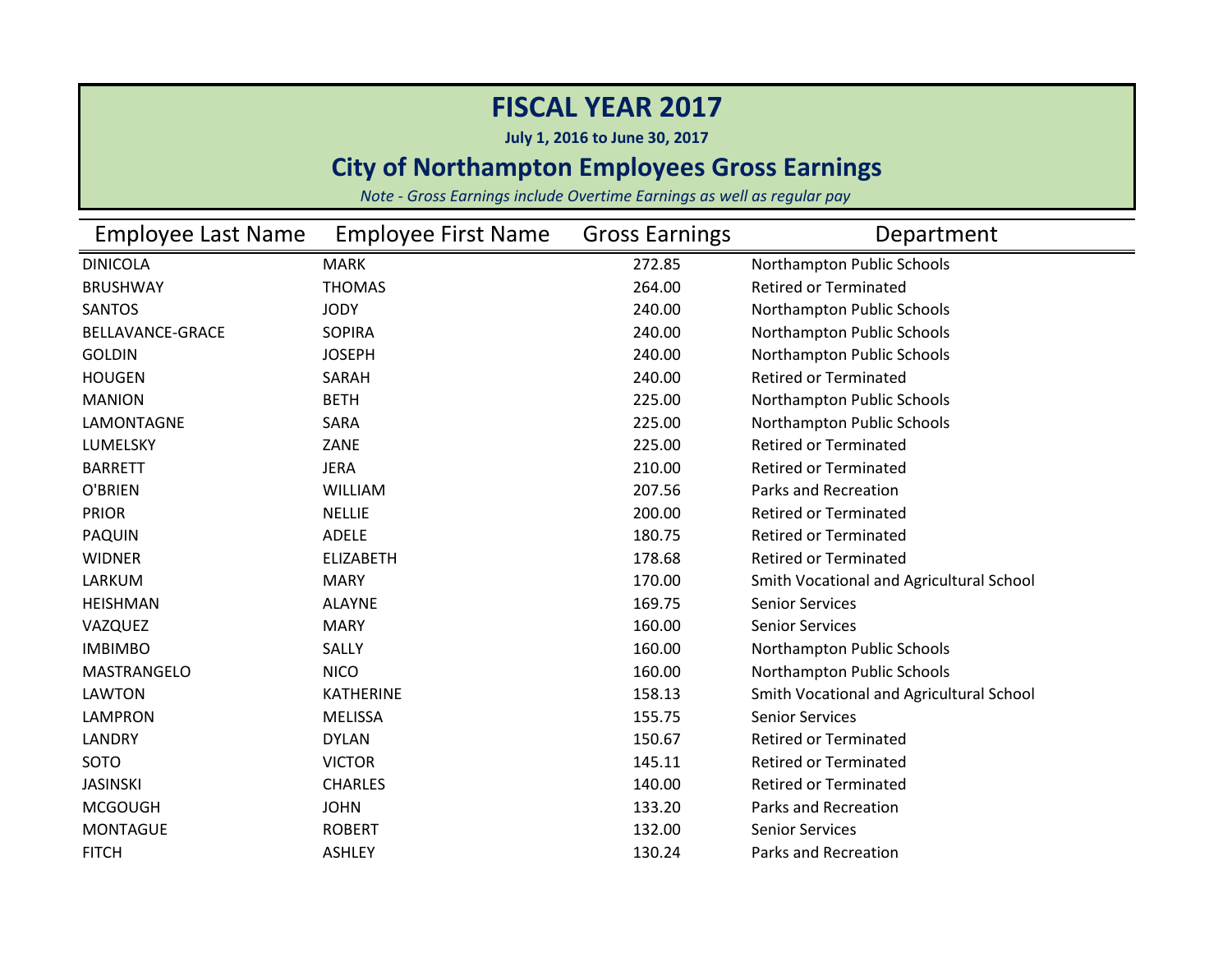**July 1, 2016 to June 30, 2017**

### **City of Northampton Employees Gross Earnings**

| Employee Last Name | <b>Employee First Name</b> | <b>Gross Earnings</b> | Department                   |
|--------------------|----------------------------|-----------------------|------------------------------|
| <b>TACY</b>        | ANDREW                     | 130.24                | Parks and Recreation         |
| <b>KIRVIN</b>      | <b>ROBERT</b>              | 127.31                | Parks and Recreation         |
| <b>KIRVIN</b>      | <b>SOPHIA</b>              | 127.31                | Parks and Recreation         |
| SACCO              | <b>ELIZABETH</b>           | 124.54                | Parks and Recreation         |
| CALLAHAN           | SARAH                      | 124.32                | Parks and Recreation         |
| GOODWIN-BOYD       | <b>GRACE</b>               | 124.32                | Parks and Recreation         |
| <b>BRUSHWAY</b>    | <b>REGINA</b>              | 120.00                | <b>Crossing Guards</b>       |
| <b>HOLLENDER</b>   | <b>GABRIELLE</b>           | 120.00                | Northampton Public Schools   |
| <b>MILLER</b>      | <b>VICTORIA</b>            | 109.52                | Parks and Recreation         |
| <b>ROY</b>         | <b>MELISSA</b>             | 109.52                | Parks and Recreation         |
| ZADWORNY           | <b>MICKENZIE</b>           | 109.52                | Parks and Recreation         |
| <b>BOND</b>        | <b>NOAH</b>                | 106.50                | Northampton Public Schools   |
| <b>SKOWRON</b>     | MIA                        | 102.40                | Parks and Recreation         |
| <b>SCOTT</b>       | <b>MADELEINE</b>           | 101.41                | <b>Retired or Terminated</b> |
| <b>VOLKMANN</b>    | <b>ELIZABETH</b>           | 99.75                 | Northampton Public Schools   |
| <b>KEISCH</b>      | <b>DEBORAH</b>             | 80.00                 | Northampton Public Schools   |
| <b>EDWARDS</b>     | <b>HARRISON</b>            | 80.00                 | Northampton Public Schools   |
| ERANI              | <b>RACHEL</b>              | 75.00                 | Northampton Public Schools   |
| LONG               | <b>JOHN</b>                | 75.00                 | Northampton Public Schools   |
| <b>MOTTIER</b>     | <b>DEVIN</b>               | 75.00                 | Northampton Public Schools   |
| <b>SEARLES</b>     | <b>MADELINE</b>            | 75.00                 | Northampton Public Schools   |
| <b>CLEMEDTSON</b>  | <b>TRISTIAN</b>            | 75.00                 | Northampton Public Schools   |
| <b>WANG</b>        | <b>ANNA</b>                | 75.00                 | Northampton Public Schools   |
| <b>SPENCER</b>     | <b>JAMES</b>               | 75.00                 | Northampton Public Schools   |
| <b>BRESNAHAN</b>   | LUKE                       | 75.00                 | Northampton Public Schools   |
| <b>DIENES</b>      | <b>JACK</b>                | 75.00                 | Northampton Public Schools   |
| <b>SIROIS</b>      | LUKE                       | 75.00                 | Northampton Public Schools   |